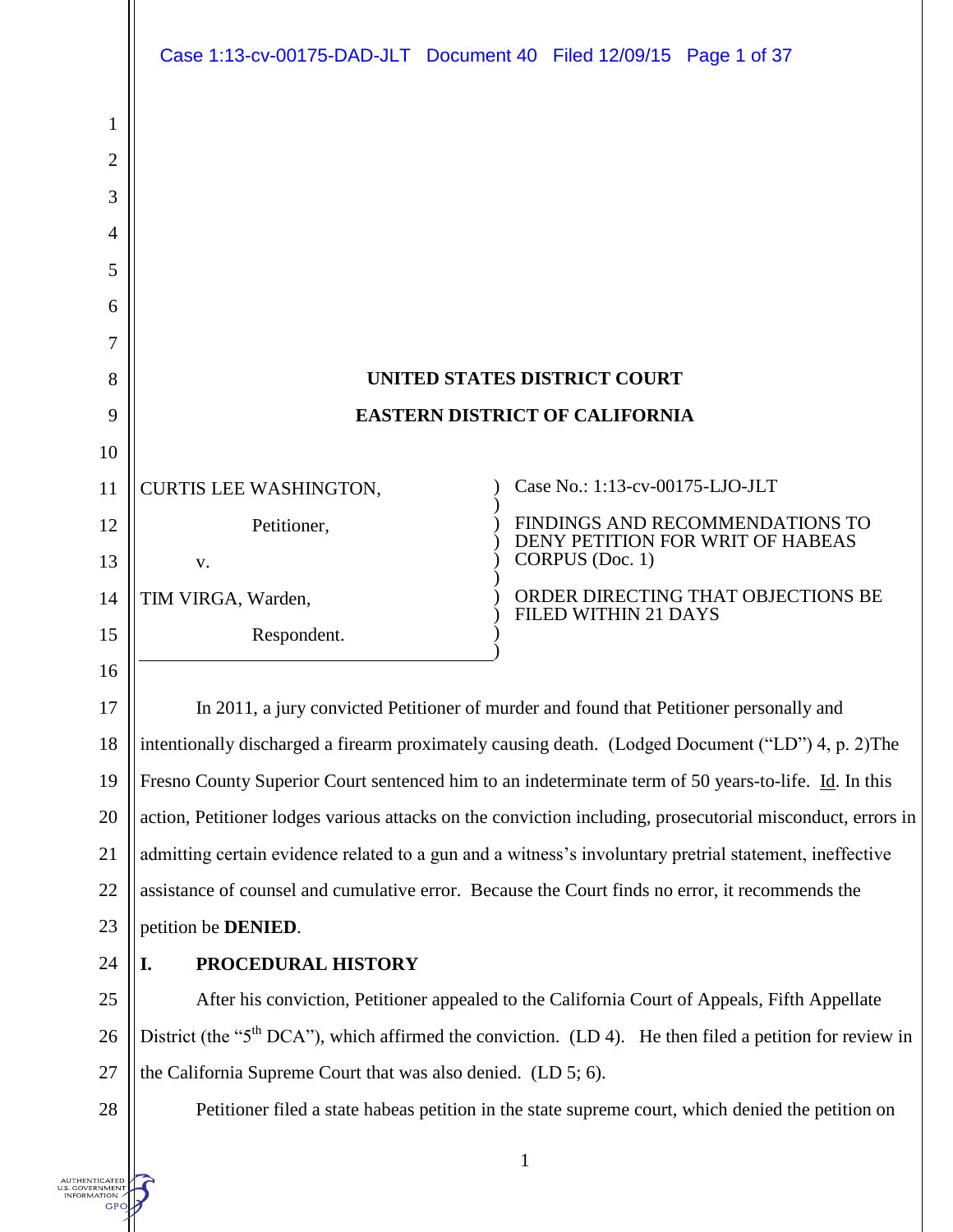### Case 1:13-cv-00175-DAD-JLT Document 40 Filed 12/09/15 Page 2 of 37

with citations to People v. Duvall,  $9 \text{ Cal}.4^{\text{th}}$  464, 474 (1995), and In re Swain, 34 Cal.2d. 300, 304 (1949). (LD 9). Petitioner then filed a habeas petition in the  $5<sup>th</sup>$  DCA, which rejected the appeal, noting the issues Petitioner raised were previously raised in his direct appeal. (LD 8). Petitioner then filed a habeas petition in the California Supreme Court, which was denied with citations to In re Clark, 5 Cal.4th 750, 767-769 (1993), and In re Waltreus, 62 Cal.2d 218, 225 (1965). (LD 10).

6 7 8 9 10 11 On January 30, 2013, Petitioner filed the original petition. (Doc. 1). Respondent's answer was filed on April 5, 2013. (Doc. 13). On June 14, 2013, Petitioner requested a stay of proceedings to exhaust additional claims. (Doc. 21). On September 20, 2013, the Court granted the stay. (Doc. 22). On October 11, 2013, the Court lifted the stay of proceedings and directed the Clerk of the Court to file Petitioner's lodged first amended petition. (Docs. 26; 27). Respondent filed the answer to the amended petition on January 8, 2014. (Doc. 30). Petitioner filed his Traverse on April 7, 2014. (Doc. 36).

Respondent does not contend that any of the grounds for relief in the petition have [not] been

13 fully exhausted. (Doc. 30, p. 9).

14 **I. FACTUAL BACKGROUND**

1

2

3

4

5

12

15

16

17

18

19

20

21

22

23

24

25

26

The Court adopts the Statement of Facts in the  $5<sup>th</sup> DCA$ 's unpublished decision<sup>1</sup>:

In the early morning of April 24, 2010, defendant shot and killed Mario Mitchell over a \$40 crack cocaine debt.

Sometime in March, about four weeks before Mario was killed, he was at the apartment of his friend, Nina. Defendant, who was Nina's nephew, was also there. Defendant and Mario made a drug deal in which Mario got a \$20 piece of crack cocaine from defendant and promised to pay him \$40 when he got his unemployment check. Defendant took Mario's identification card as collateral, and Mario was supposed to call defendant the next day when he got his check.

About two weeks later, defendant returned to Nina's house and asked her if she had seen Mario because he wanted his money. Nina told him she had not seen Mario and she was not going to hunt for him to get defendant his money; that was between him and Mario. She told defendant it was his business and she had nothing to do with it. At that point, defendant raised his shirt, showed Nina a small gold gun, and told her, "I want my money." He said, "This is on you." She took this statement to mean that if she did not find Mario and make him pay defendant, she would "feel the consequence." She got upset and told defendant to get out and never come back. She did not see him after that.

A couple of days before the shooting, defendant went to Liz's apartment looking for Mario. Liz and Mario were good friends. Defendant told Liz that Nina told him to go to her apartment. Liz did not know who defendant was, although she had seen him at Nina's. While defendant was at Liz's apartment, Nina called Liz and was upset that defendant was there. Defendant sat at

 $\overline{a}$ 

<sup>27</sup> 28

<sup>1</sup> The 5<sup>th</sup> DCA's summary of the facts in its unpublished opinion is presumed correct. 28 U.S.C. §§ 2254(d)(2), (e)(1). Thus, the Court adopts the factual recitations set forth by the  $5<sup>th</sup> DCA$ .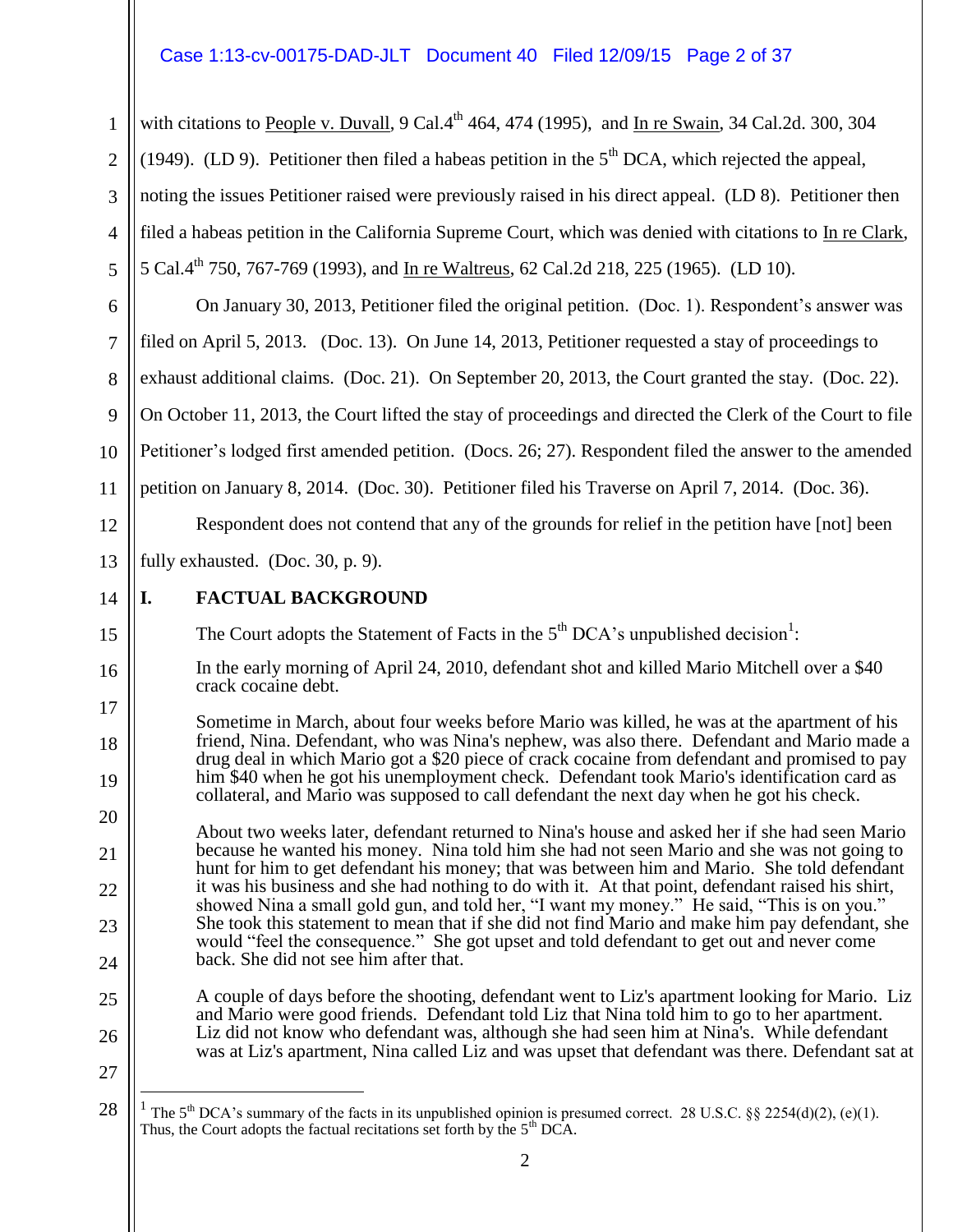|                                | Case 1:13-cv-00175-DAD-JLT Document 40 Filed 12/09/15 Page 3 of 37                                                                                                                                                                                                                                                                                                                                                                                                                    |
|--------------------------------|---------------------------------------------------------------------------------------------------------------------------------------------------------------------------------------------------------------------------------------------------------------------------------------------------------------------------------------------------------------------------------------------------------------------------------------------------------------------------------------|
| $\mathbf{1}$<br>$\overline{2}$ | Liz's table, pulled out a shiny silver gun, and set it on the table while he ate some food. Liz was<br>upset. She asked him if the gun was real and he told her it was. When she asked him why he<br>needed a gun, he said he "carried it with him." Defendant did not explain why he was looking<br>for Mario, but Nina told Liz Mario had bought crack cocaine from defendant.                                                                                                      |
| 3<br>4<br>5                    | Gaylan was Mario's close friend and Liz's boyfriend. Gaylan was living with Mario. On April<br>23, at about 11:00 p.m., Gaylan and Mario went to Liz's apartment. Their friend, Marvin, was<br>already there. Mario and Marvin left to buy cigarettes and beer, but they did not return as<br>expected. Instead, they went to Nina's apartment to get some crack cocaine. When Mario was<br>ready to leave Nina's apartment, Marvin was still flirting with a girl.                   |
| 6<br>7                         | Meanwhile, around midnight, defendant came by the home of 15-year-old Deidra, and they<br>went out walking in the neighborhood.                                                                                                                                                                                                                                                                                                                                                       |
| 8<br>9<br>10                   | At Liz's apartment, Gaylan was still waiting for Mario and Marvin, so he asked Liz to call<br>Mario. She tried more than once and finally reached Mario around 2:00 a.m. Mario asked Liz<br>to tell Gaylan to come to Nina's apartment and they would walk home together. When Gaylan<br>arrived at Nina's apartment, Mario let him in, took a quick smoke of crack, and left down the<br>stairs. Gaylan caught up with Mario as he encountered defendant and Deidra on the sidewalk. |
| 11                             | Defendant talked to the two men for 10 or 15 minutes while Deidra stood a distance away.<br>Gaylan observed that defendant was short and had braided hair. He was wearing a light coat                                                                                                                                                                                                                                                                                                |
| 12<br>13                       | and a brimless hat. Gaylan recognized defendant from seeing him at Nina's apartment once in<br>the past. Gaylan was in a hurry to get home and he told Mario, "Come on, let's go"<br>Defendant told Gaylan, "Hey OG, just go on," suggesting Gaylan walk ahead and let them talk.                                                                                                                                                                                                     |
| 14                             | Gaylan said, "Yeah, sure." As Gaylan walked ahead, he heard defendant ask Mario, "Why<br>didn't you call me?" Mario answered, "My phone was broke." Defendant told Mario there were<br>other phones he could have used. Mario told defendant, "You can keep the ID," or something to<br>that effect. Mario was trying to reason with defendant, explaining why he had not contacted                                                                                                   |
| 15<br>16                       | him. Gaylan knew defendant's cell phone was not broken because Liz had just called him.<br>Defendant and Mario were talking loudly and gesturing with their hands. Gaylan thought<br>defendant was getting mad at Mario.                                                                                                                                                                                                                                                              |
| 17                             | Gaylan walked around the corner, then walked back to see if Mario was coming. As defendant<br>and Mario came into view again, Gaylan saw defendant walking back toward Mario, away from                                                                                                                                                                                                                                                                                               |
| 18<br>19                       | Deidra, who was standing at a distance. Defendant was acting "bold and puffy-like," and he<br>appeared even angrier than before. Mario was bigger than defendant, and it struck Gaylan as                                                                                                                                                                                                                                                                                             |
| 20                             | odd that defendant was acting so bold and unconcerned about Mario's size. Gaylan thought<br>defendant must have a weapon. At that point, Gaylan heard two or three gunshots and he<br>ducked. Defendant was about five feet from Mario when the shots were fired. When Gaylan                                                                                                                                                                                                         |
| 21<br>22                       | looked up, he saw Mario running, and he took off too. They ran side-by-side until Mario turned<br>to the south and Gaylan ran to the north.                                                                                                                                                                                                                                                                                                                                           |
| 23                             | Deidra, who had been walking away when she heard the shots, took off running too. She ran<br>through an apartment complex, then she saw defendant in the street and he told her to come                                                                                                                                                                                                                                                                                               |
| 24                             | with him. They ran, jumped over a fence, and hid in an open garage.<br>Just moments earlier, around 3:00 a.m., Bryant had driven into the neighborhood. He worked                                                                                                                                                                                                                                                                                                                     |
| 25                             | nearby and decided to park in the residential area, rather than in his work lot. As he sat in his<br>car and gathered his things, he heard a noise like a firecracker. He saw three men running<br>toward his car. Mario and Gaylan were running side-by-side, and defendant was running about                                                                                                                                                                                        |
| 26<br>27                       | 10 or 15 feet behind them. Defendant slowed down, raised his arms, and assumed a shooting<br>stance. He was about 30 or 40 feet from Bryant. The street lights allowed Bryant to see                                                                                                                                                                                                                                                                                                  |
| 28                             | defendant's physique, but not his face. When Bryant saw defendant assume a shooting stance,<br>he ducked down in his car and heard shots fired. Bryant saw one of the men running past his<br>car. When Bryant sat back up, he saw defendant running in the opposite direction and away                                                                                                                                                                                               |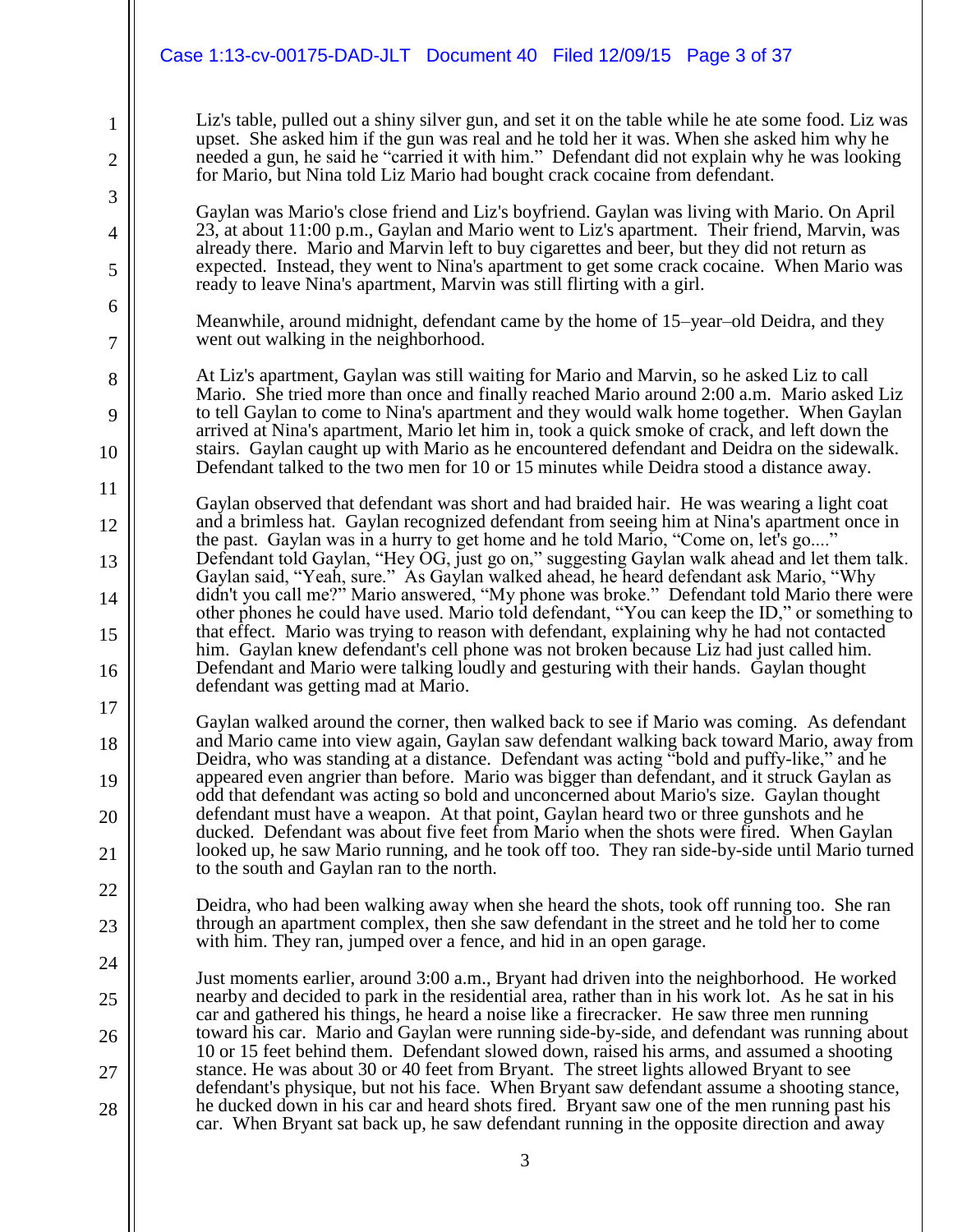### Case 1:13-cv-00175-DAD-JLT Document 40 Filed 12/09/15 Page 4 of 37

1

2

3

4

5

6

7

8

9

10

21

22

23

24

25

from his car. Mario and Gaylan had split up and run in different directions. Bryant was in shock, but he started his car and made a U-turn. As he turned onto another street, Mario jumped in front of his car, waving his arms and screaming at him to stop. Bryant pulled over to help him. There was blood everywhere, but Bryant could not see Mario's wound. He had Mario sit down and he called 911. Mario was conscious and speaking to him the entire time Bryant was with him and talking to the 911 dispatcher. Bryant repeatedly tried to reassure Mario. Bryant did not ask Mario who shot him, and Mario did not make any voluntary statements identifying the shooter.

Mario had been shot once in the front lower neck. The bullet hit his clavicle and was deflected downward, causing significant damage to his subclavian artery and vein and lodging in his lung. As a large amount of blood accumulated in Mario's chest cavity, he began having trouble breathing.

When Officer Nichols arrived, Mario was rolling around on the ground, repeatedly saying he could not breathe. He was covered with blood, in distress, and laboring to breathe. Nichols did not ask Mario any questions. When medical personnel arrived, they transported Mario immediately. Nichols went to the hospital and was informed that Mario had not survived. Nichols collected Mario's cell phone.

- 11 12 Mario's left chest cavity had filled with about 1,300 milliliters of blood, which prevented him from breathing. His blood contained 0.16 percent alcohol and was positive for marijuana and a metabolite of cocaine.
- 13 14 15 Between 3:00 and 3:30 a.m., a man who lived in an apartment near the shooting called 911 because he saw defendant and Deidra trying to jump over his apartment fence. Defendant was wearing a white shirt, blue jacket, and shorts. His hair was in dreadlocks. Deidra was wearing a red shirt and white jeans. When the man's dog pursued defendant, he and Deidra went into a garage, where they stayed for about 10 minutes, then walked out.
- 16 17 18 After officers arrived, a crime scene technician observed blood at various points tracking Mario's movements, a Winchester .25–caliber automatic cartridge casing, a bloody DVD, and a pouch of Bugler tobacco. At 3:45 a.m., an officer observed that the lighting was very good in the area of the shooting. Across the street, officers found gloves, and about one-half block away, they found a baseball cap.
- 19 20 At about 4:30 a.m., when Nina realized that the police were outside, she tried to call Mario's cell phone to ask if he and Gaylan had seen anything, but Mario did not answer. She assumed he had turned his phone off.
	- Later that day, Detective Benson examined Mario's cell phone and determined that Nina was the last person Mario had texted. Benson went to Nina's apartment and told her Mario had been killed. Nina told Benson about the various people who had been at her apartment when Mario was there, and she told him that Mario owed defendant money.
		- Benson also went to Liz's apartment and told her Mario had been killed. Liz then told Gaylan and they talked about hearing the ambulance. Gaylan told her about the shooting and said he thought defendant was the person who talked to Mario. When Benson interviewed Gaylan that day, he identified defendant from a photographic lineup.
- 26 27 28 The next day, April 25, around 11:30 a.m., the police received a call, informing them that defendant was inside a particular residence with a gun. Benson deployed patrol units and the SWAT Team. The family, including two small children, was ordered out of the house, and defendant eventually exited peacefully. His hair was in braids or "dreads." Inside the house, officers recovered a black and brown .22–caliber handgun, which was not the murder weapon. Officers also found a patterned, white-and-blue hooded jacket. Benson collected the jacket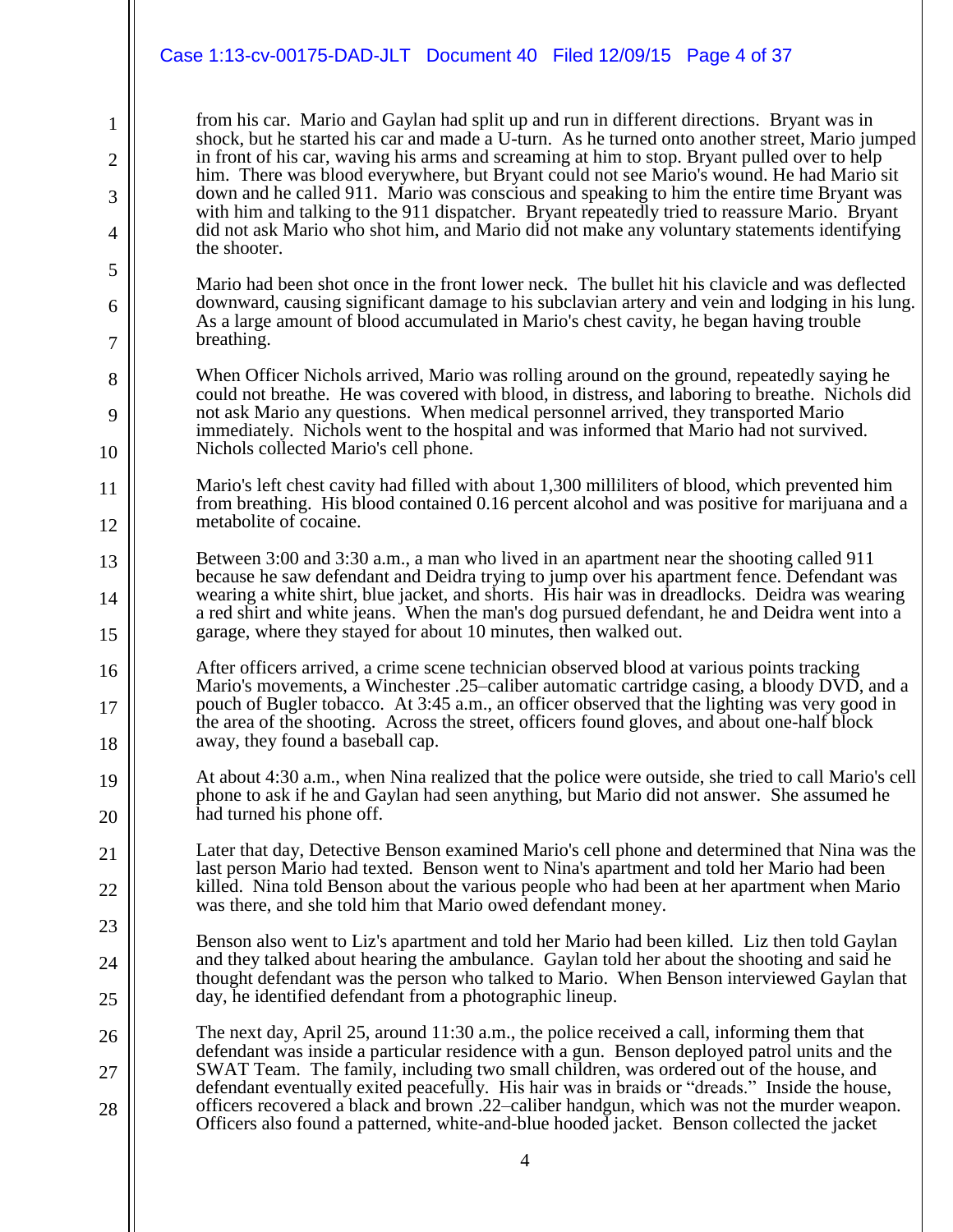1

2

3

4

5

6

7

8

9

10

11

12

13

14

15

16

17

18

because he believed it was similar enough to the descriptions that it could have been the one worn during the shooting. Benson showed the jacket to the family and they told him it belonged to defendant and he was wearing it when he arrived at the house. Defendant was arrested and booked into jail. The next day, he changed his hairstyle by shaving off his long hair.

On May 3, Benson came to Deidra's house. Deidra was at school, but Benson spoke to Deidra's mother, Tina, for about 15 minutes. He asked Tina if she had any information about the homicide. She said she did. She was very emotional and she expressed her concerns about Deidra. Tina said she first heard about the homicide on the news. Then a few days later, a family member told her Deidra was involved. Tina was concerned, so she sat Deidra down and talked to her. Deidra told her she was present when the homicide occurred, she had witnessed a man getting shot, and she felt really bad about it. Deidra said the shooting was about drugs and Mario owed defendant money. Deidra did not say that she actually saw defendant shoot Mario, but she said everything happened so fast and was out of her control. She did not think it would happen that way. Deidra said that about three weeks before the shooting, defendant told her if Mario did not pay him back, things would get ugly.

Tina had been hearing things on the street and she was concerned that the gun was hidden inside her home. She searched her home several times, but was unable to find the gun. When she questioned Deidra, she said the gun was not there.

Tina had noticed changes in Deidra since the shooting. She was having trouble sleeping and she asked about going to church. Deidra told Tina that "witnessing the shooting was messing her up."

While Benson was at Deidra's house, Tina sent someone to pick up Deidra from school. Benson asked that no one mention his presence to Deidra. When Deidra arrived home, Benson introduced himself and told her why he was there and that he needed to talk to her. She was surprised to see him and she immediately lowered her head and started to cry. Deidra told Benson she did not have any information at all. As they talked in Tina's presence, Benson told Deidra he had spoken with her mother. Upon hearing that, Deidra immediately stared at Tina, and Benson sensed a lot of tension between them. He told Deidra, "Let me just explain to you what's going to happen." She said, "Where?" He said, "Anywhere in the house that you feel comfortable." At that point, she led him down the hallway into her bedroom. Benson told her he needed to speak to her about the homicide. He said he had already spoken with her mother and he needed to speak to her. They were in the bedroom for just a few minutes.

19 20 21 22 Benson asked both Deidra and Tina if they would go to police headquarters with him to have their interviews recorded, as Benson had done with almost all the witnesses in the case. Tina told Benson she had a long-standing appointment with "county aid" and she was not going to miss it. When Benson told Tina (in Deidra's presence) he needed to interview Deidra at headquarters, Tina asked him to take Deidra there, interview her, and bring her back home when he was done.

23 24 25 26 27 28 Benson drove Deidra to headquarters and she sat in the front seat of his vehicle, which in Deidra's opinion was not a police car. They parked, walked into the building, and Benson showed her to a room. He closed the door and they spoke alone. When Benson interviewed Deidra, he showed her a photograph of defendant and she identified him. Then Benson showed her a photograph of Mario and asked her if she knew who he was. She said she did not. Benson asked, "You never seen that person before?" She said, "That dude got killed right?" She said she did not know him though. He asked if she had seen him and she answered, "That night." Benson said, "You saw him that night? Okay." Benson took her answers to mean that she recognized Mario from that night, but she did not know him and had not seen him before that night. Deidra said, "Can I wait until my mom get here?" Benson answered, "Your mom already told me to bring you down here and talk to you." Benson told Deidra that a witness thought she handed defendant a gun. She insisted that she did not have a gun. She never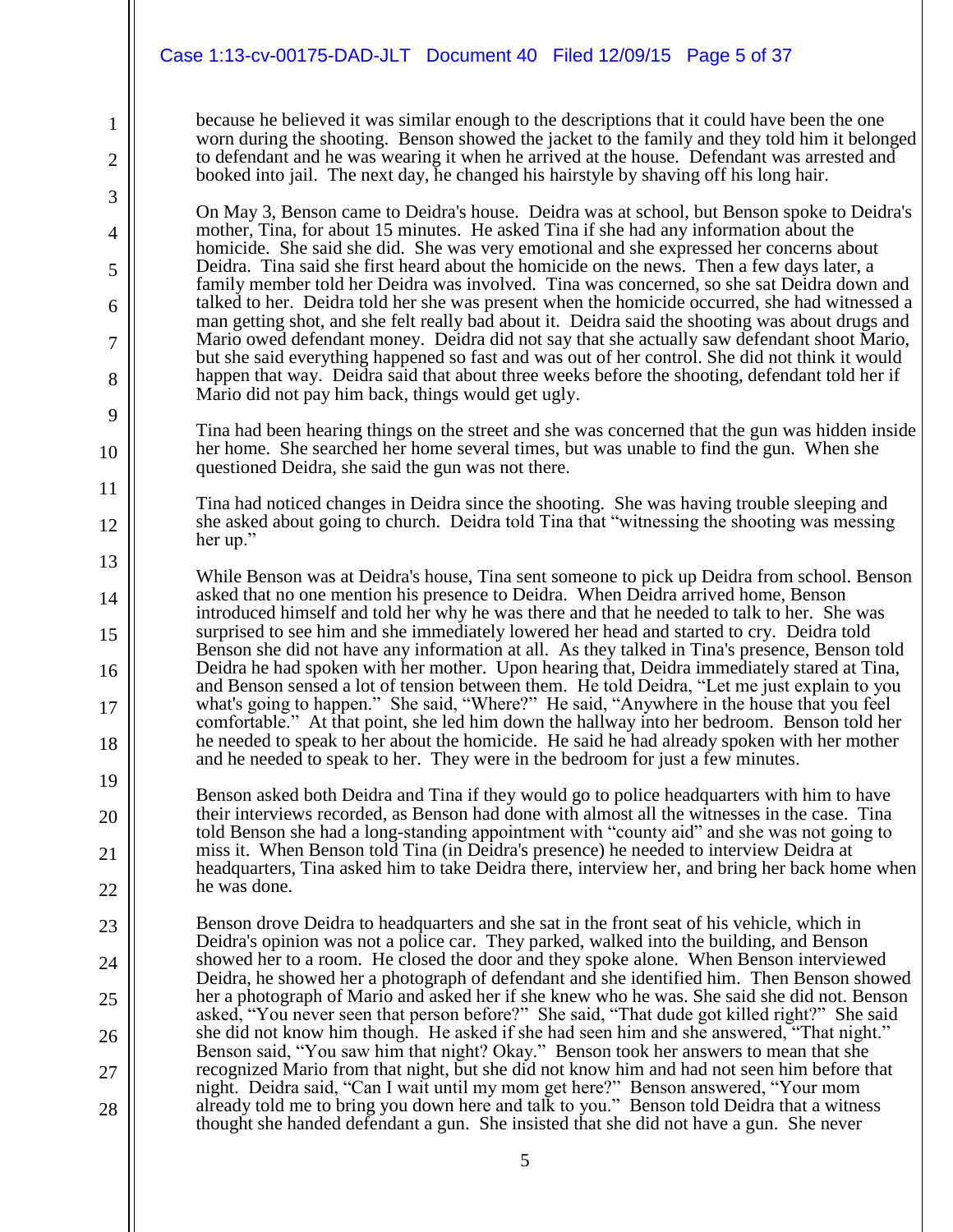touched the gun. She said Mario and another man were walking away from Nina's apartment, and she and defendant were walking toward Nina's apartment. When they met, she and defendant laughed at Mario and the other man because they were high and arguing with each other. Mario and the other man started getting mad. Then defendant told Mario, "[D]on't you owe like some money anyways." He repeated, "You owe me some money[.]" Mario told defendant he was going to pay him, but he could not pay him at that time. (Deidra already knew Mario owed defendant money because she had overheard a conversation at Nina's apartment in which defendant asked Nina where Mario was.) The three men started arguing about petty things. Deidra wanted to leave, which made defendant mad. Deidra turned and walked away. After walking a short distance, she heard gunshots. She took off running through a parking lot and an apartment complex, and she hid under a staircase. She saw defendant and he told her to come with him. They ran until they found an open garage. While they were hiding in the garage, they heard sirens. She was scared. She did not know who got shot or if someone might be after them because they were involved in the shooting. When Benson asked how she was involved with the shooting, she said, "Because I was there when it happened." She said, "I was with him and I knew he had something to do with it 'cause he ran." She explained she did not see the shooting, but just heard the shots as she was walking away. They stayed in the garage for a while without speaking, then walked all the way around the area, going through some new houses and a field to avoid the police. She and defendant talked once or twice on the telephone after the shooting. They thought the telephones were tapped. She told Benson she did not know if defendant was the shooter, but she had told Tina she thought defendant did it. She also told Tina it happened so fast and she just ran. Tina told her there had better not be a gun in their house. Deidra assured her there was not, but Tina searched the house anyway. Deidra told Benson the shooting had changed her; she had not been the same since she heard the shots fired.

After the interview, Benson took Deidra to the crime scene and asked her to identify various locations for him. She showed him where defendant spoke to Mario and Gaylan, and where she stood a distance away from them.

Benson took Deidra home, but Tina was not there. Benson called Tina several times and left messages. He and Deidra sat outside the house for about five minutes, then Benson took her back to school and signed her in. He never arrested Deidra or charged her with any crimes. He never threatened to arrest her.

18 (LD 4, pp. 3-7).

1

2

3

4

5

6

7

8

9

10

11

12

13

14

15

16

17

20

21

#### 19 **II. DISCUSSION**

I. Jurisdiction

Relief by way of a petition for writ of habeas corpus extends to a person in custody pursuant to

22 the judgment of a state court if the custody is in violation of the Constitution, laws, or treaties of the

23 United States. 28 U.S.C. § 2254(a); 28 U.S.C. § 2241(c)(3); Williams v. Taylor, 529 U.S. 362, 375 n.

24 7 (2000). Petitioner asserts that he suffered violations of his rights as guaranteed by the United States

25 Constitution. The challenged conviction arises out of the Fresno County Superior Court, which is

26 located within the jurisdiction of this court. 28 U.S.C. § 2254(a); 28 U.S.C. § 2241(d).

27 28 On April 24, 1996, Congress enacted the Antiterrorism and Effective Death Penalty Act of 1996 ("AEDPA"), which applies to all petitions for writ of habeas corpus filed after its enactment. Lindh v.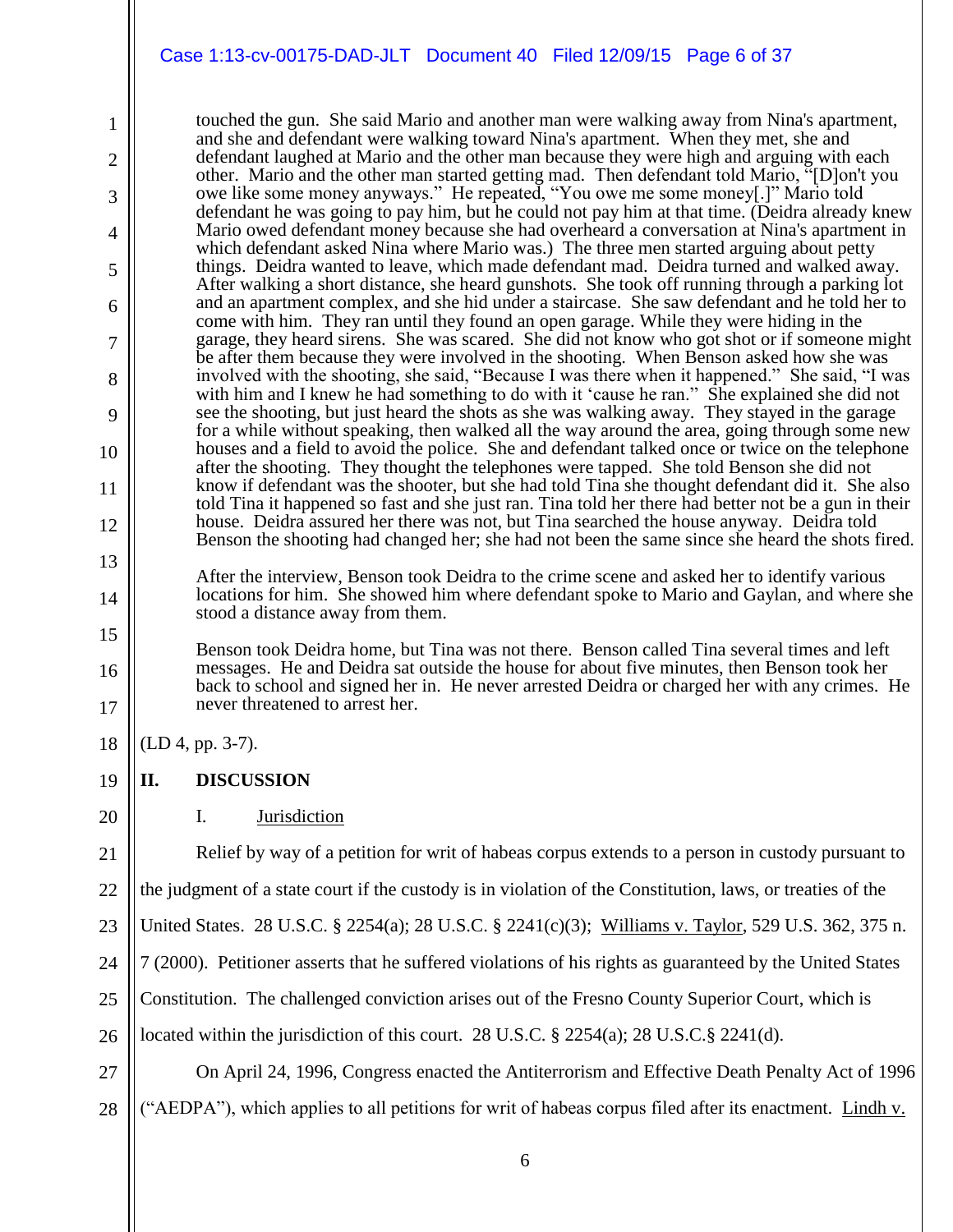### Case 1:13-cv-00175-DAD-JLT Document 40 Filed 12/09/15 Page 7 of 37

Murphy, 521 U.S. 320 (1997), *cert. denied,* 522 U.S. 1008, 118 S.Ct. 586 (1997); Jeffries v. Wood, 114 F.3d 1484, 1500 (9th Cir. 1997), *cert. denied*, 520 U.S. 1107 (1997), *overruled on other grounds by* Lindh v. Murphy, 521 U.S. 320 (holding the AEDPA only applicable to cases filed after statute's enactment). The instant petition was filed after the enactment of the AEDPA and is therefore governed by its provisions.

5 6 7

8

11

1

2

3

4

### II. Legal Standard of Review

 $\mathbf{Q}$ 10 12 13 A petition for writ of habeas corpus under 28 U.S.C. § 2254(d) will not be granted unless the petitioner can show that the state court's adjudication of his claim: (1) resulted in a decision that was contrary to, or involved an unreasonable application of, clearly established Federal law, as determined by the Supreme Court of the United States; or (2) resulted in a decision that "was based on an unreasonable determination of the facts in light of the evidence presented in the State court proceeding." 28 U.S.C. § 2254(d); Lockyer v. Andrade, 538 U.S. 63, 70-71 (2003); Williams, 529 U.S. at 412-413.

14 15 16 17 A state court decision is "contrary to" clearly established federal law "if it applies a rule that contradicts the governing law set forth in [the Supreme Court's] cases, or "if it confronts a set of facts that is materially indistinguishable from a [Supreme Court] decision but reaches a different result." Brown v. Payton, 544 U.S. 133, 141 (2005), citing Williams, 529 U.S. at 405-406 (2000).

18 19 20 21 22 23 24 25 26 In Harrington v. Richter, 562 U.S. \_\_\_ , 131 S.Ct. 770 (2011), the U.S. Supreme Court explained that an "unreasonable application" of federal law is an objective test that turns on "whether it is possible that fairminded jurists could disagree" that the state court decision meets the standards set forth in the AEDPA. The Supreme Court has "said time and again that 'an *unreasonable* application of federal law is different from an *incorrect* application of federal law.'" Cullen v. Pinholster, 131 S.Ct. 1388, 1410-1411 (2011). Thus, a state prisoner seeking a writ of habeas corpus from a federal court "must show that the state court's ruling on the claim being presented in federal court was so lacking in justification that there was an error well understood and comprehended in existing law beyond any possibility of fairminded disagreement." Harrington, 131 S.Ct. at 787-788.

27 28 The second prong pertains to state court decisions based on factual findings. Davis v. Woodford, 384 F.3d at 637, citing Miller-El v. Cockrell, 537 U.S. 322 (2003). Under § 2254(d)(2), a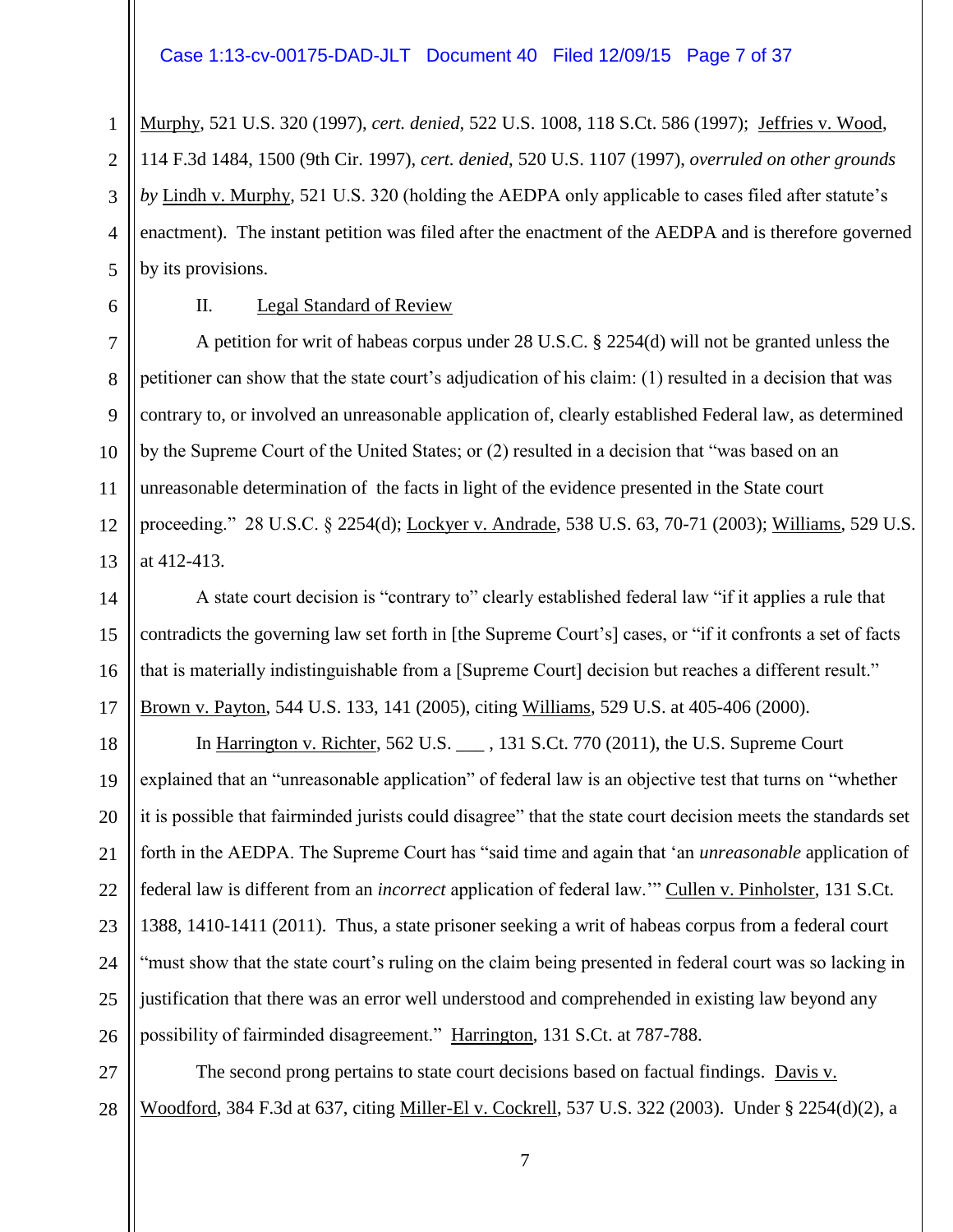### Case 1:13-cv-00175-DAD-JLT Document 40 Filed 12/09/15 Page 8 of 37

federal court may grant habeas relief if a state court's adjudication of the petitioner's claims "resulted in a decision that was based on an unreasonable determination of the facts in light of the evidence presented in the State court proceeding." Wiggins v. Smith, 539 U.S. at 520; Jeffries v. Wood, 114 F.3d at 1500. A state court's factual finding is unreasonable when it is "so clearly incorrect that it would not be debatable among reasonable jurists." Id.; see Taylor v. Maddox, 366 F.3d 992, 999-1001 (9th Cir. 2004), cert.denied, Maddox v. Taylor, 543 U.S. 1038 (2004).

To determine whether habeas relief is available under § 2254(d), the federal court looks to the last reasoned state court decision as the basis of the state court's decision. See Ylst v. Nunnemaker, 501 U.S. 979, 803 (1991); Robinson v. Ignacio, 360 F.3d 1044, 1055 (9th Cir. 2004). "[A]lthough we independently review the record, we still defer to the state court's ultimate decisions." Pirtle v. Morgan, 313 F.3d 1160, 1167 (9th Cir. 2002).

12 13 14 15 16 17 18 19 The prejudicial impact of any constitutional error is assessed by asking whether the error had "a substantial and injurious effect or influence in determining the jury's verdict." Brecht v. Abrahamson, 507 U.S. 619, 623 (1993); see also Fry v. Pliler, 551 U.S. 112, 119-120 (2007)(holding that the Brecht standard applies whether or not the state court recognized the error and reviewed it for harmlessness). Furthermore, where a habeas petition governed by the AEDPA alleges ineffective assistance of counsel under Strickland v. Washington, 466 U.S. 668 (1984), the Strickland prejudice standard is applied and courts do not engage in a separate analysis applying the Brecht standard. Avila v. Galaza, 297 F.3d 911, 918 n. 7 (9<sup>th</sup> Cir. 2002); Musladin v. Lamarque, 555 F.3d 830, 835 (9<sup>th</sup> Cir. 2009).

20

1

2

3

4

5

6

7

8

 $\mathbf{Q}$ 

10

11

### **III. Review of Petitioner's Claims**

21 22 23 24 25 Petitioner alleges the following as grounds for relief: (1) prosecutorial misconduct in allegedly making disparaging remarks about defense counsel; (2) prosecutorial misconduct in misstating the law of second degree murder; (3) failure of trial court to cure prosecutor's misconduct; (4) admission of irrelevant gun evidence; (5) admission of witness's involuntary pretrial statement; (6) ineffective assistance of counsel; and (7) cumulative error.

26

A. Prosecutorial Misconduct: Remarks About Defense Counsel

27 28 Petitioner first contends that the prosecutor committed misconduct by making disparaging remarks to the jurors about his attorney. This contention is without merit.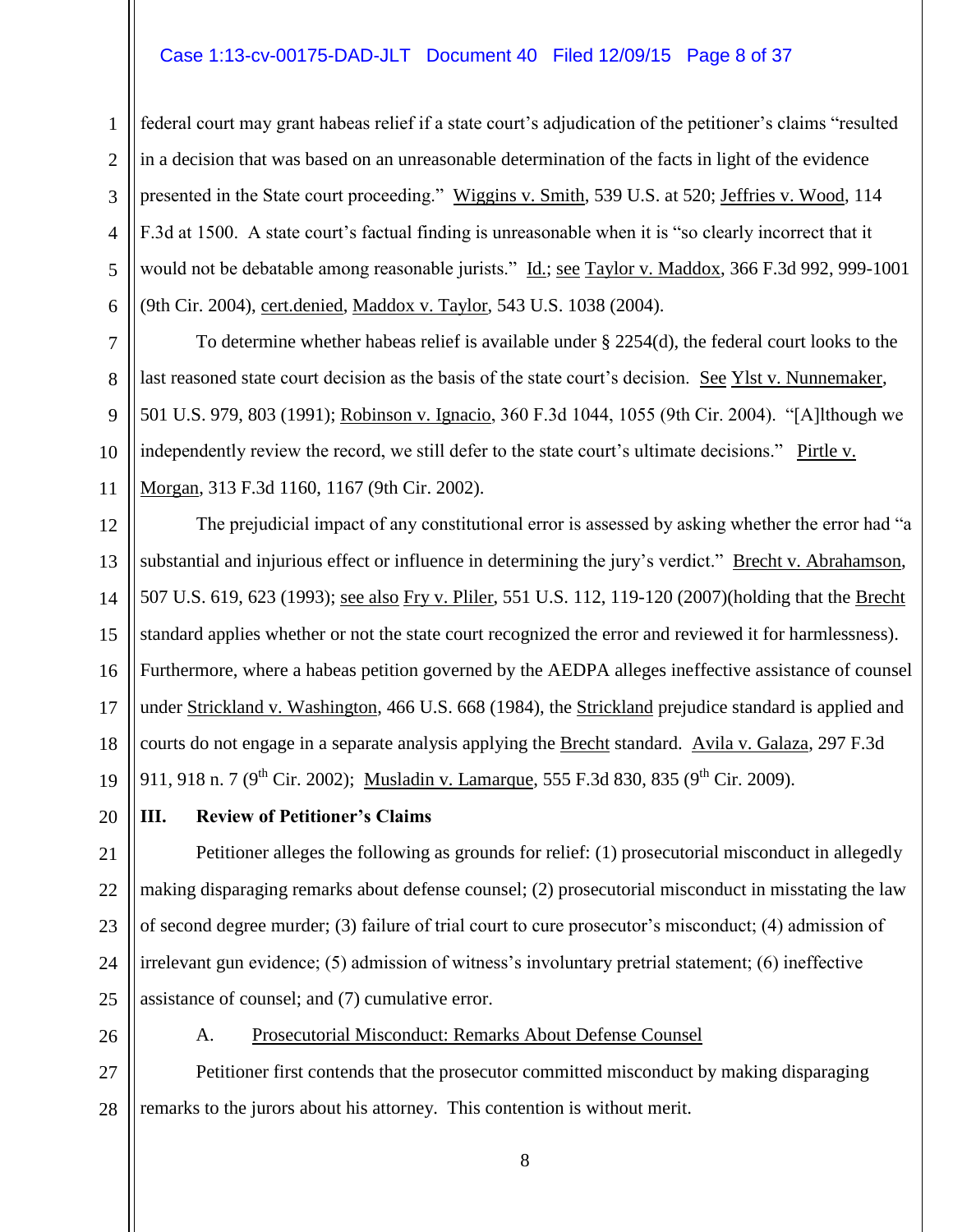|                | Case 1:13-cv-00175-DAD-JLT Document 40 Filed 12/09/15 Page 9 of 37                                                                                                                                                                                                                          |
|----------------|---------------------------------------------------------------------------------------------------------------------------------------------------------------------------------------------------------------------------------------------------------------------------------------------|
| 1              | 1. The $5^{th}$ DCA's Opinion.                                                                                                                                                                                                                                                              |
| $\overline{2}$ | The 5 <sup>th</sup> DCA rejected Petitioner's claim in the following way:                                                                                                                                                                                                                   |
| 3              | Defendant asserts that the prosecutor committed prejudicial misconduct under state law by<br>denigrating defense counsel in front of the jury, arguing repeatedly and at length that defense                                                                                                |
| 4              | counsel's duty to protect his client, even by obscuring the truth, conflicted with a prosecutor's<br>duty to seek the truth. Defendant further contends the prosecutor committed misconduct of                                                                                              |
| 5              | federal constitutional dimensions by making disparaging remarks about defense counsel's use of<br>leading questions during cross-examination to confuse witnesses and obscure the truth. We                                                                                                 |
| 6              | conclude the prosecutor's arguments did not amount to misconduct, and if they did, the<br>misconduct was harmless.                                                                                                                                                                          |
| 7              | A. Law                                                                                                                                                                                                                                                                                      |
| 8              | It is improper for a prosecutor to attack the integrity of defense counsel or cast aspersions on                                                                                                                                                                                            |
| 9              | defense counsel. (Hill, supra, 17 Cal.4th at p. 832.) Thus, a prosecutor may not accuse defense<br>counsel of fabricating or manipulating evidence. (People v. Bemore (2000) 22 Cal.4th 809,                                                                                                |
| 10             | 846; People v. Thompson (1988) 45 Cal.3d 86, 112.) And a prosecutor may not argue that<br>defense counsel believes his client is guilty or that defense counsel is allowed or obligated to                                                                                                  |
| 11             | present a defense dishonestly. (People v. Bell (1989) 49 Cal.3d 502, 537-538.)                                                                                                                                                                                                              |
| 12             | But ""a prosecutor is given wide latitude during argument. The argument may be vigorous as<br>long as it amounts to fair comment on the evidence, which can include reasonable inferences, or                                                                                               |
| 13             | deductions to be drawn therefrom. [Citations.] It is also clear that counsel during summation<br>may state matters not in evidence, but which are common knowledge or are illustrations drawn                                                                                               |
| 14             | from common experience, history or literature.' [Citation.] 'A prosecutor may "vigorously<br>argue his case and is not limited to 'Chesterfieldian politeness'" [citation], and he may "use                                                                                                 |
| 15             | appropriate epithets""" [Citation.]' [Citation.]" (Hill, supra, 17 Cal.4th at p. 819.)                                                                                                                                                                                                      |
| 16             | Thus, a prosecutor may give his or her opinion on the state of the evidence, vigorously attack<br>the defense case, and focus on the deficiencies in defense counsel's tactics and factual account.                                                                                         |
| 17             | <u>(People v. Redd</u> (2010) 48 Cal.4th 691, 735; <u>People v. Padilla</u> (1995) 11 Cal.4th 891, 945–946,<br>disapproved on another ground in Hill, supra, 17 Cal.4th at p. 823, fn. 1.) A prosecutor may                                                                                 |
| 18             | argue that "defense attorneys never admit their clients' guilt" and always argue the existence of<br>a reasonable doubt. (People v. Coulter (1989) 209 Cal.App.3d 506, 514; People v. Williams                                                                                              |
| 19             | $(1996)$ 46 Cal. App. 4th 1767, 1781 [defense counsel had to "manufacture doubt even where<br>none exist [ed.]"].) And a prosecutor may remark on strategies that are simply part of defense                                                                                                |
| 20             | counsel's arsenal of tactics to persuade the jury to favor the defendant, and a prosecutor may use<br>colorful language to criticize defense counsel's tactical approach when the language is not a                                                                                         |
| 21             | personal attack on defense counsel's integrity. (People v. Zambrano (2007) 41 Cal.4th 1082,<br>1154–1155 [defense counsel's argument was a "lawyer's game' and an attempt to confuse the                                                                                                    |
| 22             | jury by taking the witness's statement out of context"], disapproved on other grounds in People<br>v. Doolin (2009) 45 Cal.4th 390, 421, fn. 22; People v. Stitely (2005) 35 Cal.4th 514, 559                                                                                               |
| 23             | [jurors should "avoid 'fall[ing]' for [defense] counsel's argument" and should view it as a<br>ridiculous' attempt to allow defendant to 'walk' free," and a "'legal smoke screen' "]; People                                                                                               |
| 24             | y. Young (2005) 34 Cal.4th 1149, 1193 [prosecutor's characterization of defense counsel's<br>argument as "idiocy" was fair comment on counsel's argument]; People v. Taylor (2001) 26                                                                                                       |
| 25             | Cal.4th 1155, 1167 [reference to "defense 'tricks' or 'moves' used to demonstrate a witness's<br>confusion or uncertainty"]; People v. Medina (1995) 11 Cal.4th 694, 759 ["any experienced                                                                                                  |
| 26             | defense attorney can twist a little, poke a little, try to draw some speculation, try to get you to<br>buy something <sup>3</sup> "[.)                                                                                                                                                      |
| 27             |                                                                                                                                                                                                                                                                                             |
| 28             | An argument which does no more than point out that the defense is attempting to confuse the<br>issues and urges the jury to focus on what the prosecution believes is the relevant evidence is<br>not improper." (People v. Cummings (1993) 4 Cal.4th 1233, 1302, fn. 47; People v. Marquez |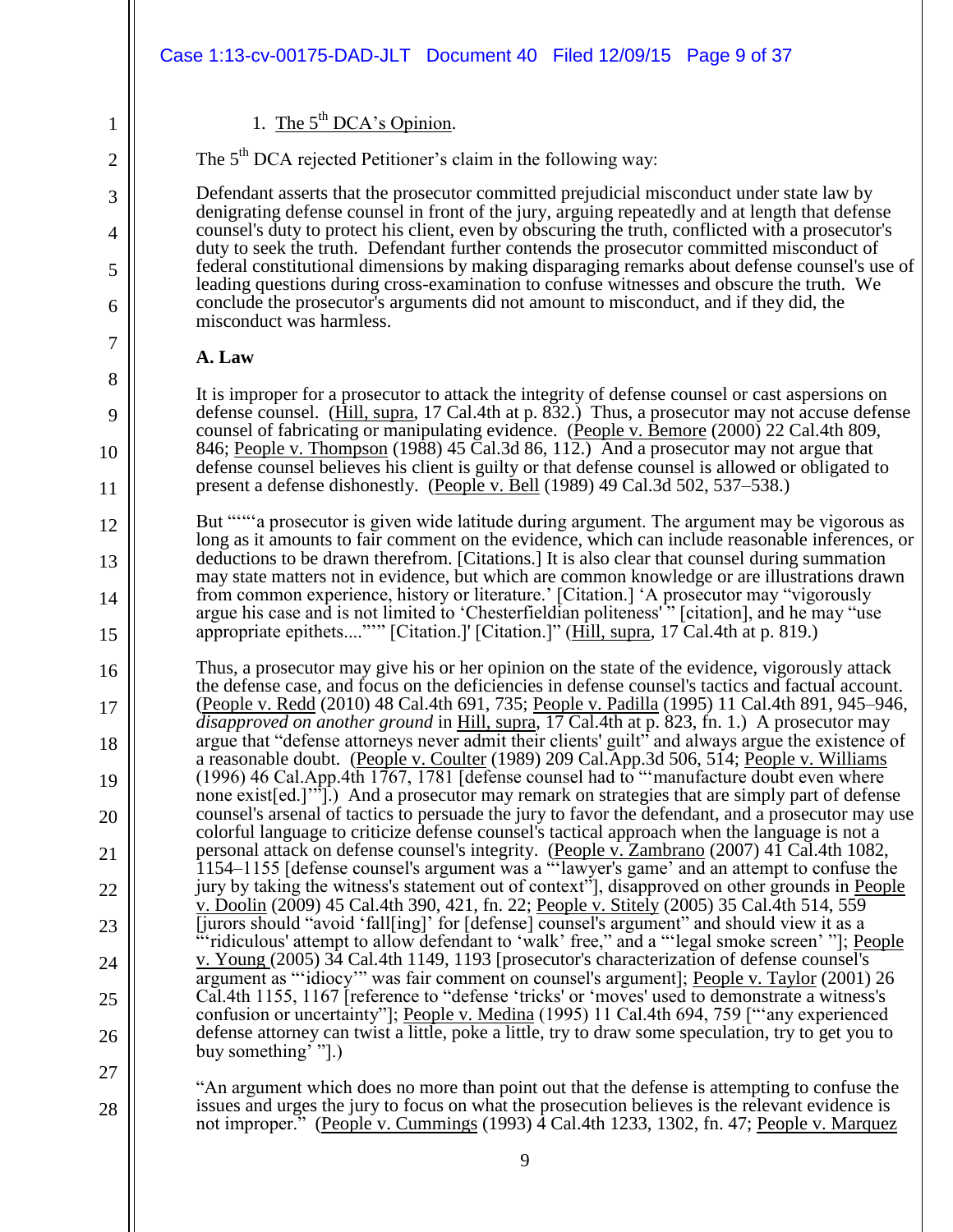|                                     | Case 1:13-cv-00175-DAD-JLT Document 40 Filed 12/09/15 Page 10 of 37                                                                                                                                                                                                                                                                                                                                                                                                                                                                                                                                                                                                                                                                                                                                                                                                                                                                                                                                                                                                                                                                |
|-------------------------------------|------------------------------------------------------------------------------------------------------------------------------------------------------------------------------------------------------------------------------------------------------------------------------------------------------------------------------------------------------------------------------------------------------------------------------------------------------------------------------------------------------------------------------------------------------------------------------------------------------------------------------------------------------------------------------------------------------------------------------------------------------------------------------------------------------------------------------------------------------------------------------------------------------------------------------------------------------------------------------------------------------------------------------------------------------------------------------------------------------------------------------------|
| 1<br>2<br>3<br>4<br>5<br>6          | (1992) 1 Cal.4th 553, 575–576 [referring to defense as a "'smokescreen'"]; People v. Breaux<br>$(1991)$ 1 Cal.4th 281, 305 ["'If you don't have [the law or the facts] on your side, try to create<br>some sort of a confusion"]; People v. Bell, supra, 49 Cal.3d at p. 538 [defense counsel's job is<br>to focus on areas that raise confusion and "[i]t's his job to throw sand in your eyes, and he does<br>a good job of it"']; People v. Williams, supra, 46 Cal.App.4th at p. 1781 [defense counsel had to<br>obscure the truth' and confuse and distract the jury" and "counsel's argument was not made in<br>'pursuit of the truth' but was instead meant to 'deceive,' 'distract,' and 'confuse' the jurors''];<br>People v. Goldberg (1984) 161 Cal.App.3d 170, 190 [defense counsel's "job" is to confuse the<br>jury about the issues].) Such comments can be "understood as a reminder to the jury that it<br>should not be distracted from the relevant evidence and inferences that might properly and<br>logically be drawn therefrom." (People v. Bell, supra, at p. 538.)                                       |
| 7<br>8<br>9<br>10<br>11<br>12<br>13 | In People v. Gionis (1995) 9 Cal.4th 1196 (Gionis), "[a] fter noting that defense counsel was<br>arguing out of both sides of his mouth, the prosecutor stated  that this was an example of<br>'great lawyering' which 'doesn't change the facts, it just makes them sound good.' [[ The<br>prosecutor then read three classic quotations about lawyers: '[¶] "Lawyers and painters can soon<br>change white to black. Danish Proverb." [¶] "If there were no bad people there would be no<br>good lawyers." Charles Dickens. [¶] "There is no better way of exercising the imagination than<br>the study of law. No poet ever interpreted nature as freely as a lawyer interprets truth." Jean<br>Giraudoux, 1935." (Id. at pp. 1215–1216, fn. omitted.) The prosecutor added this fourth<br>quotation: ""You're an attorney. It's your duty to lie, conceal and distort everything and slander<br>everybody.""" (Id. at p. 1216.) And then "the prosecutor read one last quotation by Shakespeare:<br>'In law, what plea so tainted and corrupt but being seasoned with a gracious voice, obscures the<br>show of evil." (Ibid.) |
| 14<br>15<br>16                      | The Supreme Court concluded: "[N] o impropriety appears in this case. Taken in context, the<br>prosecutor's remarks simply pointed out that attorneys are schooled in the art of persuasion; they<br>did not improperly imply that defense counsel was lying. With regard to the prosecutor's fourth<br>quotation, we agree that it constituted improper argument, even though it was directed at<br>attorneys generally, and thus to the prosecutor himself as well as defense counsel. Nonetheless,<br>the trial court's prompt admonishment adequately corrected any misconceptions that could have<br>been conveyed to the jury." (Gionis, supra, 9 Cal.4th at pp. 1216–1217, fns. omitted.)                                                                                                                                                                                                                                                                                                                                                                                                                                   |
| 17<br>18<br>19<br>20<br>21<br>22    | The Gionis court distinguished People v. Hawthorne (1992) 4 Cal.4th 43, the case upon which<br>defendant relies here, as follows: "In People v. Hawthorne, supra, the prosecutor pointedly<br>argued that, while the state was obligated to present the truth and to make sure no innocent<br>person was convicted, defense counsel was expected and permitted by law to disregard the truth<br>in defense of his client. [Citation.] Those comments were clearly objectionable because they<br>suggested that counsel was obligated or permitted to present a defense dishonestly. [Citation.]<br>Here, however, the quotations did not seek to distinguish between the roles of the prosecutor<br>and defense counsel and did not imply that counsel was offering a dishonest defense. In the<br>context of this case, we are satisfied that the remarks properly served to remind the jury to focus<br>on the relevant evidence and to not be swayed by argument alone. [Citation.]" (Gionis, supra, 9<br>Cal.4th at pp. 1216–1217, fn. 13.)                                                                                    |
| 23<br>24                            | <b>B.</b> Facts                                                                                                                                                                                                                                                                                                                                                                                                                                                                                                                                                                                                                                                                                                                                                                                                                                                                                                                                                                                                                                                                                                                    |
| 25                                  | During argument, the prosecutor stated:                                                                                                                                                                                                                                                                                                                                                                                                                                                                                                                                                                                                                                                                                                                                                                                                                                                                                                                                                                                                                                                                                            |
| 26                                  | "You should convict when you've considered and compared all of the evidence, not just<br>one line of a transcript taken out of context. And we had a lot of that. Not twisting what                                                                                                                                                                                                                                                                                                                                                                                                                                                                                                                                                                                                                                                                                                                                                                                                                                                                                                                                                |
| 27<br>28                            | was said to the meaning Defense wants it to have, but how it was actually used on the<br>tape. Because if you take the line without the inflections, without everything else taking<br>place, without what is going on before it, and what's taking place behind it, it is<br>meaningless. It is that piece of [the] puzzle that you can turn it into anything you want to                                                                                                                                                                                                                                                                                                                                                                                                                                                                                                                                                                                                                                                                                                                                                         |
|                                     | turn it into. $[\n{\text{}}\n{\text{}}\n{\text{}}\n{\text{}}\n{\text{}}\n{\text{}}\n{\text{}}\n{\text{}}\n{\text{}}\n{\text{}}\n{\text{}}\n{\text{}}\n{\text{}}\n{\text{}}\n{\text{}}\n{\text{}}\n{\text{}}\n{\text{}}\n{\text{}}\n{\text{}}\n{\text{}}\n{\text{}}\n{\text{}}\n{\text{}}\n{\text{}}\n{\text{}}\n{\text{}}\n{\text{}}\n{\text{}}\n{\text{}}\n{\text{}}\n{\text{}}\n{\text{}}\n{\text{}}\n$                                                                                                                                                                                                                                                                                                                                                                                                                                                                                                                                                                                                                                                                                                                          |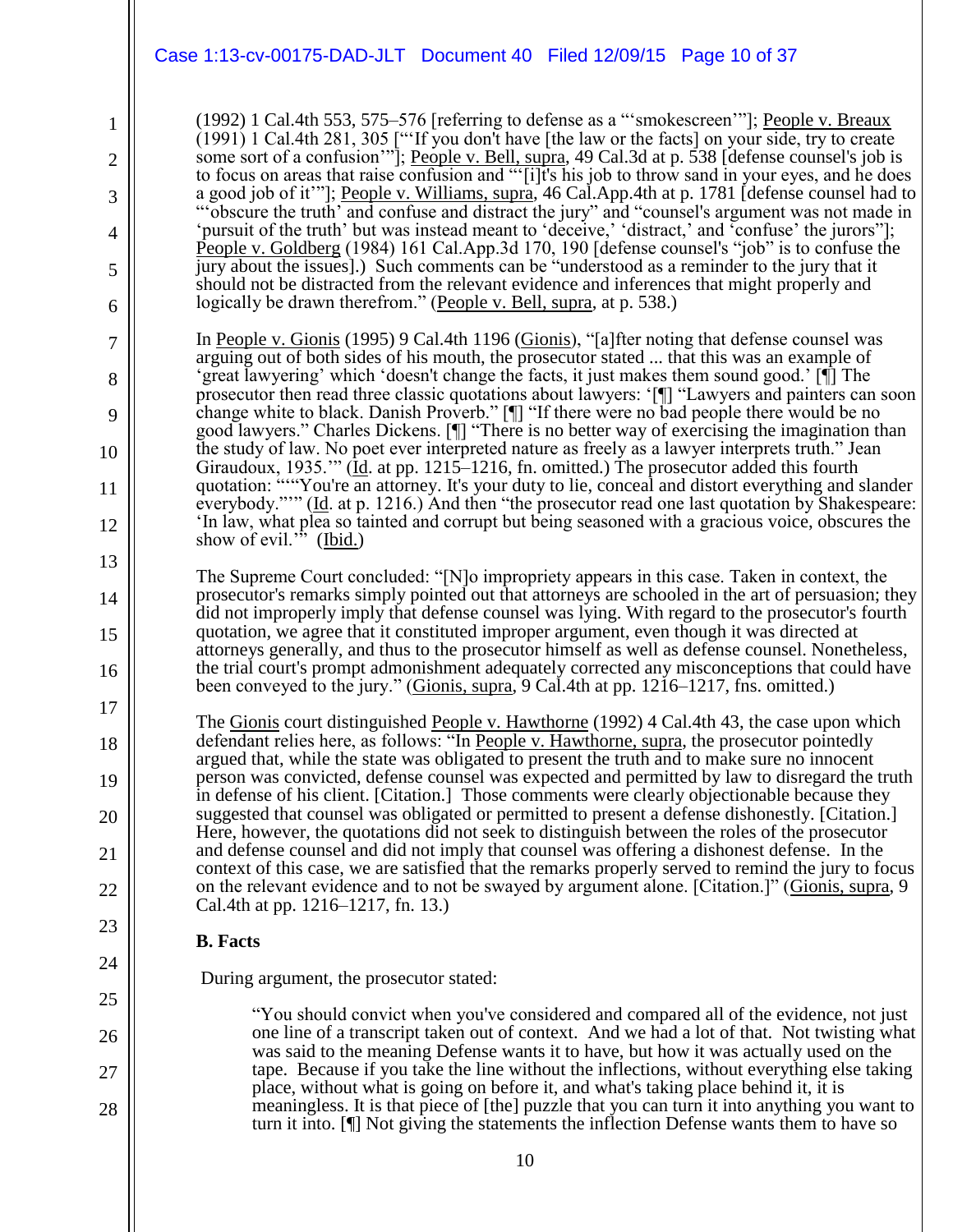|                | Case 1:13-cv-00175-DAD-JLT Document 40 Filed 12/09/15 Page 11 of 37                                                                                                                                                                                                                |
|----------------|------------------------------------------------------------------------------------------------------------------------------------------------------------------------------------------------------------------------------------------------------------------------------------|
| 1              | that there's some evil sense conveyed about what's really taking place. Ladies and<br>gentlemen, you have a transcript. It's a great tool. But it's no substitute for the audio."                                                                                                  |
| $\overline{2}$ | Defense counsel began his argument as follows:                                                                                                                                                                                                                                     |
| 3              | "There were moments as I listened to the very fine presentation by the Prosecution in                                                                                                                                                                                              |
| 4              | closing argument that I felt I was witnessing a bulldozer in action. You know, they<br>asked the question, where can reasonable doubt be found? The answer is, that                                                                                                                |
| 5              | reasonable doubt is found in unexpected places, and at unexpected moments, like blades<br>of grass, like little trees, little saplings coming out of the ground. And the task of the<br>Prosecution at times seemed to be to function like a bulldozer simply flattening the earth |
| 6<br>7         | in a very smooth plane and saying it's easy, it's simple, there's nothing here. There's no<br>reasonable doubt here. Just go on and make the easy decision."                                                                                                                       |
| 8              | Later, defense counsel argued:                                                                                                                                                                                                                                                     |
| 9<br>10        | " The Prosecution can't admit to doubt, because if they do, you're going to find him<br>not guilty. So they have to attempt to erase all doubt. And that's their job, and I<br>understand that. But there are questions here regarding some of these witnesses that just           |
|                | will not go away. Let's turn to some of those."                                                                                                                                                                                                                                    |
| 11<br>12       | And defense counsel also argued:                                                                                                                                                                                                                                                   |
| 13             | " So, again, facts that are stubborn things, facts that are stubborn things and simply<br>will not neatly be bulldozed out of existence by [the prosecution's] very powerful<br>Power[P]oint [slide] presentation. This just doesn't go away."                                     |
| 14             | On rebuttal, the prosecutor used another PowerPoint slide presentation and argued:                                                                                                                                                                                                 |
| 15<br>16       | "This is a rebuttal argument. I address issues raised by Counsel. I'm going to look at the<br>reasonableness of the evidence, and consider what the Defendant—what must be true for<br>the Defendant to be not guilty.                                                             |
| 17             |                                                                                                                                                                                                                                                                                    |
| 18             | "So first question you have to ask [y] ourselves is, did the Defense try to sidetrack you?"<br>What do we mean by that? Was there an attack on the law? Was there an attack on<br>witnesses? Was there an attack on the evidence? The officers? Ask you to ignore                  |
| 19             | common sense? And throw up red herrings.                                                                                                                                                                                                                                           |
| 20             | "So why put up something as an issue if it's not? Why not address the things that are<br>issues? Why would that occur in a trial? Why would that occur from a defense attorney                                                                                                     |
| 21             | in a case like this?                                                                                                                                                                                                                                                               |
| 22             | "Every single person has a right to a jury trial. The guiltiest defendant in the world is<br>entitled to their day in court. They're entitled to a lawyer. And  that lawyer has an                                                                                                 |
| 23             | obligation to zealously defend their client.                                                                                                                                                                                                                                       |
| 24             | "What do you do if every single witness, every piece of evidence, points at your client?<br>What do you do? You got to do something. You point the evidence away from your                                                                                                         |
| 25             | client. Or if there's no evidence to point away from your client, you try to create a<br>distraction. [']Ladies and gentlemen, look over here, don't look at the Defendant, don't                                                                                                  |
| 26             | look at the chair he's sitting in, and by all means don't look at the witness stand where<br>the evidence came from. Look somewhere else. Look over here.['] The lawyer must                                                                                                       |
| 27             | distract you from the evidence that proves his client is guilty. He can't say, [']wow, he<br>did it, you got him, darn, let's go home.[']"                                                                                                                                         |
| 28             | At this point, defense counsel objected on the ground of prosecutorial misconduct, and the court                                                                                                                                                                                   |
|                | 11                                                                                                                                                                                                                                                                                 |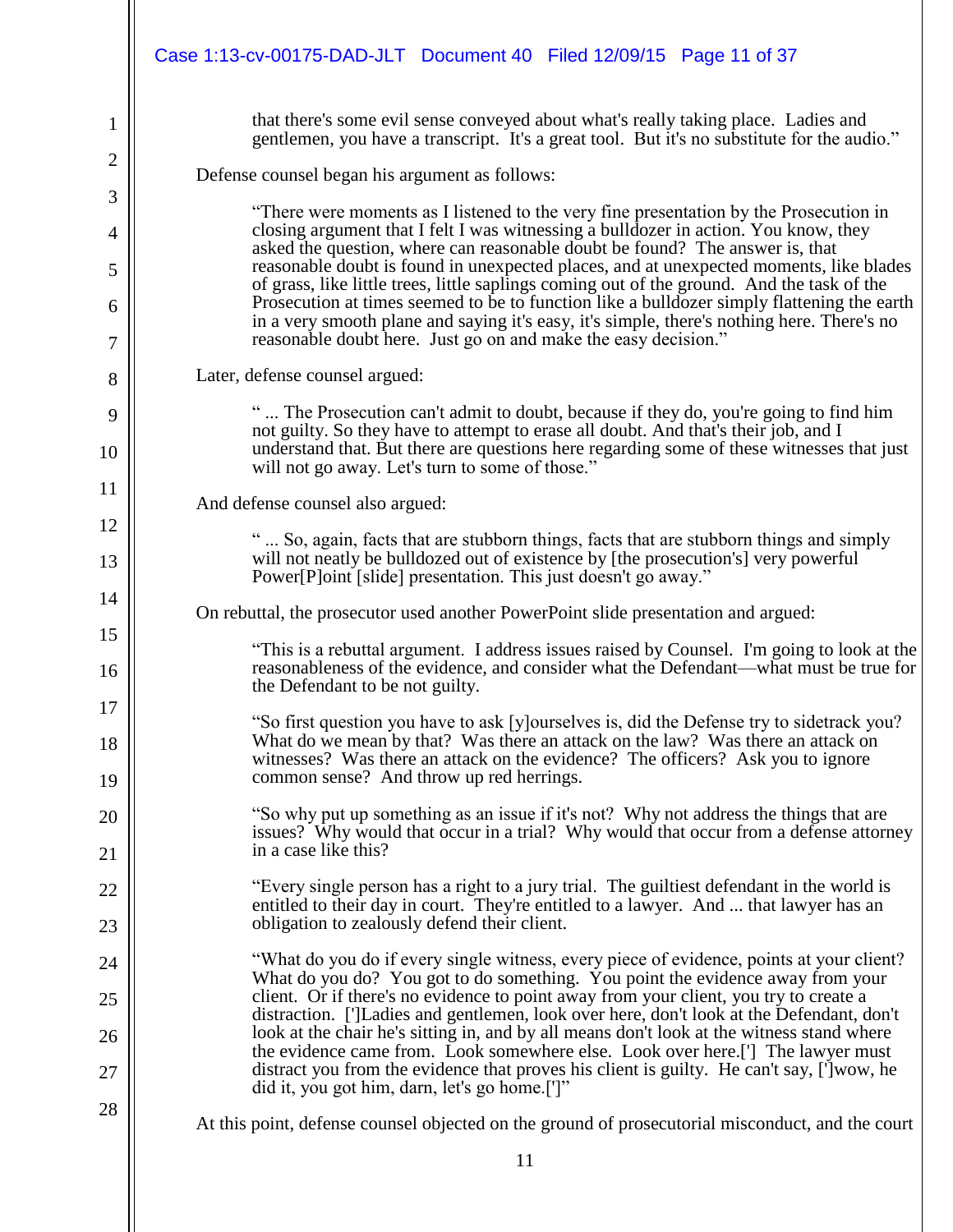### overruled the objection. The prosecutor continued:

1

2

3

4

5

6

7

8

9

10

11

12

13

14

15

16

17

18

19

20

21

22

23

24

25

26

27

28

"So he attempts to create other issues for you to focus on. And defense told us in opening statement that's what he was going to do. In opening statement he told us about Nina's two statements; right? Remember that? And [']you can't trust her, because those two statements were night and day.['] And [that's] true, they were night and day. But does that have a single thing to do with whether or not she told the truth in this case? Not a lick. Because she was never asked questions where she gave conflicting statements. But that's what the impression that Counsel wants you to believe. That's what he wants you to accept as true. What about Liz'[s] two statements? He's right, they were different too, because he made that same night and day comparison.... But Counsel told us at the beginning that he was going to be having us look somewhere else. Why sidetrack us on issues we don't have to resolve? [Defense counsel] is a highly skilled homicide defense attorney.... [¶] ... [¶] ... [Defense counsel] got Detective Benson to tell you that the statement made by ... Deidra ... didn't occur. Got him to say on the stand that it's not in the transcript, and it plainly is. It's right there. And if you listen to the tape you really hear it, because you hear the voice inflections.... [¶] Now the transcript is a great tool, but it doesn't tell you what's going on at the scene. But [defense counsel's] a great lawyer, he's great at twisting it, and phrasing it, so that when you ask—answer the question, if you—if he—if you answer his precise question, you will get twisted up real fast. [[] ... [[]]

"Now does all of that great lawyering shed one iota of truth on anything in this case? No. [']Look the other direction.['] And you know it took you the other direction, because you got the transcripts that tell you what really took place. So you can take these transcripts, and nitpick them, and twist them, and make witnesses say what you want. But it doesn't make it true.... [¶] ... [¶] As [defense counsel] conducted this case there was one thing that occurred over, and over, and over, it was great lawyering, he never asked the witnesses what happened. That's the last thing in the world he wants to do. Because every witness in all of the evidence is against him. So the last thing you do is ask the witnesses what happened.... He's putting a big song on and a dance on and a nice routine and he's working and pounding that witness, but he's not asking a single question that answers anything about what that witness saw or didn't see. Great lawyering. Because the last thing in the world—all right. How many times during Counsel's closing argument did he say, [']well, it could have been this, or it could have been this, we don't know for sure, but that's reasonable doubt; right?['] That's why he asked the questions. That's the point. Unless you don't want to ask the questions. Unless you don't want the answer. So you argue about the transcript, not what did they see, what did they say, what did they do, test them on their ability to hear, see, perceive, all those factors that you use to evaluate a witness. It's great lawyering, but it's not a search for the truth, because it's not Counsel's job.

"You want to know what's really there, listen to the tape. Use the transcript to read along. But listen to the inflections, listen to what's said. Listen to the full thing. [¶] If you phrase a very narrow question, focused on one point, and it's a 'Yes' or 'No' question, you can get a witness to say anything in the world you want them to say. It just depends on what your skill is as a questioner. But it has no bearing on a search for the truth. It has no bearing on testing the veracity of a witness. It has no bearing on what they saw or didn't see. But that's a trick. This lawyer magic only works if the witness is diligently trying to answer the exact question posed. [¶] ... And with a good, skilled questioner, good stuff. You can twist, and turn, and poke, and prod all you want, and create all sorts of illusions and wisp of something sinister going on without a single shred of actual proof, or actual evidence, or any actual testimony on that issue. It's all illusion. [¶] ... Big whoop. Who cares. Does that have anything at all to do with, did this man kill our victim? Was there a drug deal that precipitated that? No. It's putting on a big show. It's putting on a big dance. It's impressing everyone, wow, look how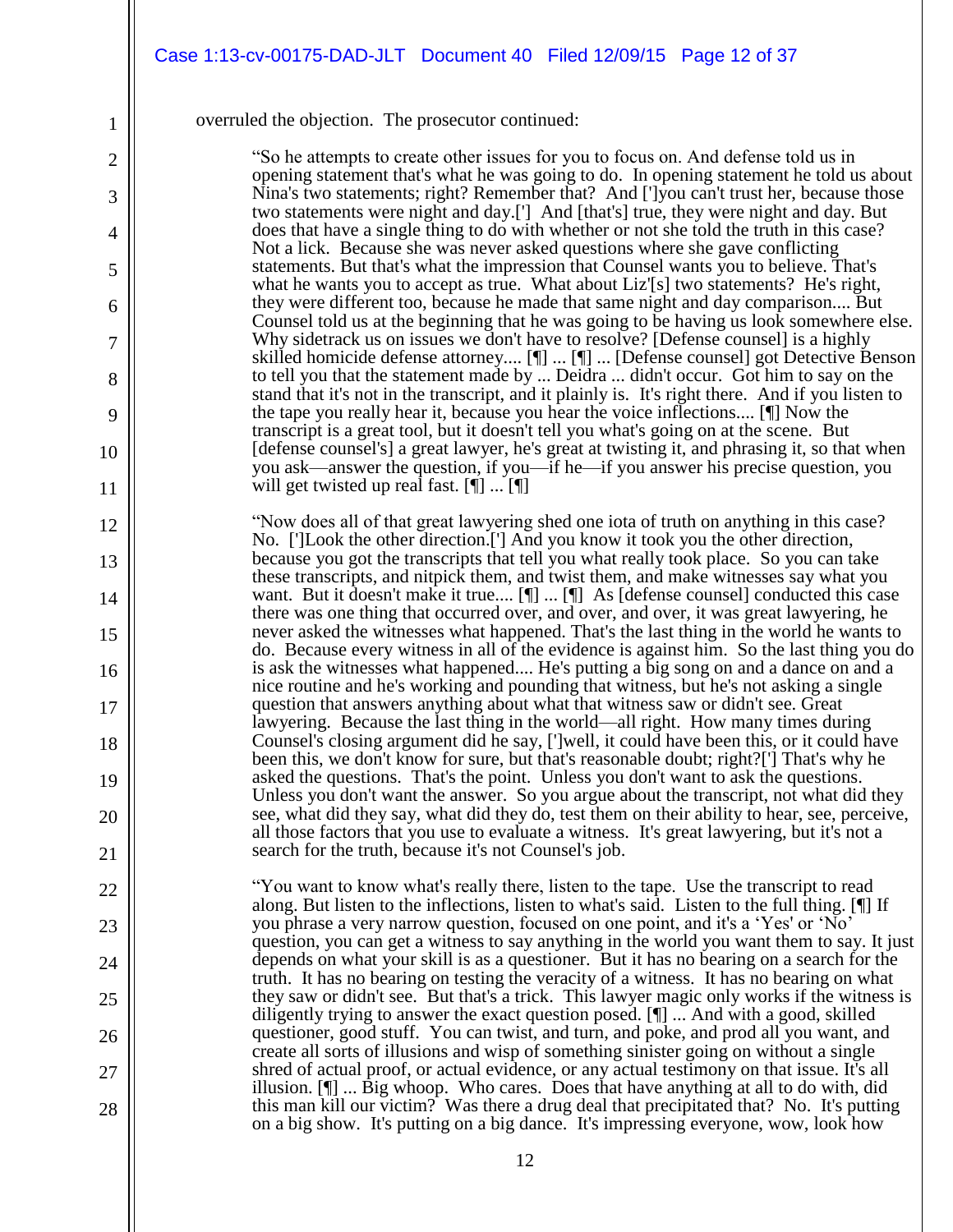|                | Case 1:13-cv-00175-DAD-JLT Document 40 Filed 12/09/15 Page 13 of 37                                                                                                                                                                                                                        |
|----------------|--------------------------------------------------------------------------------------------------------------------------------------------------------------------------------------------------------------------------------------------------------------------------------------------|
|                |                                                                                                                                                                                                                                                                                            |
| 1              | aggressive he is. He is going after all of these witnesses. And look how uncooperative<br>they are. They can't answer these questions. Obviously they don't know anything. [As                                                                                                             |
| $\overline{2}$ | Nina told defense counsel during cross-examination, 'lQuit twisting my words, ask<br>questions that apply.[']"                                                                                                                                                                             |
| 3              |                                                                                                                                                                                                                                                                                            |
| $\overline{4}$ | At this point, the prosecutor showed a slide entitled "Cross-Exam as a Search for Truth vs.<br>Attacks on Witness to Confuse the Issues by Very Skilled/Experience[d] Attorney." Also on<br>the slide was a photograph of a man in a suit holding two of three upside down Styrofoam cups, |
| 5              | as if playing a shell game. The man's head was cropped off the photograph. The prosecutor<br>continued his argument:                                                                                                                                                                       |
| 6              | "Is this cross-examination as a search for the truth, or attacks on witnesses to confuse the                                                                                                                                                                                               |
| 7              | issues by a very skilled, experienced attorney? And it's the latter. Were the questions<br>designed to determine the truth of what happened on April 24th? Absolutely not. Were                                                                                                            |
| 8              | the questions designed to confuse or twist the witnesses' statements so that they<br>appeared to lie? Oh, yeah. Were the questions on relevant issues or immaterial, trivial                                                                                                               |
| 9              | nonsense dressed up as important? What's the—one of my favorite ones here where—<br>were one of our first attacks on [Detective Benson]. [']In the-in the report you say that                                                                                                              |
| 10             | coat matches the description, but in court you testified it was possibly the coat. You are<br>a liar sir.['] Somebody want to explain to me the difference, because I'm not seeing it?                                                                                                     |
| 11             | That's ridiculous. And that's this big smoking gun that Counsel's got to say his client's<br>not a murderer? But he's got to argue something. And it's-I'm not faulting him. He's                                                                                                          |
| 12             | doing his job. He's doing it admirably. And that's part of the process. But sometimes<br>your arrows—your arrows, they're gone. You don't have anything to shoot. And if                                                                                                                   |
| 13             | there's no arrows in your quiver, if you don't have something to actually go after, you<br>have to create something. And that's what this trial has been about. Creating issues.                                                                                                           |
| 14             | "And the voice inflections. I love that Nina caught him on it. Because I've been sitting                                                                                                                                                                                                   |
| 15             | her[e] cringing during this whole trial while this was taking place. Nina said, [']I don't<br>sound like that,['] or something to that effect. But the questions of attorneys aren't                                                                                                       |
| 16             | evidence."                                                                                                                                                                                                                                                                                 |
| 17             | The next slide was entitled "Cross Exam as Smoke, Illusion and Sl[e]ight of Hand," and it<br>included the same photograph of the man holding the cups. The prosecutor continued:                                                                                                           |
| 18             | " And if you look at the evidence, the answers that came from the stand, what were                                                                                                                                                                                                         |
| 19             | they? rom the Defense? It was confusion. And it was intentional confusion. Smoke,<br>illusion, and sl[e]ight of hand Is that a search for the truth? Did he ask him anything                                                                                                               |
| 20             | about it other than what they told [Detective Benson]? No. It's an illusion. It's vapor. It's<br>smoke. It gives the appearance that there's something sinister going on. And if you had                                                                                                   |
| 21             | that feeling, ['] wow, it seems like this is odd, they are not being honest. ['] That's the<br>objective. But it wasn't evidence because there was no evidence coming from that.                                                                                                           |
| 22             | "So how do you—what is a juror to use? Evidence and facts. So how do you address                                                                                                                                                                                                           |
| 23             | smoke and vapor in a counter argument? Because that's what the case was built on from<br>a defense perspective. The only way you do it is you pull back the veil. You show                                                                                                                 |
| 24             | what's behind the curtains. You show the little guy running the—you know, the scene<br>from the Wizard of Oz where they pull back the curtains and there is the guy with the                                                                                                               |
| 25             | bells and the levers pretending to be the great Wizard of Oz, because that is what was<br>going on. [1] Now I'm reminded of the movie Harry Potter. In Harry Potter there's this                                                                                                           |
| 26             | creature called a Bogart. And it assumes whatever your worst fears are. And whatever<br>your fears are, it becomes. So if I was afraid of a snake, and there was one here, a snake                                                                                                         |
| 27             | would pop out of my bag. Oh, oh, oh. And the way you get rid of this is you pull out<br>your little magic wand and the spell is [']ridiculouso, ['] also known as [']ridiculous.[']                                                                                                        |
| 28             | And I would suggest that as you listen to some of those arguments Counsel [was]<br>making that you use that wand and try it out for size, because I think if you do you're                                                                                                                 |
|                |                                                                                                                                                                                                                                                                                            |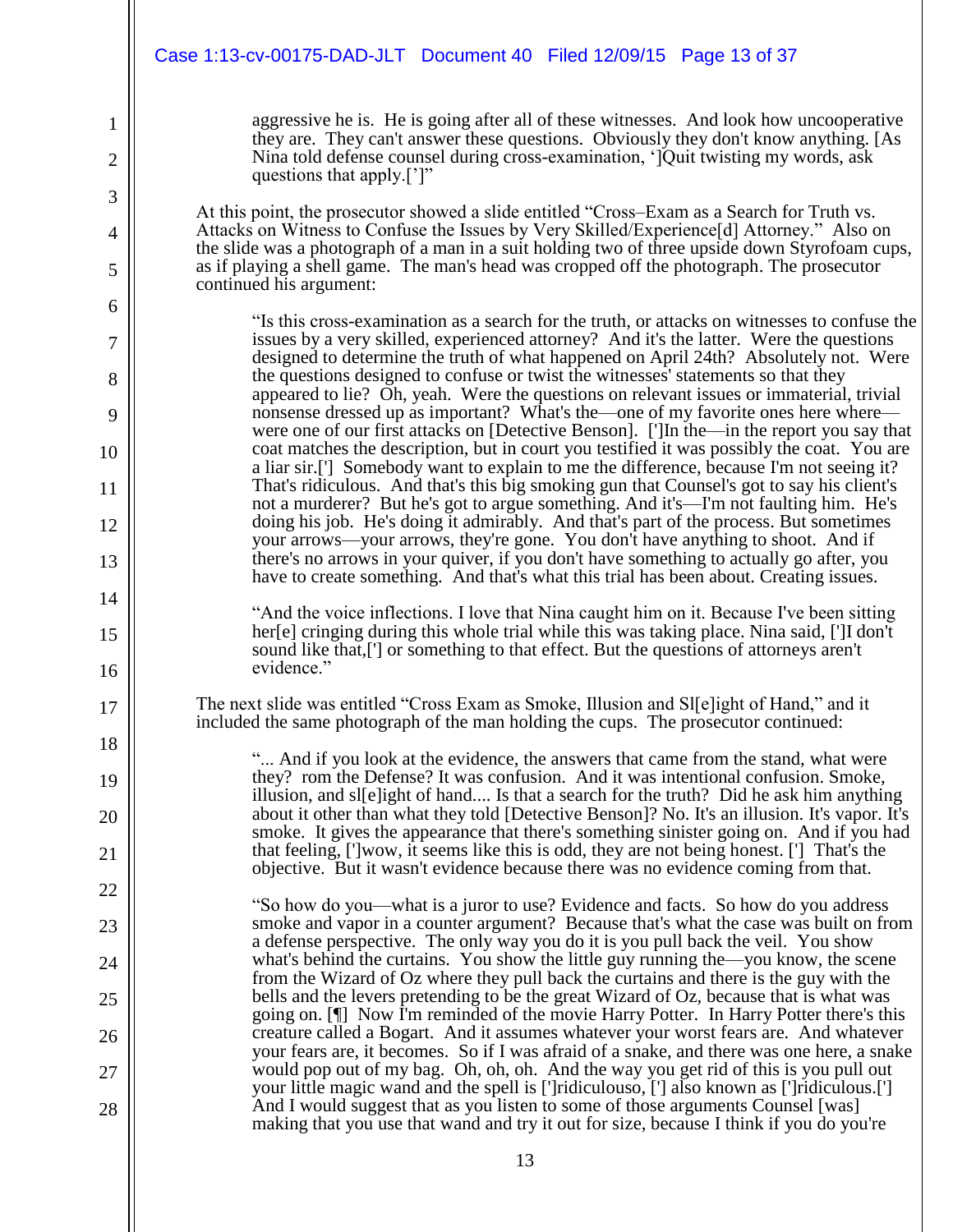|                | Case 1:13-cv-00175-DAD-JLT Document 40 Filed 12/09/15 Page 14 of 37                                                                                                                                             |
|----------------|-----------------------------------------------------------------------------------------------------------------------------------------------------------------------------------------------------------------|
| 1              | going to find that most of them are ridiculous."                                                                                                                                                                |
| $\overline{2}$ | The prosecutor turned to an analysis of specific defense arguments and their deficiencies, then<br>discussed the evidence that proved defendant's guilt.                                                        |
| 3              | The next day, outside the presence of the jury, defense counsel stated his objection on the                                                                                                                     |
| 4<br>5         | record. The trial court noted that the prosecutor repeatedly praised defense counsel and<br>remarked on his great lawyering. Finding no prosecutorial conduct, the court denied the<br>objection.               |
| 6              | <b>C.</b> Analysis                                                                                                                                                                                              |
| 7              | After reviewing the entire record, we conclude the prosecutor's remarks—that defense counsel's<br>job was to zealously defend defendant; that the defense relied on tactics of distraction; that                |
| 8              | defense counsel did his job admirably with great lawyering and skillful questioning; that he<br>created issues, twisted answers on cross-examination, and used illusions, smoke and vapor                       |
| 9              | (including the shell game photograph); and that he made ridiculous arguments and diverted the<br>jury's attention away from relevant facts and a search for the truth—were a fair comment on the                |
| 10             | defense tactics used at trial and did not improperly imply that defense counsel was lying or was<br>obligated or permitted to present a defense dishonestly. The remarks were partially in response             |
| 11             | to defense counsel's argument that the prosecution could not admit to doubt because the<br>prosecution's job was to try to erase all doubt, an argument in which counsel characterized the                      |
| 12             | prosecutor as a bulldozer, trampling reasonable doubt and stubborn facts, and flattening the case<br>into a smooth plane of simplicity that left only an easy decision for the jury. We believe the             |
| 13             | jury viewed these dueling comments, at least to some extent, as equivalent rhetorical strikes.<br>Furthermore, as our review of relevant case law demonstrates, courts have found remarks more                  |
| 14             | egregious than the prosecutor's remarks in this case "not [to] exceed the bounds of permissible<br>vigor." (Gionis, supra, 9 Cal.4th at p. 1218.) The challenged remarks were within the wide                   |
| 15<br>16       | latitude allowed the prosecutor in describing the deficiencies in defense counsel's tactics and<br>factual account. (People v. Redd, supra, 48 Cal.4th at p. 735.) Thus, they did not constitute<br>misconduct. |
| 17             | Moreover, even if we were to conclude the remarks did constitute misconduct, we would find                                                                                                                      |
| 18             | them harmless under any standard due to the overwhelming evidence against defendant, as we<br>have explained previously. (Chapman, supra, 386 U.S. at p. 24; Watson, supra, 46 Cal.2d at p.                     |
| 19             | 836.)                                                                                                                                                                                                           |
| 20             | $(LD 4, pp. 21-30).$                                                                                                                                                                                            |
| 21             | 2. Federal Standard.                                                                                                                                                                                            |
| 22             | Under clearly established federal law, a prosecutor's improper comments will be held to violate                                                                                                                 |
| 23             | the Constitution only if they "so infected the trial with unfairness as to make the resulting conviction a                                                                                                      |
| 24             | denial of due process." Parker v. Matthews, — U.S. — , — , 132 S.Ct. 2148, 2153, 183 L.Ed.2d                                                                                                                    |
| 25             | 32 (2012) (per curiam) (quoting Darden v. Wainright, 477 U.S. 168, 181–183, 106 S.Ct. 2464, 91                                                                                                                  |
| 26             | L.Ed.2d 144 (1986)); see Sassounian v. Roe, 230 F.3d 1097, 1106 (9th Cir.2000). Prosecutorial                                                                                                                   |
| 27             | misconduct deprives the defendant of a fair trial as guaranteed by the Due Process Clause if it                                                                                                                 |
| 28             | prejudicially affects the substantial rights of a defendant. United States v. Yarbrough, 852 F.2d 1522,                                                                                                         |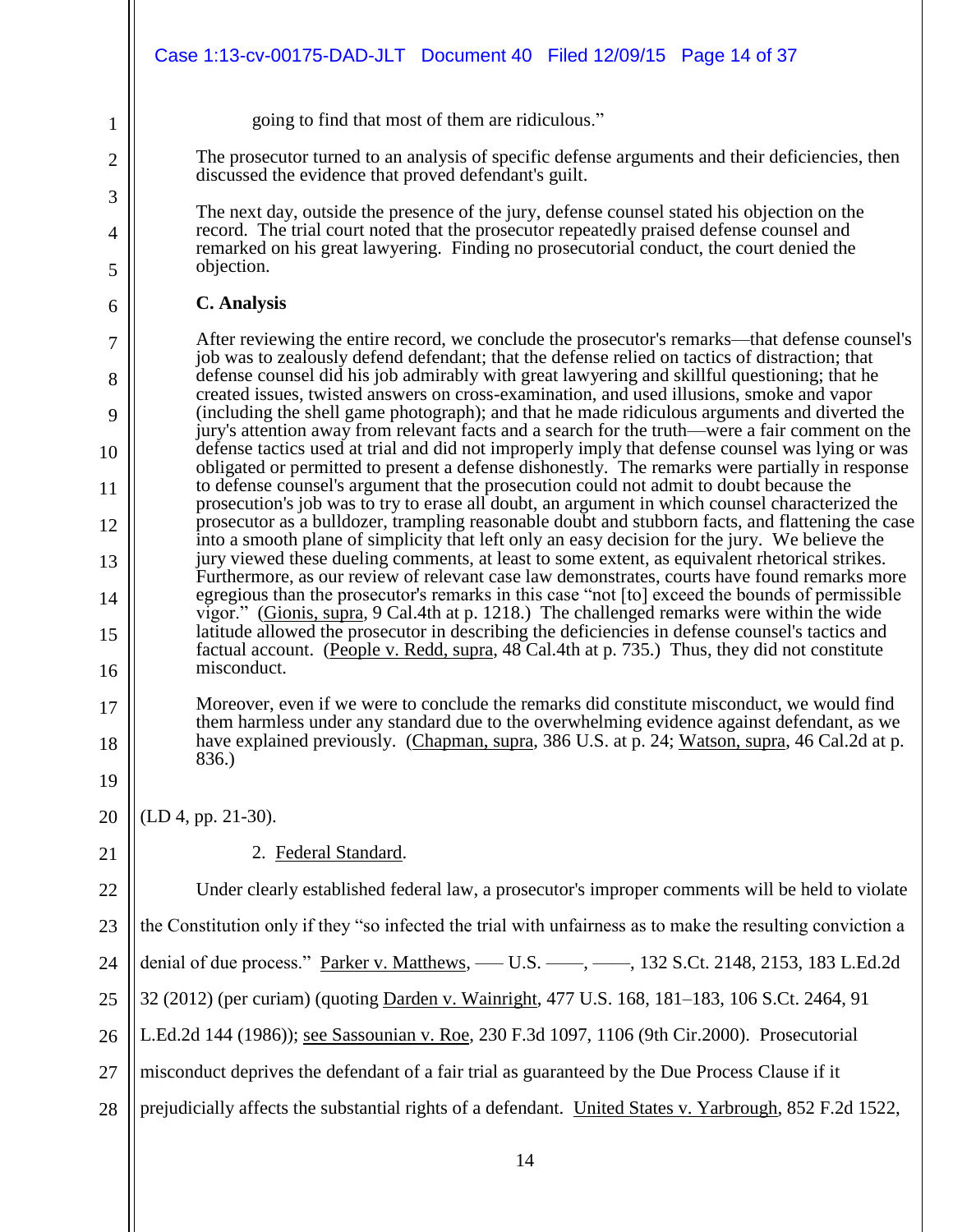### Case 1:13-cv-00175-DAD-JLT Document 40 Filed 12/09/15 Page 15 of 37

1539 (9th Cir.1988) (citing Smith v. Phillips, 455 U.S. 209, 219, 102 S.Ct. 940, 71 L.Ed.2d 78 (1982)).

The standard of review of claims concerning prosecutorial misconduct in a § 2254 proceeding is the narrow standard of due process, and not the broad standard that applies in the exercise of supervisory power; improper argument does not, per se, violate a defendant's constitutional rights. Mancuso v. Olivarez, 292 F.3d 939, 957 (9th Cir.2002) (citing Thompson v. Borg, 74 F.3d 1571, 1576 (9th Cir.1996)). This Court must thus determine whether the alleged misconduct has rendered a trial fundamentally unfair. Darden v. Wainwright, 477 U.S. at 183. It must be determined whether the prosecutor's actions constituted misconduct and whether the conduct violated Petitioner's right to due process of law. Drayden v. White, 232 F.3d 704, 713 (9th Cir.2000).

To grant habeas relief, this Court must conclude that the state court's rejection of the prosecutorial misconduct claim "was so lacking in justification that there was an error well understood and comprehended in existing law beyond any possibility for fairminded disagreement." Parker v. Matthews, 132 S.Ct. at 2155 (quoting Harrington v. Richter, 131 S.Ct. at 767–87). The standard of Darden v. Wainwright is a very general one that provides courts with more leeway in reaching outcomes in case-by-case determinations. Parker v. Matthews, 132 S.Ct. at 2155 (quoting Yarborough v. Alvarado, 541 U.S. 652, 664, 124 S.Ct. 2140, 158 L.Ed.2d 938 (2004)).

25 26 27 28 In determining whether the prosecutor's remarks rendered a trial fundamentally unfair, the remarks must be analyzed in the context of the entire proceeding. Boyde v. California, 494 U.S. 370, 385 (1990); Darden, 477 U.S. at 179–182. Furthermore, counsel are "given latitude in the presentation of their closing arguments, and courts must allow the prosecution to strike hard blows based on the evidence presented and all reasonable inferences therefrom." Ceja v. Stewart, 97 F.3d 1246, 1253– 1254 (9th Cir.1996) (quoting United States v. Baker, 10 F.3d 1374, 1415 (9th Cir.1993)). A reviewing court should consider challenged remarks in light of the realistic nature of closing arguments at trial. "Because 'improvisation frequently results in syntax left imperfect and meaning less than crystal clear,' 'a court should not lightly infer that a prosecutor intends an ambiguous remark to have its most damaging meaning or that a jury, sitting through lengthy exhortation, will draw that meaning from the plethora of less damaging interpretations." Williams v. Borg, 139 F.3d 737, 744 (9th Cir.) (quoting Donnelly v. DeChristoforo, 416 U.S. 637, 646–647 (1974)), cert. denied, 525 U.S. 937 (1998). Finally,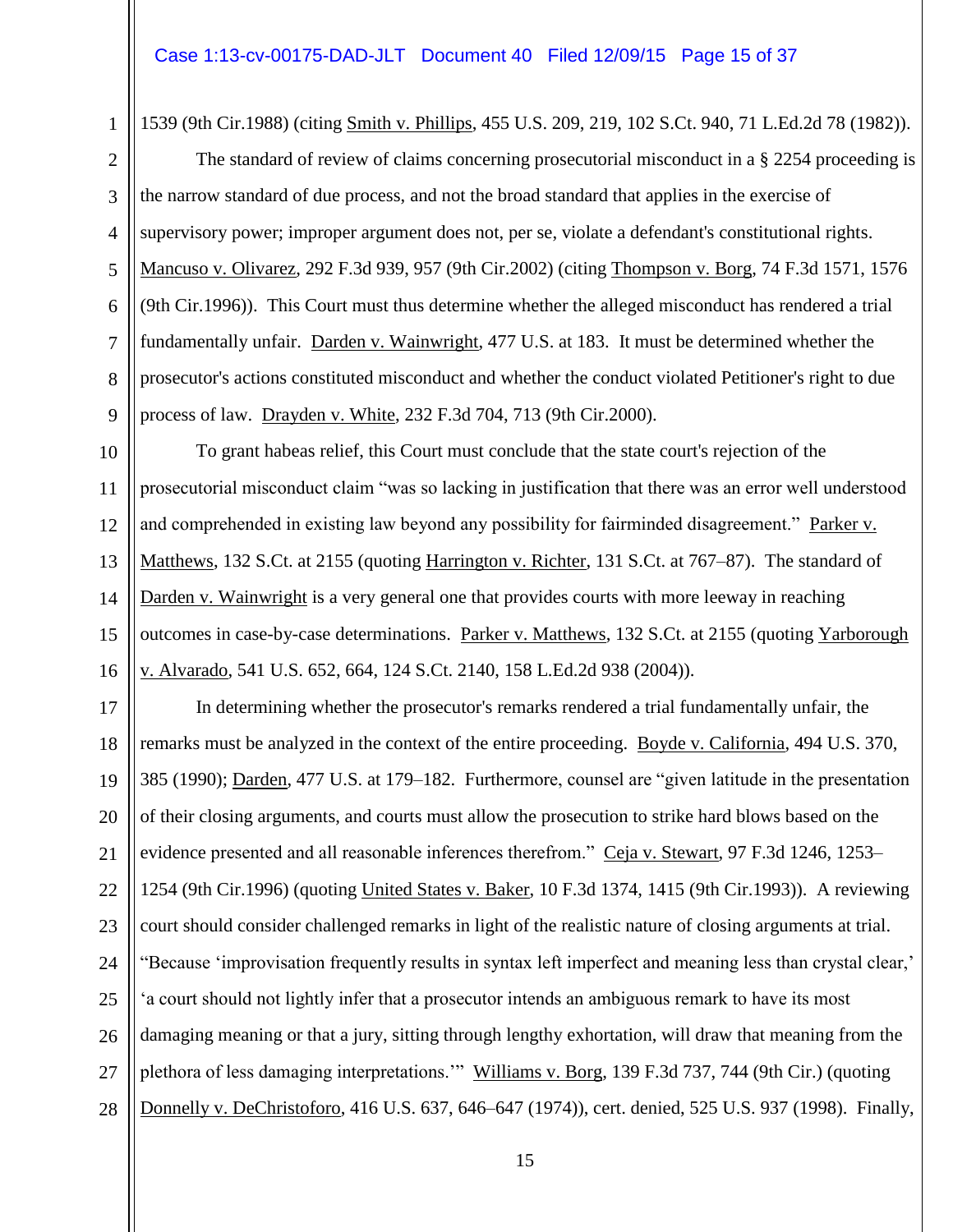### Case 1:13-cv-00175-DAD-JLT Document 40 Filed 12/09/15 Page 16 of 37

even when prosecutorial misconduct rises to the level of a due process violation, such misconduct provides grounds for habeas relief only if that misconduct is prejudicial under the harmless error test articulated in Brecht v. Abrahamson, 507 U.S. 619, 637–638 (1993). Shaw v. Terhune, 380 F.3d 473, 478 (9th Cir.2004).

 $\mathbf{Q}$ 10 12 14 Factors to be considered in determining whether habeas corpus relief is warranted include whether the prosecutor manipulated or misstated the evidence; whether his comments implicated other specific rights of the accused; whether the objectionable content was invited or provoked by defense counsel's argument; whether the trial court admonished the jurors; and the weight of evidence against the defendant. Darden, 477 U.S. at 181 (quoting Donnelly, 416 U.S. 637, 643, 94 S.Ct. 1868, 40 L.Ed.2d 431 (1974). "[T]he Darden standard is a very general one, leaving courts 'more leeway ... in reaching outcomes in case-by-case determinations [ ]' (Yarborough v. Alvarado, 541 U.S. 652, 664,  $(2004))$  ...." Parker v. Matthews, — U.S. — ,  $\rightarrow$  , 132 S.Ct. 2148, 2155 (2012). Thus, even where a prosecutor's argument, questions or behavior are found improper, relief is limited to cases in which a petitioner can establish that the misconduct resulted in actual, substantial prejudice.

3. Analysis.

1

2

3

4

5

6

7

8

11

13

15

16 17 18 19 20 21 Here, the  $5<sup>th</sup> DCA$  considered the entire context of the trial, including comments by the prosecution that defense counsel was sidetracking and distracting the jury, that counsel, by "inflections," was "twisting" the meaning of evidence, that counsel was putting on a "big show" with "sleight of hand." Then the state court concluded that such epithets and characterizations were "fair comment on the defense tactics used at trial and did not improperly imply that defense counsel was lying or was obligated or permitted to present a defense dishonestly."

22 23 24 25 26 27 28 In the Court's view, Petitioner's objections regarding the prosecutor's comments about defense counsel and the validity of Petitioner's defense do not amount to a due process violation as "[c]riticism of defense theories and tactics is a proper subject of closing argument." See United States v. Sayetsitty, 107 F.3d 1405, 1409 (9th Cir.1997) (citation omitted). Prosecutors have taken far more egregious shots at defense counsel and have been found not to have committed misconduct. See e.g., U.S. v. Del Toro– Barboza, 673 F.3d 1136, 1151 (9th Cir.2012) (characterizing defense strategy as "the Wizard of Oz trick"); United States v. Ruiz, 710 F.3d 1077, 1086 (9th Cir.2013) (characterizing defense case as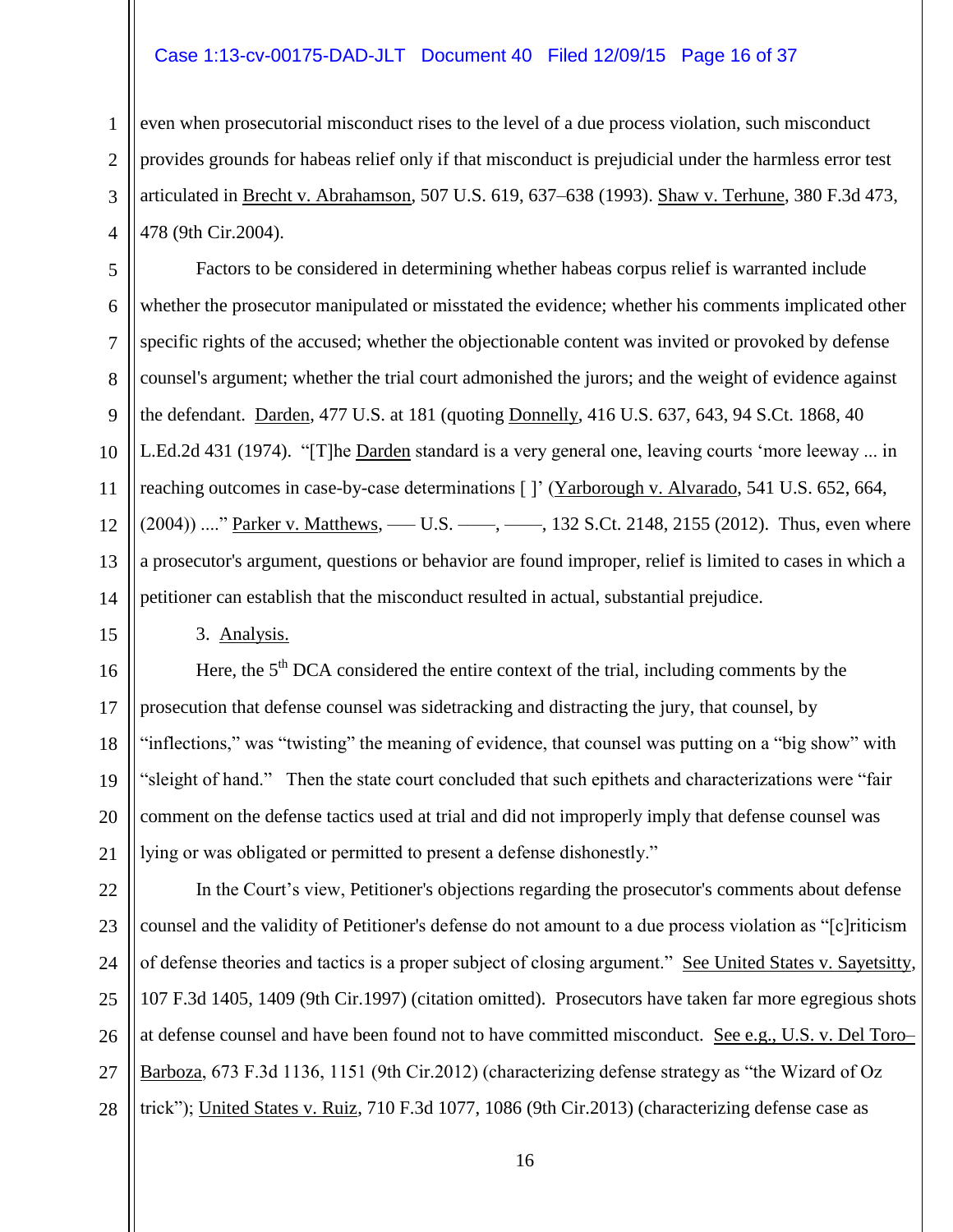# Case 1:13-cv-00175-DAD-JLT Document 40 Filed 12/09/15 Page 17 of 37

| $\mathbf{1}$   | "smoke and mirrors" directed to defense case and not counsel); Williams v. Borg, 139 F.3d 737, 744–                                                                                                                                                                                             |
|----------------|-------------------------------------------------------------------------------------------------------------------------------------------------------------------------------------------------------------------------------------------------------------------------------------------------|
| $\overline{2}$ | 45 (9th Cir.1998) (calling defendant's argument "trash" not misconduct; "He did not say the man was                                                                                                                                                                                             |
| 3              | 'trash'; he said the argument was. A lawyer is entitled to characterize an argument with an epithet as                                                                                                                                                                                          |
| $\overline{4}$ | well as a rebuttal."); United States v. Bernard, 299 F.3d 467, 487-88 (5th Cir.2002) (rejecting a                                                                                                                                                                                               |
| 5              | challenge to a prosecutor's closing argument that accused the defense of trying "to get someone on this                                                                                                                                                                                         |
| 6              | jury to  take a red herring"); but see, United States v. Sanchez, 659 F.3d 1252, 1224 (9th Cir.2011)                                                                                                                                                                                            |
| 7              | (misconduct where the prosecutor argued: "the defense [counsel] in this case read the records and then                                                                                                                                                                                          |
| 8              | told a story to match the records. And ladies and gentlemen, I'm going to ask you not to credit that                                                                                                                                                                                            |
| 9              | scam that has been perpetrated on you here."). For these reasons, this claim should be rejected.                                                                                                                                                                                                |
| 10             | B. Prosecutorial Misconduct: Misstatement of Law                                                                                                                                                                                                                                                |
| 11             | Second, Petitioner contends that the prosecutor misstated the law of second degree murder and                                                                                                                                                                                                   |
| 12             | of provocation, thus depriving him of a fair trial. Petitioner is incorrect.                                                                                                                                                                                                                    |
| 13             | 1. The $5^{th}$ DCA's Opinion.                                                                                                                                                                                                                                                                  |
| 14             | The Court of Appeal rejected Petitioner's argument as follows:                                                                                                                                                                                                                                  |
| 15<br>16       | Defendant contends the prosecutor committed misconduct by misstating the law of provocation<br>and second degree murder. The People concede the prosecutor apparently misspoke, but<br>maintain the error was harmless. We agree the error was harmless.                                        |
| 17             | A. Law                                                                                                                                                                                                                                                                                          |
| 18<br>19       | It is improper for the prosecutor to misstate the law, and even an innocent misstatement of law<br>can constitute misconduct. (People v. Hill (1998) 17 Cal.4th 800, 822, 829–832 (Hill),<br>overruled on another ground in Price v. Superior Court (2001) 25 Cal.4th 1046, 1069, fn. 13.)      |
| 20             | A prosecutor's remarks can so ""so infect[] the trial with unfairness as to make the resulting                                                                                                                                                                                                  |
| 21             | conviction a denial of due process." [Citations.]" (People v. Frye (1998) 18 Cal.4th 894, 969.)<br>In such cases, the misconduct amounts to federal constitutional error and reversal is required                                                                                               |
| 22             | unless we conclude the misconduct was harmless beyond a reasonable doubt. (People v.<br>Estrada (1998) 63 Cal.App.4th 1090, 1106–1107, citing Chapman v. California (1967) 386 U.S.                                                                                                             |
| 23             | 18, 24 (Chapman).) If the prosecutor's remarks did not rise to that level, we will not reverse<br>unless we conclude it is reasonably probable that a result more favorable to the defendant would                                                                                              |
| 24             | have been reached in the absence of the misconduct. (People v. Barnett (1998) 17 Cal.4th 1044,<br>1133, citing People v. Watson (1956) 46 Cal. 2d 818, 836 (Watson).                                                                                                                            |
| 25             | In considering whether a defendant was harmed by the misconduct, we examine the prosecutor's                                                                                                                                                                                                    |
| 26             | remarks in the context of the whole record, including arguments and instructions. (Hill, supra,<br>17 Cal.4th at p. 832; People v. Morales (2001) 25 Cal.4th 34, 44.) "When argument runs                                                                                                       |
| 27             | counter to instructions given a jury, we will ordinarily conclude that the jury followed the latter<br>and disregarded the former, for '[w] e presume that jurors treat the court's instructions as a                                                                                           |
| 28             | statement of the law by a judge, and the prosecutor's comments as words spoken by an advocate<br>in an attempt to persuade.' [Citation.]" (People v. Osband (1996) 13 Cal.4th 622, 717; People<br>v. Boyette (2002) 29 Cal.4th 381, 436 [even if prosecutor misstated the law, "the trial court |
|                |                                                                                                                                                                                                                                                                                                 |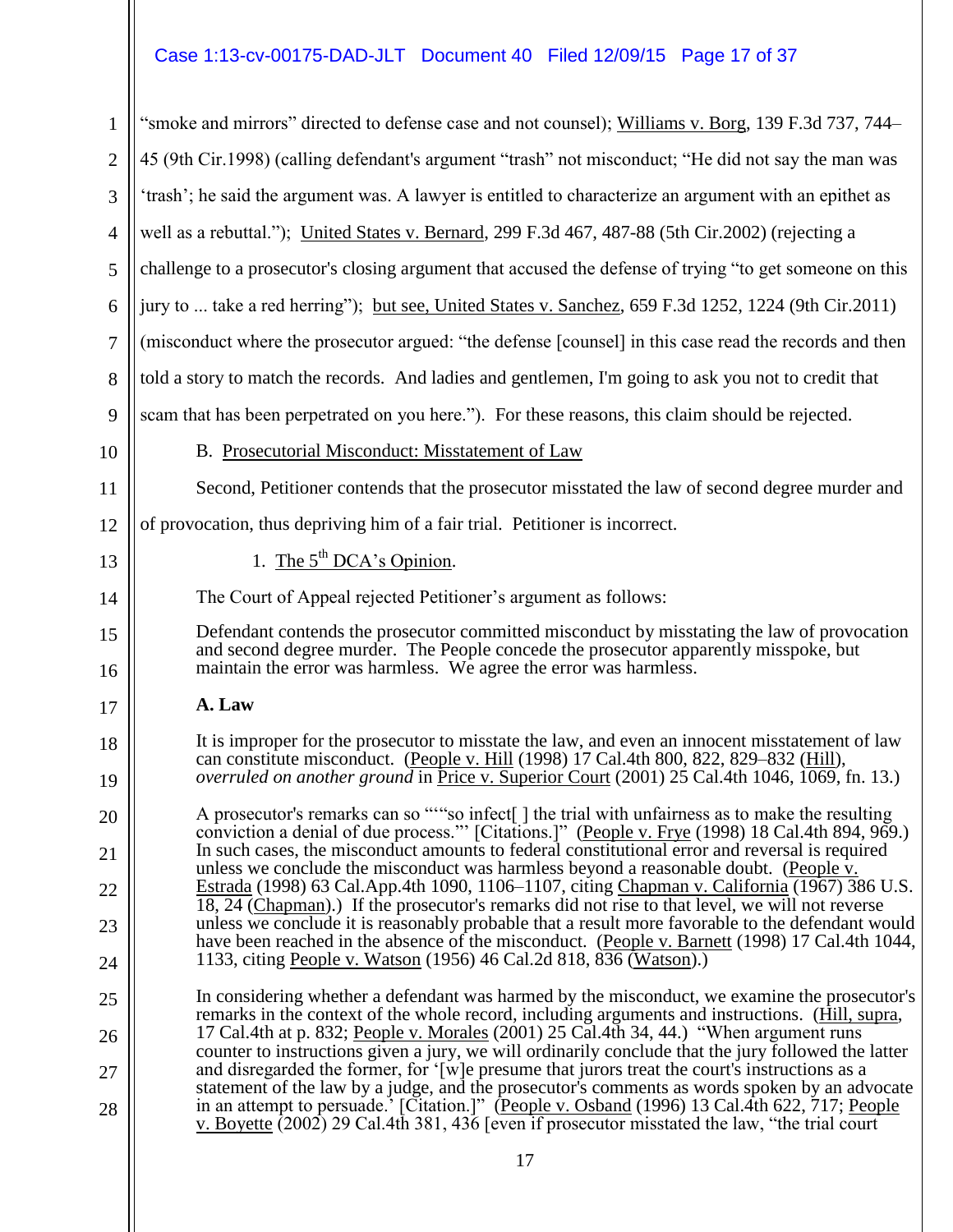### Case 1:13-cv-00175-DAD-JLT Document 40 Filed 12/09/15 Page 18 of 37

properly instructed the jury on the law, and we presume the jury followed those instructions"].) Furthermore, overwhelming evidence of a defendant's guilt may render the prosecutor's misconduct harmless. (See, e.g., People v. Booker (2011) 51 Cal.4th 141, 186; People v. Fields (1983) 35 Cal.3d 329, 363.)

We turn to the law of homicide. "First degree murder is an unlawful killing with malice aforethought, premeditation, and deliberation. [Citation.]" (People v. Hernandez (2010) 183 Cal.App.4th 1327, 1332 (Hernandez); § 189.) Malice may be manifested as either an intent to kill (express malice) or an intentional commission of a life-threatening act with conscious disregard for life (implied malice). (Hernandez, supra, at p. 1332.) "First degree willful, deliberate, and premeditated murder involves a cold, calculated judgment, including one arrived at quickly [citation], and is evidenced by planning activity, a motive to kill, or an exacting manner of death. [Citation.]" (People v. Carasi (2008) 44 Cal.4th 1263, 1306.) " 'Deliberation' refers to careful weighing of considerations in forming a course of action; 'premeditation' means thought over in advance. [Citations.] 'The process of premeditation and deliberation does not require any extended period of time. "The true test is not the duration of time as much as it is the extent of the reflection."'" (People v. Koontz (2002) 27 Cal.4th 1041, 1080.) "[F]or instance, 'an execution-style killing may be committed with such calculation that the manner of killing will support a jury finding of premeditation and deliberation, despite little or no evidence of planning and motive.' [Citation.]" (People v. Tafoya (2007) 42 Cal.4th 147, 172.)

"Second degree murder is an unlawful killing with malice, but without the elements of premeditation and deliberation which elevate the killing to first degree murder. [Citation.]" (Hernandez, supra, 183 Cal.App.4th at p. 1332.) Thus, first degree murder may be mitigated to second degree murder where premeditation and deliberation are negated by heat of passion arising from provocation. (Ibid.) Provocation sufficient to mitigate a murder to second degree murder requires a finding that the defendant's subjective mental state was such that he did not deliberate and premeditate before deciding to kill. (People v. Fitzpatrick (1992) 2 Cal.App.4th 1285, 1295–1296 (Fitzpatrick.)) Thus, a defendant who was subjectively provoked and therefore unable to deliberate is guilty of second degree murder even if a reasonable person would not have been provoked under the same circumstances. (Ibid.)

Voluntary manslaughter is a killing that has been reduced even further by a greater degree of provocation. (People v. Steele (2002) 27 Cal.4th 1230, 1253.) To reduce first degree murder to voluntary manslaughter, an objective test is applied. (Ibid.) Under that more demanding test, the jury must find not only that the defendant was in fact provoked, but that a reasonable person would have been provoked under the circumstances . (Ibid.)

### **B. Facts**

1

2

3

4

5

6

7

8

9

10

11

12

13

14

15

16

17

18

19

20

21

22

23

24

25

26

27

28

During argument, the prosecutor discussed first degree murder at great length, then turned to second degree murder:

"How do we know it's not second degree murder? Remember, that willful, deliberate, premeditated is first [degree]. And if it's not there, it's second. It was planned. It was deliberate. And he killed him. Period. Defendant didn't suddenly get him angry [sic ]. [']Hadn't thought about this, you know, I just—I wasn't planning to hurt the guy. I never even thought about doing anything. I just happened to have my gun with me that day.['] No. He was looking for him. He wasn't suddenly mad. He had been mad. He had been looking for him. And he had been dodged for three weeks by the guy who was supposed to pay him the next day. He didn't suddenly realize he had a gun in his pocket, and when he said, [']oh, I'm not going to pay you,['] he goes, [']oh, now, is the time.['] He had that gun ever since he started looking for him. And it was there for a reason. Didn't find the gun in his hand and say, [']oh, gee, uh, hmm, I guess since it's here I'll use it.['] And it wasn't after that first shot where he went, [']well, shoot I shot him once, well may as well try again.['] This isn't second degree murder.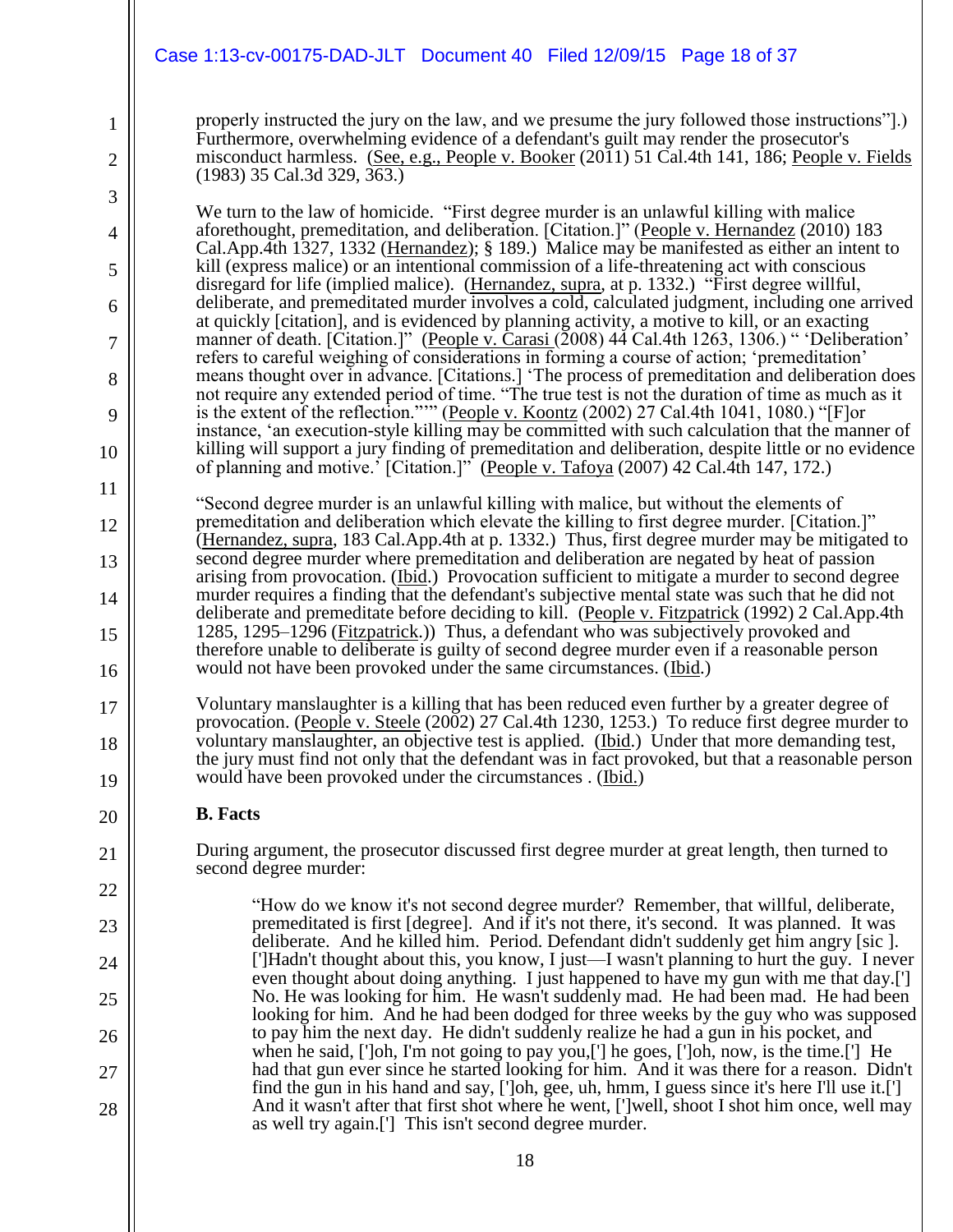|    | Case 1:13-cv-00175-DAD-JLT Document 40 Filed 12/09/15 Page 19 of 37                                                                                                                                                                                                       |
|----|---------------------------------------------------------------------------------------------------------------------------------------------------------------------------------------------------------------------------------------------------------------------------|
| 1  |                                                                                                                                                                                                                                                                           |
| 2  | "Now, there is a jury instruction that says that provocation can reduce a charge of<br>murder from first degree to second degree. That provocation has to be one that a                                                                                                   |
| 3  | reasonable person in the same situation would feel the drama of and react violently or<br>aggressively." (Italics added.)                                                                                                                                                 |
| 4  | Defense counsel immediately objected, correctly stating: "[T] hat misstates the law. That would<br>be manslaughter, not second degree."                                                                                                                                   |
| 5  | The trial court stated:                                                                                                                                                                                                                                                   |
| 6  | "Counsel, let me state this. And hopefully I'll state it for the last time. In fact, it might be                                                                                                                                                                          |
| 7  | appropriate to reread what I read to the jury first thing this morning"                                                                                                                                                                                                   |
| 8  | The court proceeded to re-instruct the jurors that they must follow the law as the court explained<br>it, and not as the attorneys commented on it. Nothing the attorneys say is evidence, including                                                                      |
| 9  | their remarks in opening statements and closing arguments.                                                                                                                                                                                                                |
| 10 | The prosecutor then continued with his argument:                                                                                                                                                                                                                          |
| 11 | "So what provocation do we have in this case? And is that something that a reasonable<br>person in a similar situation could find themselves in that situation? Think in terms of,                                                                                        |
| 12 | you know, the guy that walks in on his wife and his best friend. Everybody would be<br>like, [']oh, man, I may do something stupid then.['] It is not what we have here. This                                                                                             |
| 13 | isn't somehow objectively reasonable, we can look at and say, [']well, we don't agree<br>with it, but I kind of understand it.[']" (Italics added.)                                                                                                                       |
| 14 | At this point, defense counsel objected again and requested a sidebar. The court denied the                                                                                                                                                                               |
| 15 | request.                                                                                                                                                                                                                                                                  |
| 16 | The prosecutor continued:                                                                                                                                                                                                                                                 |
| 17 | "This is a situation where a guy didn't pay you 20 bucks. I don't think anybody here<br>looks at it and says, [']gee, if I'm a couple of weeks late on my credit card bill the credit                                                                                     |
| 18 | card company gets to come and blow me away. ['] There's nothing about this situation<br>that would allow that reduction from first degree to second degree. That doesn't apply.                                                                                           |
| 19 | That doesn't fit."                                                                                                                                                                                                                                                        |
| 20 | During a break outside the presence of the jury, the court allowed defense counsel to state his<br>objection on the record, as follows:                                                                                                                                   |
| 21 | "[B] efore noon, right before noon, at a crucial moment in the Prosecution argument the                                                                                                                                                                                   |
| 22 | Prosecution stated that for provocation to reduce a first degree murder to a second<br>degree murder it had to be the kind of provocation that would affect a reasonable person.                                                                                          |
| 23 | And I believe the example given by the Prosecution was a husband finding a spouse in<br>bed with another man. That's a classic manslaughter example. If we had the kind of                                                                                                |
| 24 | provocation in a case that  the Prosecution is describing, we wouldn't be talking about<br>the difference between first and second degree murder, we would be talking about the                                                                                           |
| 25 | difference between murder and manslaughter. And so to—to imply that that degree of<br>provocation is required is to state incorrectly the law as it relates to provocation. By                                                                                            |
| 26 | definition in this case we're talking about provocation, if any, that's not enough to get us                                                                                                                                                                              |
| 27 | down to a manslaughter, but might be enough to get us down to second degree murder.<br>And that was the misstatement of the law that I was objecting to. And I'm not saying<br>that it was an intentional misstatement, because I'm not satisfied that it was, but it was |
| 28 | incorrect."                                                                                                                                                                                                                                                               |
|    |                                                                                                                                                                                                                                                                           |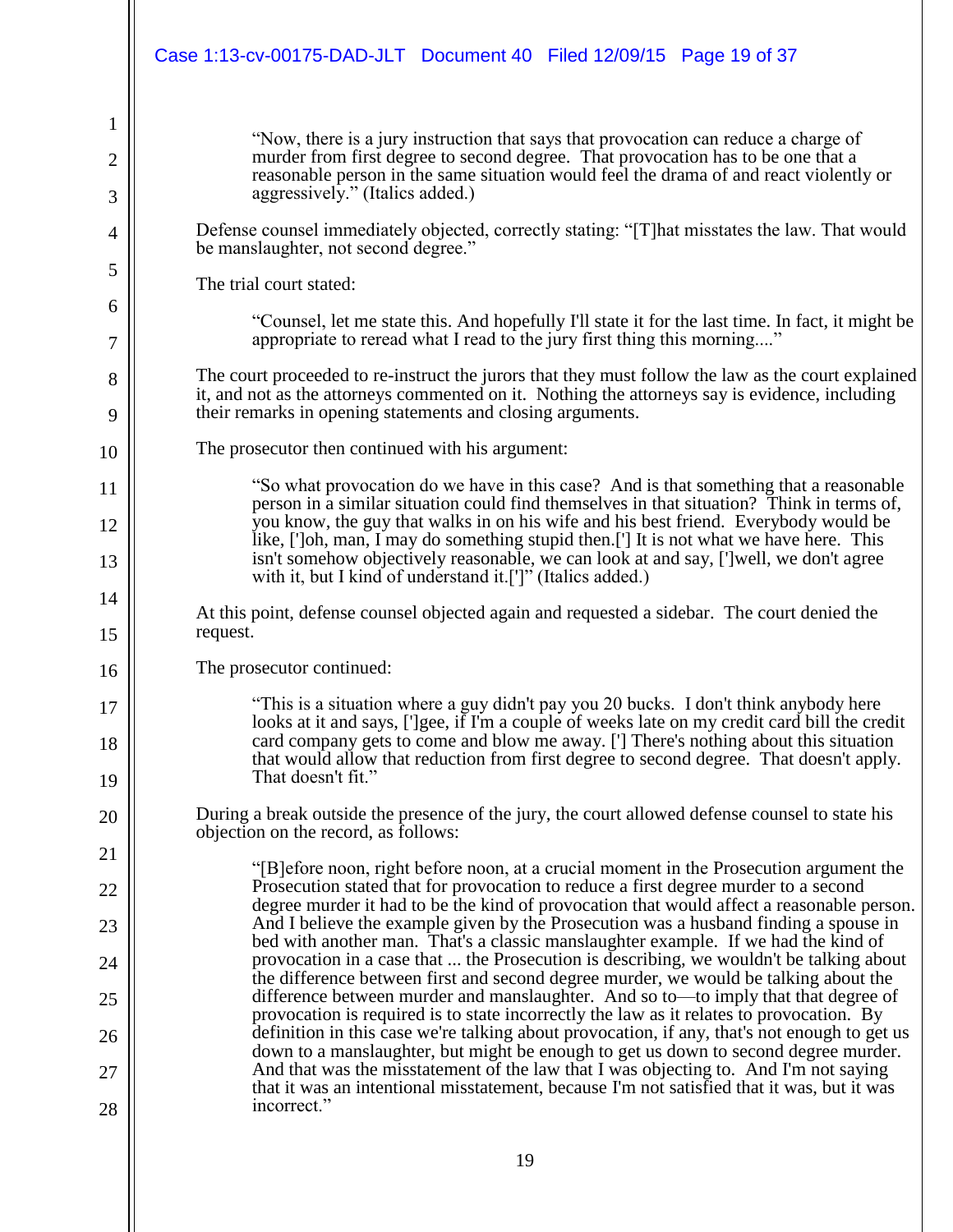|          | Case 1:13-cv-00175-DAD-JLT  Document 40  Filed 12/09/15  Page 20 of 37                                                                                                                                                                                                     |
|----------|----------------------------------------------------------------------------------------------------------------------------------------------------------------------------------------------------------------------------------------------------------------------------|
| 1        | The court asked the prosecutor if he had any comments. The prosecutor stated:                                                                                                                                                                                              |
| 2        | "I believe my statement was a correct statement of the law. I know we haven't                                                                                                                                                                                              |
| 3        | addressed this issue in its totality yet, because giving of that instruction was to be<br>reserved for later argument. So I would—not at this point, I don't."                                                                                                             |
| 4<br>5   | The court noted that it would be instructing with CALCRIM No. 522, as requested by defense<br>counsel, and counsel could address the language of that instruction if the prosecution misstated<br>the law regarding provocation.                                           |
| 6        | During defense counsel's argument, he stated:                                                                                                                                                                                                                              |
| 7        | "If you have any questions on the law, if it appears that anything the lawyers have said<br>about the law conflicts with the Judge's instructions, the instructions say, follow the                                                                                        |
| 8        | instructions, not what the lawyers say. [¶] However, both Counsel have devoted a long<br>time to this case. We've been on it longer than anybody, except for the detective. And                                                                                            |
| 9        | so when we tell you what the law is, and it seems to conflict with what the instructions<br>say, I would urge you to send the Judge a note, say, well, the lawyers say the law is this                                                                                     |
| 10       | way, the instructions seem to read a different way, Judge, which is it? Ask the Judge.<br>Don't just throw out what the lawyers say. Because we've been on it for a long time."                                                                                            |
| 11       | Later, after the bulk of his argument, defense counsel turned to the subject of second degree<br>murder:                                                                                                                                                                   |
| 12       |                                                                                                                                                                                                                                                                            |
| 13<br>14 | "I submit that the Prosecution did not accurately represent to you the distinction between<br>first and second degree murder. You've received an instruction on provocation, even<br>though there's very little provocation here. [Mario] did very little, if anything, to |
| 15       | provoke the shooter. He didn't deserve to die. But you've received an instruction on<br>provocation. And the Prosecution has used that, in essence, to try to contrast this with                                                                                           |
| 16       | what real provocation is. And to say real provocation isn't here, so you should convict<br>of first degree murder. Their example was simply wrong. The finding of one's spouse                                                                                             |
| 17       | in bed with somebody else is a classic manslaughter provocation. It is considered such<br>severe provocation that even somebody who kills intentionally is going to be convicted<br>of a lesser offense of manslaughter. You don't have a manslaughter instruction here,   |
| 18       | because there's no evidence of serious provocation of anybody by [Mario]. So you're<br>not given that choice. What you've been simply instructed is if there's a little bit of                                                                                             |
| 19       | provocation, maybe that takes it down a notch. Maybe what's going on out at the scene,<br>what's said by [Mario] is some provocation from which you can have reasonable doubt if                                                                                           |
| 20       | you're trying to choose between first and second degree murder."                                                                                                                                                                                                           |
| 21       | Defense counsel discussed the willfulness element of both first and second degree murder, then<br>turned to premeditation:                                                                                                                                                 |
| 22       | "[A] decision to—to kill, which is made rashly or impulsively and without careful                                                                                                                                                                                          |
| 23       | consideration is not deliberate and premeditated. The killer that night did not commit<br>premeditated murder. The killer did not go there intending to kill. That was a chance                                                                                            |
| 24       | encounter. There is no evidence that that is anything else but a chance encounter And<br>it didn't start out as the shooter wanting to kill. The shooter went there wanting his                                                                                            |
| 25       | money. The shooter started out polite. "Why didn't you call me?' 'Don't you want your<br>ID?' 'Don't you want your ID?' 'Aren't you going to pay me?' It was an attempt to                                                                                                 |
| 26       | persuade to pay. It degenerated clearly into some sort of an argument. An argument<br>broke out. An argument that doesn't excuse the killing. Doesn't cut it down to murder                                                                                                |
| 27       | [sic]. But what it does do is it turns it into a killing that was made rashly, impulsively,<br>and without careful consideration. $[\P]$ It is a very uncomfortable position to be in to                                                                                   |
| 28       | talk in great length to you about the fact that [defendant] may not have been the killer,<br>and then have to talk about, but if he is the killer, it's second degree murder and not first                                                                                 |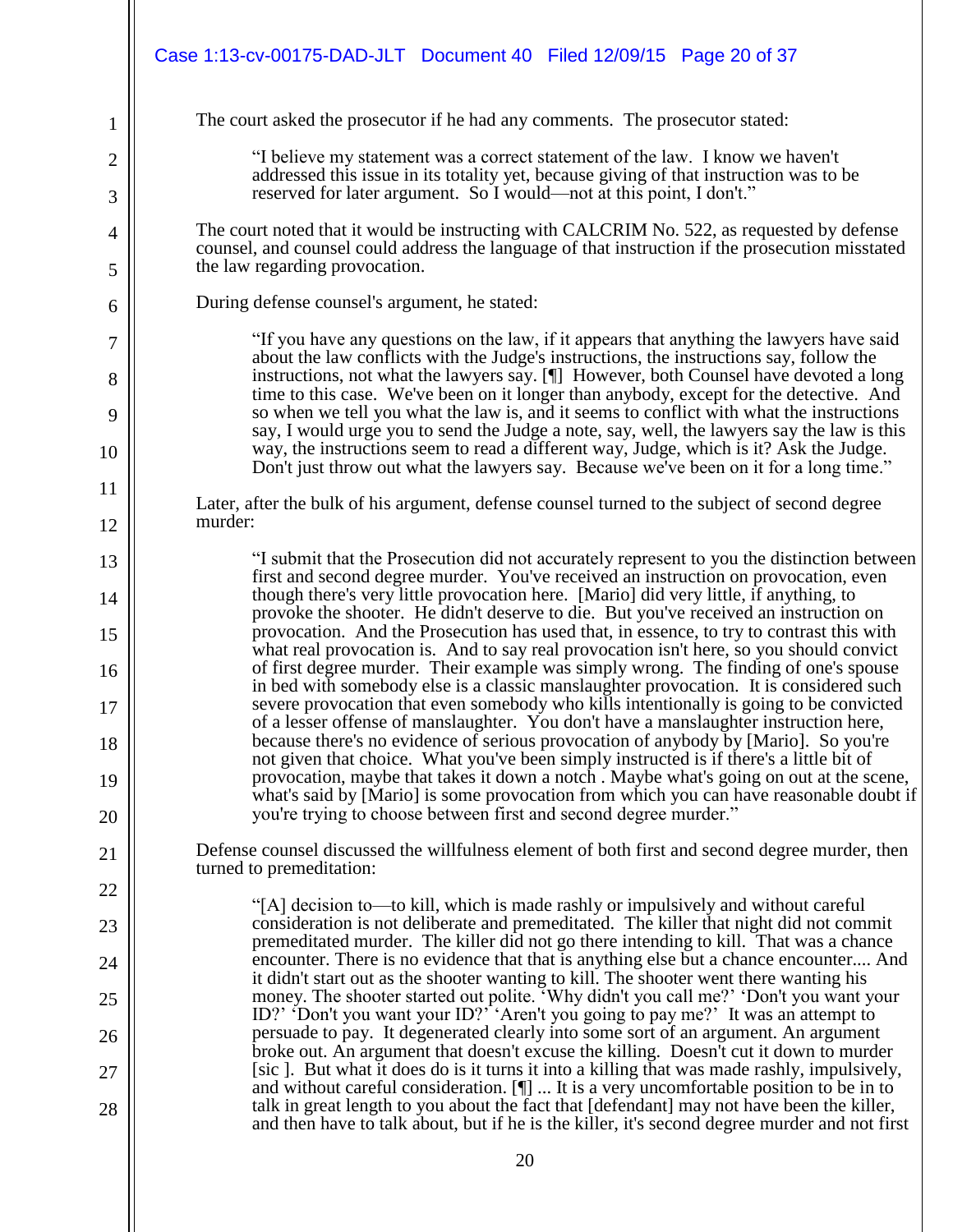|          | Case 1:13-cv-00175-DAD-JLT Document 40 Filed 12/09/15 Page 21 of 37                                                                                                                                                                                                                                                                |
|----------|------------------------------------------------------------------------------------------------------------------------------------------------------------------------------------------------------------------------------------------------------------------------------------------------------------------------------------|
| 1        | degree murder. But that's what I have to do, because both Counsel have to address<br>everything."                                                                                                                                                                                                                                  |
| 2        | On rebuttal, the prosecutor did not repeat his mistake, explaining instead:                                                                                                                                                                                                                                                        |
| 3        | "There were a couple of attacks on the law. Let me see here where—what I've                                                                                                                                                                                                                                                        |
| 4        | highlighted. Counsel is arguing to you that this was not-that if it was a murder, it was<br>second degree, because this Defendant wasn't out hunting at this point in time. Ladies                                                                                                                                                 |
| 5        | and gentlemen, he had been hunting for three weeks. He just happened to stumble<br>across his prey. If I'm driving out on a safari, and I'm on my way back to camp and that                                                                                                                                                        |
| 6<br>7   | big creature that I've been looking for three or four days finally pops up, it doesn't mean<br>that I'm not hunting just because I take that opportunity to shoot. The decision to kill<br>had already been made. It had been made [—Tif he doesn't pay me there's going to be                                                     |
| 8        | trouble.[']"                                                                                                                                                                                                                                                                                                                       |
| 9        | <b>C.</b> Analysis                                                                                                                                                                                                                                                                                                                 |
| 10       | We agree that the prosecutor plainly misstated the law of second degree murder, but we<br>conclude the error was harmless. Although the trial court did not inform the jurors that the                                                                                                                                             |
| 11       | statement was incorrect, it twice admonished them to follow the law as stated by the court and,<br>if they believed an attorney's explanation of the law conflicted with the instructions, they were                                                                                                                               |
| 12       | to follow the court's instructions. Absent some affirmative indication in the record to the<br>contrary, and here there is none, we presume the jury followed the court's instructions. (People                                                                                                                                    |
| 13       | v. Boyette, supra, 29 Cal.4th at p. 436.) Defense counsel brought additional emphasis by<br>objecting to the prosecutor's misstatement, arguing to the jury that the prosecutor misstated the                                                                                                                                      |
| 14       | law, and explaining the law in his own words.                                                                                                                                                                                                                                                                                      |
| 15       | Furthermore, the evidence overwhelmingly established defendant's guilt of first degree murder.<br>First, the evidence established that defendant was the shooter. Gaylan recognized defendant,<br>and Deidra testified that defendant talked to the two men and was present during the shooting.                                   |
| 16       | After the shooting, Deidra and defendant fled the scene and hid in a garage.                                                                                                                                                                                                                                                       |
| 17       | Next, the evidence established that defendant shot Mario with the intent to kill him. Defendant<br>told Deidra that if Mario did not pay him back, things would get ugly. When he and Mario met,                                                                                                                                   |
| 18<br>19 | defendant was angry. He acted unreasonably bold given Mario's larger size, leading Gaylan to<br>believe defendant was armed. Defendant then shot Mario in the front lower neck from a<br>distance of about five feet. When Mario and Gaylan ran, defendant ran after them and fired<br>more shots, after which he turned and fled. |
| 20       |                                                                                                                                                                                                                                                                                                                                    |
| 21       | And finally, the evidence established that the killing was premeditated and deliberate, motivated<br>by an unpaid debt and planned in advance. Defendant's actions and statements demonstrated he<br>was planning to use a gun if Mario did not pay his debt. Defendant told Nina, who was Mario's                                 |
| 22       | good friend, about the details of the drug deal, and defendant later returned to her apartment to<br>find Mario. Defendant lifted his shirt and threatened Nina with his gun. He told her, "I want                                                                                                                                 |
| 23       | my money," and "This is on you." He also visited Liz, another of Mario's friends, looking for<br>Mario. Liz did not even know defendant, but again he threateningly displayed his gun, this time                                                                                                                                   |
| 24       | setting it on Liz's table. When defendant and Mario encountered each other by chance about<br>three weeks after the drug deal, defendant angrily asked Mario why he had failed to call. Deidra<br>told Tina the shooting was about drugs and Mario's debt to defendant.                                                            |
| 25       |                                                                                                                                                                                                                                                                                                                                    |
| 26<br>27 | Although we conclude this compelling evidence rendered any error harmless (People v. Booker,<br>$\frac{\text{supra}}{2}$ , 51 Cal.4th at p. 186), we nevertheless address defendant's rationales in support of<br>prejudice.                                                                                                       |
| 28       | Defendant claims CALCRIM No. 522 is vague and therefore did not assist the jurors in<br>comprehending provocation because it did not explain that subjective but unreasonable                                                                                                                                                      |
|          | 21                                                                                                                                                                                                                                                                                                                                 |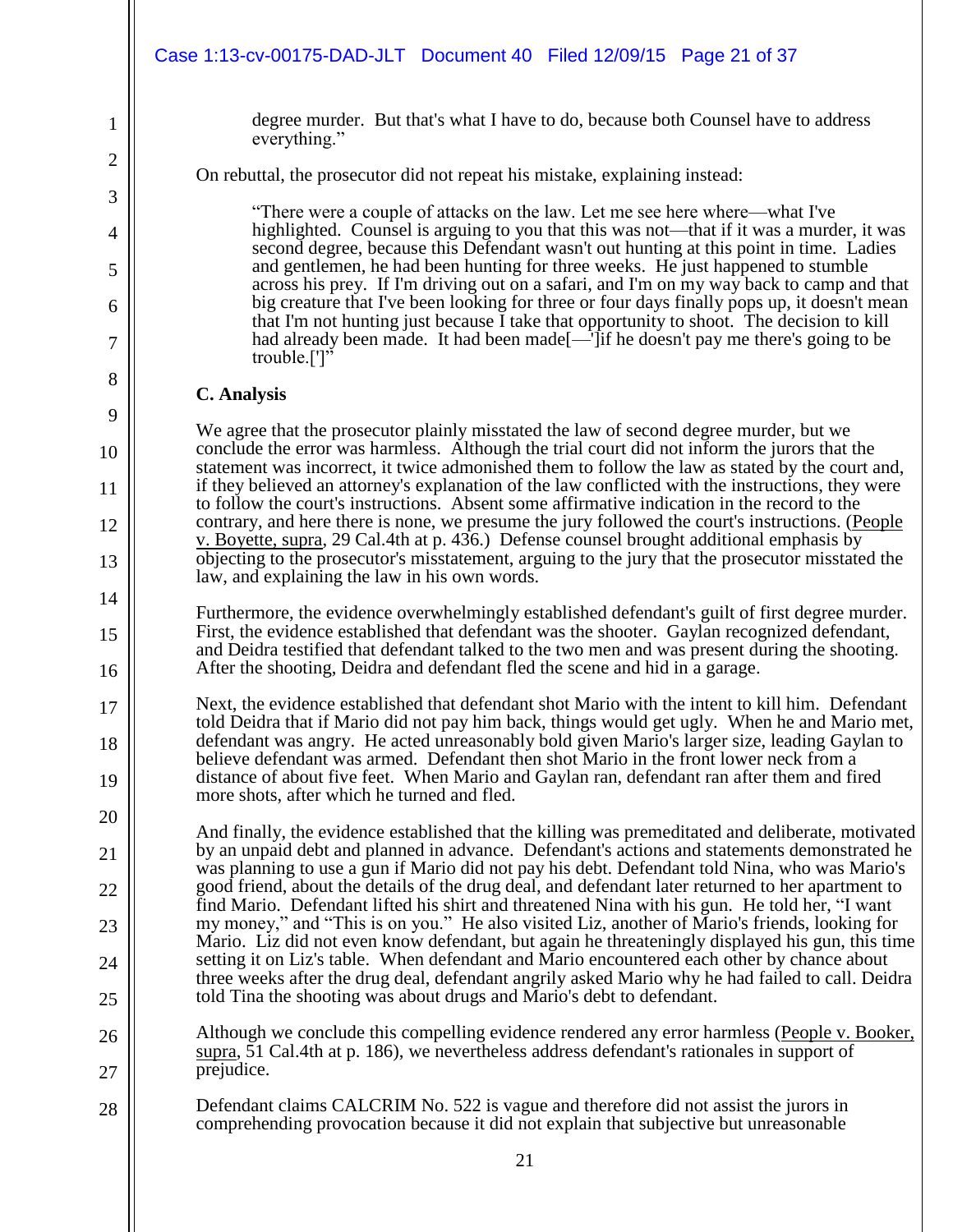|                | Case 1:13-cv-00175-DAD-JLT Document 40 Filed 12/09/15 Page 22 of 37                                                                                                                                                                                                                                  |
|----------------|------------------------------------------------------------------------------------------------------------------------------------------------------------------------------------------------------------------------------------------------------------------------------------------------------|
| 1              | provocation could negate premeditation and deliberation.                                                                                                                                                                                                                                             |
| $\overline{2}$ | The court instructed with CALCRIM No. 522 as follows:                                                                                                                                                                                                                                                |
| 3              | "Provocation may reduce a murder from first degree to second degree. The weight and<br>significance of the provocation, if any, are for you to decide.                                                                                                                                               |
| 4              | "If you conclude that the defendant committed murder but was provoked, consider the                                                                                                                                                                                                                  |
| 5              | provocation in deciding whether the crime was first or second degree murder."                                                                                                                                                                                                                        |
| 6<br>7         | In our opinion, this instruction was adequate when considered in context with all of the relevant<br>jury instructions. (See Fitzpatrick, supra, 2 Cal.App.4th at pp. 1294–1295 [in reviewing]<br>challenge to jury instructions, court must consider instructions as a whole.) The trial court      |
| 8              | instructed the jury that the distinction between first degree and second degree murder rested on<br>whether "the People have proved that [defendant] acted willfully, deliberately, and with                                                                                                         |
| 9              | premeditation." (CALCRIM No. 521.) The court also instructed that "[a] decision to kill made<br>rashly, impulsively, or without careful consideration is not deliberate and premeditated." (Ibid.)                                                                                                   |
| 10             | Importantly, the jury was instructed that it could consider provocation in determining whether<br>the crime was second degree murder. (CALCRIM No. 522.) When considered as a whole, the                                                                                                             |
| 11             | instructions adequately instructed the jury that provocation may reduce first degree murder to<br>second degree murder. As Hernandez explained: "Although CALCRIM No. 522 does not<br>expressly state provocation is relevant to the issues of premeditation and deliberation, when the              |
| 12             | instructions are read as a whole there is no reasonable likelihood the jury did not understand this<br>concept." (Hernandez, supra, 183 Cal.App.4th at p. 1334.)                                                                                                                                     |
| 13             | Defendant also maintains that provocation "should have been a central issue" in this case                                                                                                                                                                                                            |
| 14             | because the evidence showed he did not go to the scene intending to kill. He claims there was<br>substantial evidence of provocation: He encountered Mario by chance and they argued about a                                                                                                         |
| 15             | debt; Mario was high, intoxicated, and acting erratically; and Mario was "nearly a foot taller<br>than [defendant]." Defendant asserts that "[w] hether he shot out of fear or anger, [he] killed<br>rashly, impulsively, and without premeditation or deliberation." Thus, he argues, there is a    |
| 16<br>17       | reasonable likelihood that had the prosecutor not misstated the law, or had the court been<br>willing to cure the harm, the jury would have convicted defendant of second degree murder.                                                                                                             |
| 18             | We disagree with this assessment of the evidence. Mario was bigger than defendant, which is                                                                                                                                                                                                          |
| 19             | why defendant's conspicuously bold behavior led Gaylan to conclude defendant was armed.<br>When defendant shot Mario, he did so out of anger, not fear. He had been looking for Mario                                                                                                                |
| 20             | and was willing to use the gun he threateningly displayed to Mario's friends. The totality of the<br>circumstances suggested the only provocation for shooting Mario was his failure to pay the \$40<br>debt. As the quoted portion of defense counsel's argument, above, demonstrates, even defense |
| 21             | counsel recognized that provocation was not a central issue in this case. Counsel acknowledged<br>that the evidence demonstrated that Mario "did very little, if anything, to provoke the shooter,"                                                                                                  |
| 22             | but counsel urged that a "little bit of provocation" might "take     it down a notch" to second<br>degree murder. Counsel reasonably recognized this was not a strong argument.                                                                                                                      |
| 23             | Lastly, defendant argues the prosecutor compounded the misstatement by trivializing the                                                                                                                                                                                                              |
| 24             | meaning of premeditation and deliberation with an example of an ordinary daily decision—<br>looking both ways before crossing train tracks—which requires deliberate and considered                                                                                                                  |
| 25             | reflection, but takes only a short time. The prosecutor's point was that the process of<br>deliberation and premeditation can occur very quickly, which is what the law provides.                                                                                                                    |
| 26             | Moreover, the trial court instructed the jury on the meaning of premeditation and deliberation,<br>and on the jury's duty to follow the law as stated by the court. (CALCRIM No. 521.)                                                                                                               |
| 27             | In sum, the prosecutor's misstatement of law was harmless under any standard. (Chapman,                                                                                                                                                                                                              |
| 28             | supra, 386 U.S. at p. 24; Watson, supra, 46 Cal. 2d at p. 836.)                                                                                                                                                                                                                                      |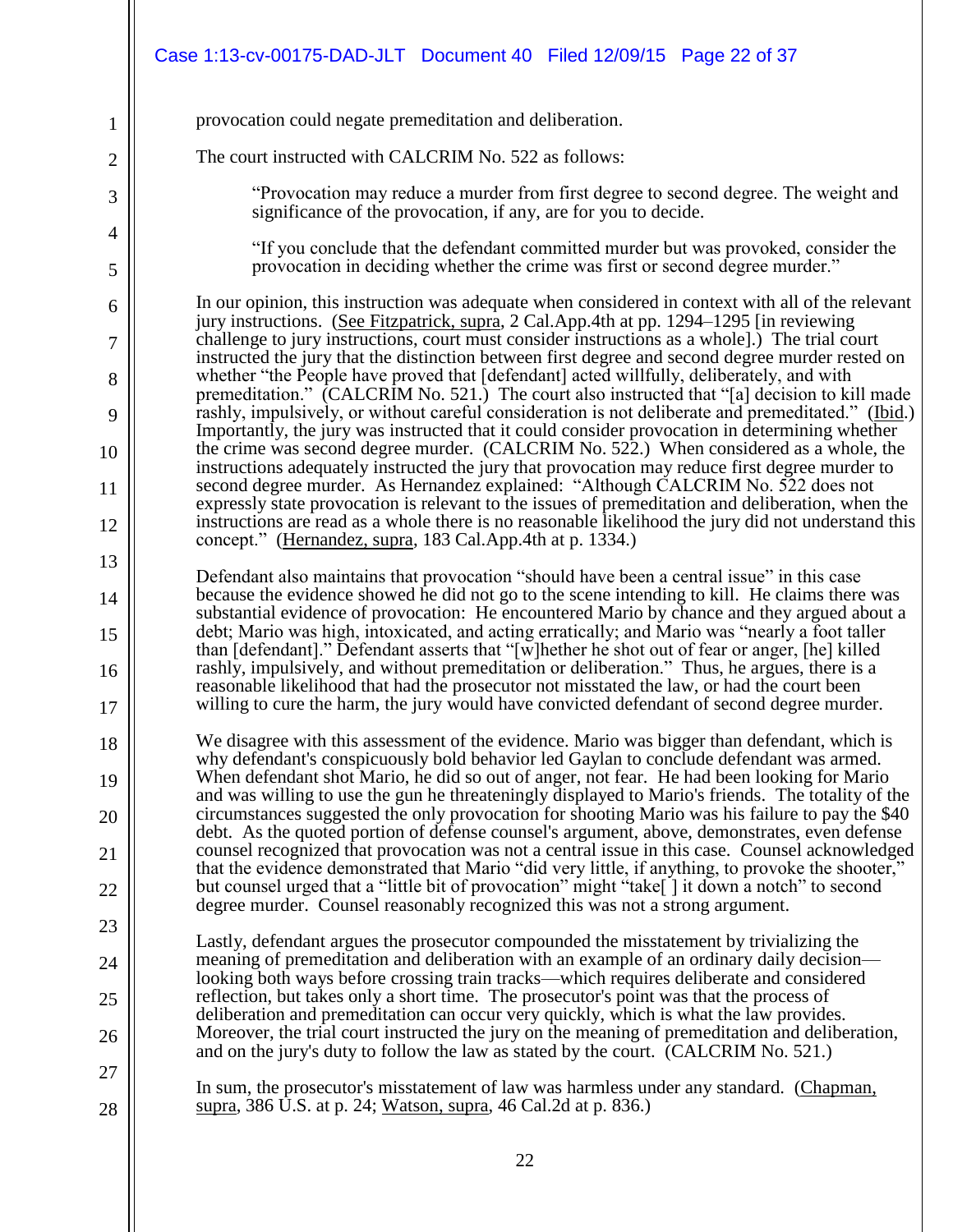1

2

3

4

5

6

7

8

 $\mathbf{Q}$ 

10

11

12

13

14

15

(LD 4, pp. 11-20).

### 2. Federal Standard.

In general, the same federal standard applies to the purportedly inappropriate comments by the prosecutor regarding defense counsel as to comments made regarding the elements of an offense, i.e., a reviewing court must determine whether the challenged comments "so infected the trial with unfairness as to make the resulting conviction a denial of due process." Darden, 477 U.S. at 181. "Obviously, a 'prosecutor should not misstate the law in closing argument.'" United States v. Moreland, 622 F.3d 1147, 1162 (9th Cir.2010) (quoting United States v. Berry, 627 F.2d 193, 200 (9th Cir.1980), cert. denied, 449 U.S. 1113 (1981)). Nevertheless, "[a]rguments of counsel which misstate the law are subject to ... correction by the court." <u>Boyde v. California</u>, 494 U.S. 370, 384 (1990).

In determining whether remarks rendered a trial fundamentally unfair, a court must judge the remarks in the context of the entire proceeding to determine whether the argument influenced the jury's decision. Boyde v. California, 494 U.S. at 385; Darden, 477 U.S. at 179–82.

3. Analysis.

16 Here, the 5<sup>th</sup> DCA expressly concluded that the prosecutor's remarks misstated the law but nevertheless held that the error was harmless. This Court agrees.

17 18 19 20 21 22 23 24 25 26 27 28 As even defense counsel himself acknowledged, it did not appear that the prosecutor's misstatements of the law were intentional. Thus, the only issue on habeas review is the prejudice, if any, to Petitioner as a result of those misstatements. First, as the state court pointed out, the trial court repeatedly reminded the jurors that comments of counsel were not evidence and that the jurors should follow the law given to them by the trial court in the instructions. The instructions themselves correctly stated the law of the various degrees of homicide. Also, during his closing argument, defense counsel himself pointed out that the prosecutor had misstated the distinction between first and second degree murder and reminded the jurors to follow the jury instruction, which accurately explained the law. Moreover, as the state court stated, the evidence against Petitioner was overwhelming: it is indisputable that he shot the victim, that the shooting was intentional, premeditated, and perpetrated solely to rectify a \$40 debt. The record contains only insubstantial evidence that Petitioner acted in hot blood or with any of the culpable mental states for a crime of a lesser degree. Accordingly, it is difficult to envision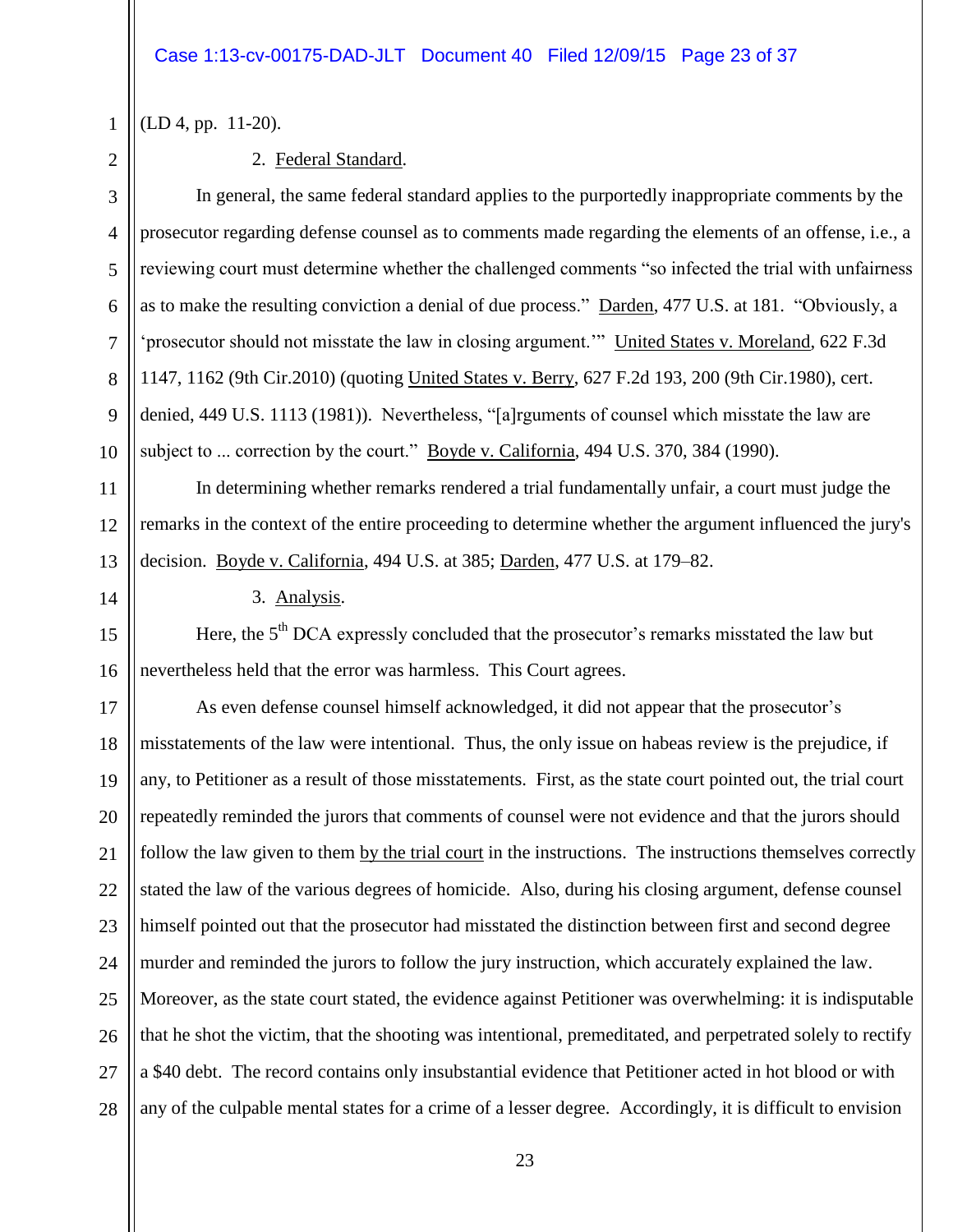### Case 1:13-cv-00175-DAD-JLT Document 40 Filed 12/09/15 Page 24 of 37

how the misstatements of the law by the prosecutor--misstatements that were repeatedly corrected by the court and defense counsel, orally and through written instructions--could have affected the outcome of the case. Certainly, they could not have had a substantial and injurious effect on the outcome. Hence, the error was harmless. Brecht, 507 U.S. 619.

5 6

7

8

 $\mathbf{Q}$ 

10

11

1

2

3

4

### C. Failure To Cure Prosecutor's Misconduct

Petitioner next contends that the trial court failed in its duty to ensure a fair trial by not curing the prosecutorial misconduct alleged in grounds one and two. (Doc. 27, p. 20). This contention is without merit.

## 1. The  $5<sup>th</sup> DCA's Opinion$

The  $5<sup>th</sup> DCA$ 's discussion of why it rejected grounds one and two are set forth previously and will not be repeated in full here.

12

### 2. Federal Standard and Analysis

13 14 15 16 17 18 As mentioned previously, to constitute a due process violation, the prosecutorial misconduct must be so severe as to result in the denial of Petitioner's right to a fair trial. Greer v. Miller, 483 U.S. 756, 765, 107 S.Ct. 3102, 3108–09 (1987). In grounds one and two, Petitioner framed this argument in terms of prosecutorial misconduct on two separate occasions; however, in this claim, Petitioner framed the issue as one of alleged trial error because the trial court permitted the misconduct to occur purportedly without "curing" it at trial.

19 20 21 22 23 24 25 26 27 28 As discussed in the previous two sections, however, the trial court was well aware of Petitioner's objections to the prosecutor's comments and took great pains to remedy the situations at the times they occurred. Thus, it is specious for Petitioner to assert that the trial court did not attempt to "cure" the errors. Moreover, the Court has already concluded that neither of Petitioner's prosecutorial misconduct claims rises to the level of having had a "substantial and injurious" effect on the outcome, and therefore they are harmless. Accordingly, if such errors are harmless, the trial court's failure, if any, to "cure" the errors would, necessarily, also be harmless. Hence, the Court concludes that there was no error committed by the trial court. But even if there were error, the Court may grant habeas corpus relief only if the error "had substantial and injurious effect or influence in determining the jury's verdict." Brecht, 507 U.S. at 623. Petitioner has failed to establish that this is the case; therefore, the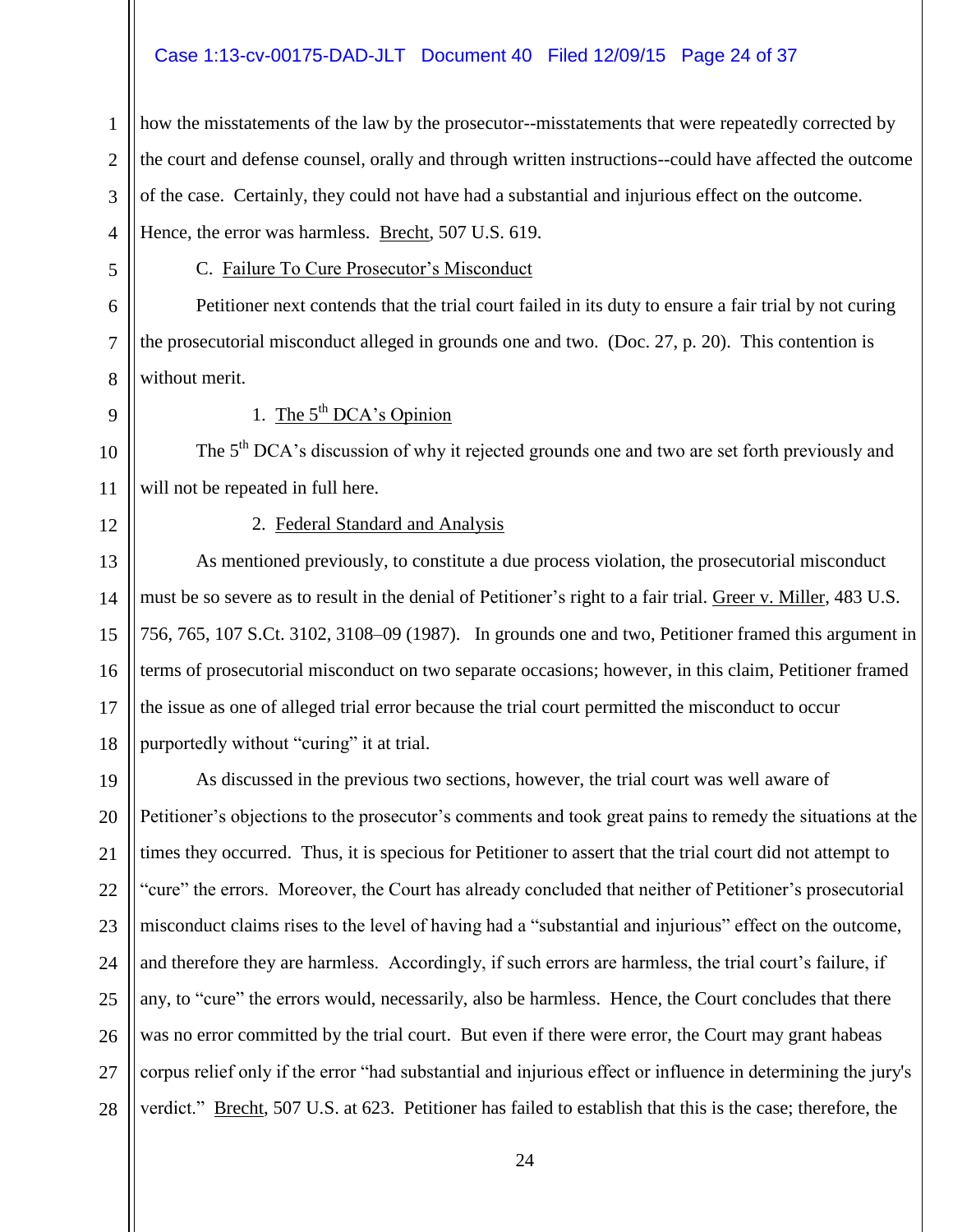### Case 1:13-cv-00175-DAD-JLT Document 40 Filed 12/09/15 Page 25 of 37

1 claim should be rejected.

D. Admission of Gun Evidence

Petitioner also contends that the trial court erred in admitting into evidence the gun Petitioner

4 possessed when he was arrested, even though that weapon was not the murder weapon. This contention

5 lacks merit.

2

3

6

7

8

9

10

11

12

13

14

15

16

17

18

19

20

21

22

23

24

25

26

27

28

1. The  $5^{th}$  DCA's Opinion.

The 5<sup>th</sup> DCA rejected Petitioner's claim as follows:

Defendant contends the trial court abused its discretion by admitting into evidence the gun defendant possessed when he was arrested, which was not the murder weapon, and allowing it into the jury room during deliberations. He argues there was no evidence connecting the gun to either the murder or the firearm possession. The People counter that the gun was relevant to show premeditation and deliberation because it established that defendant had knowledge and familiarity with weapons and intended to kill at the time of the shooting. We agree the gun was irrelevant, but we conclude its admission was harmless.

### **A. Law**

Relevant evidence is evidence "having any tendency in reason to prove or disprove any disputed fact that is of consequence to the determination of the action." (Evid.Code, § 210.) In reviewing a trial court's relevance ruling we apply the abuse of discretion standard. (People v. Panah (2005) 35 Cal.4th 395, 474.)

In People v. Riser (1956) 47 Cal.2d 566, the Supreme Court held that "[w]hen the prosecution relies ... on a specific type of weapon, it is error to admit evidence that other weapons were found in [the defendant's] possession, for such evidence tends to show, not that he committed the crime, but only that he is the sort of person who carries deadly weapons." (Id. at p. 577.) Other courts have reiterated that "[e]vidence of possession of a weapon not used in the crime charged against [the] defendant leads logically only to an inference that [he] is the kind of person who surrounds himself with deadly weapons—a fact of no relevant consequence to determination of the guilt or innocence of the defendant." (People v. Henderson (1976) 58 Cal.App.3d 349, 360 [second handgun found in defendant's apartment not used in the assault was irrelevant for any purpose]; <u>see also People v. Archer</u> (2000) 82 Cal.App.4th 1380, 1392– 1393 [knives found in defendant's backyard almost two years after the murder with which he was charged, which were not the murder weapons, were irrelevant to show planning or availability of weapons]; People v. Witt (1958) 159 Cal.App.2d 492, 497 [weapons that were not taken in the burglary of which defendant was convicted, but were found in his car, were inadmissible at his trial for burglary].)

Conversely, evidence of the defendant's possession of a weapon is admissible when it is probative on issues other than the defendant's propensity to possess weapons. (People v. Jablonski (2006) 37 Cal.4th 774, 821–822 [homemade handcuffs, duct tape, and stun gun found in defendant's vehicle upon his arrest were relevant to premeditation, a disputed fact, because they showed he planned to restrain or immobilize victims]; People v. Cox (2003) 30 Cal.4th 916, 956 ["when weapons are otherwise relevant to the crime's commission, but are not the actual murder weapon, they may still be admissible"; guns were relevant either as possible murder weapons or as weapons used to coerce the victims into defendant's car], disapproved on other grounds in People v. Doolin, supra, 45 Cal.4th at p. 421, fn. 22; People v. Smith (2003) 30 Cal.4th 581, 614 [gun was relevant to intent because defendant claimed shooting was an accident and evidence that he possessed an unloaded gun and no ammunition that fit it, and that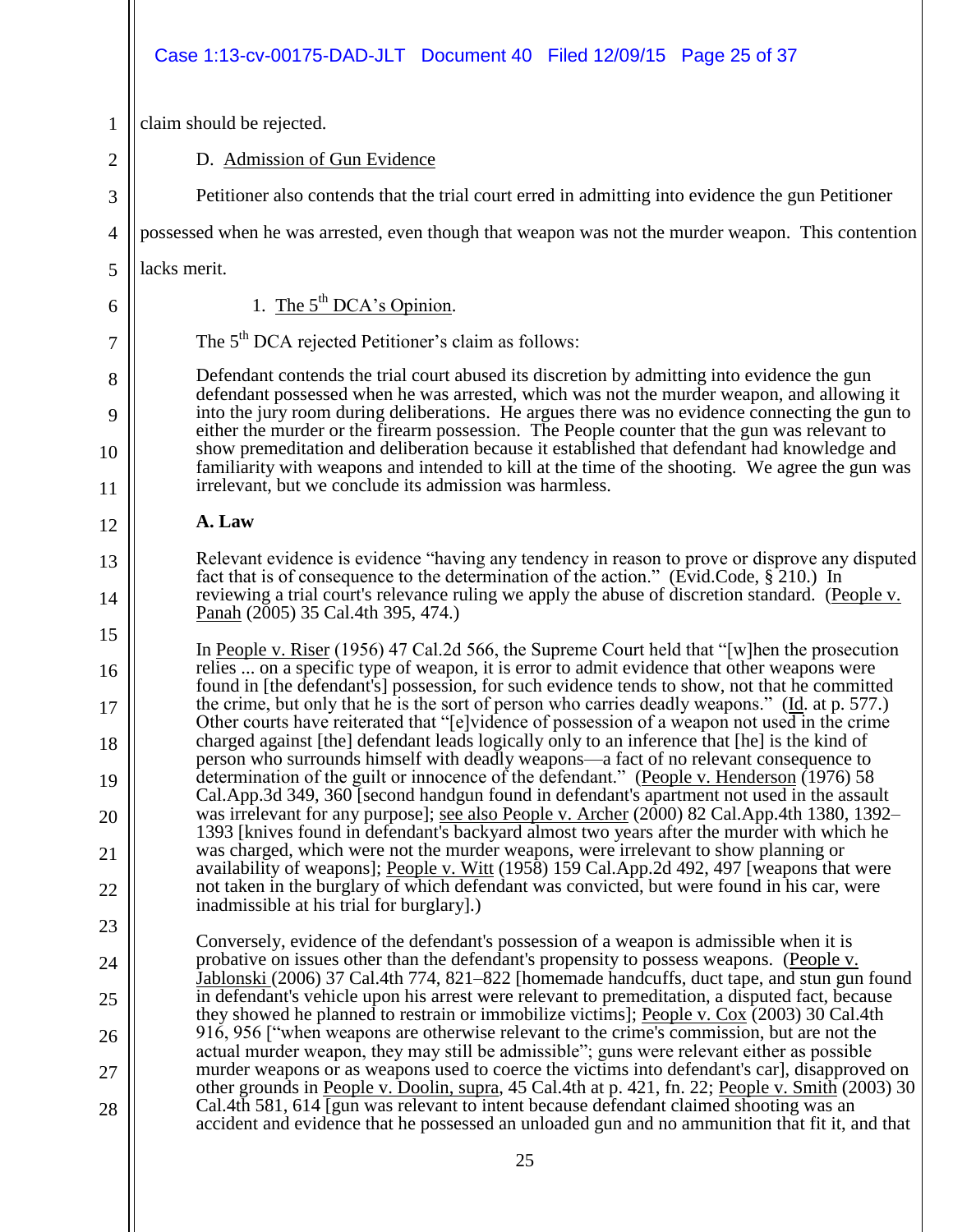|                     | Case 1:13-cv-00175-DAD-JLT  Document 40  Filed 12/09/15  Page 26 of 37                                                                                                                                                                                                                            |
|---------------------|---------------------------------------------------------------------------------------------------------------------------------------------------------------------------------------------------------------------------------------------------------------------------------------------------|
| $\mathbf{1}$        | he chose instead to take a loaded gun, was relevant to defendant's credibility]; People v. Gunder<br>(2007) 151 Cal.App.4th 412, 416 [defendant's possession of a firearm shortly before shootings<br>was relevant to refute his claim that police planted the firearm found in his possession].) |
| $\overline{2}$<br>3 | <b>B.</b> Analysis                                                                                                                                                                                                                                                                                |
|                     | Here, although premeditation was a disputed fact in that the defense argued defendant might                                                                                                                                                                                                       |
| 4<br>5              | have been provoked, defendant's possession of a different gun the day after the shooting (which<br>also appeared to be different than the guns described by Nina and Liz) was not relevant to his                                                                                                 |
| 6                   | premeditation. The gun he possessed upon his arrest had no relationship to the charged crimes<br>and thus was relevant only to show defendant was the sort of person who carried various guns.                                                                                                    |
| 7                   | Nevertheless, even if we conclude the trial court abused its discretion in admitting evidence of<br>the gun, we would find any error harmless. The evidence that defendant committed first degree                                                                                                 |
| 8                   | murder was overwhelming, plus there was already evidence supporting the inference that<br>defendant was the sort of person who carried at least two different guns in the period of a few                                                                                                         |
| 9                   | weeks. Admission of the gun was harmless. (Chapman, supra, 386 U.S. at p. 24; Watson,<br>supra, 46 Cal.2d at p. 836.)                                                                                                                                                                             |
| 10                  | (LD 4, pp. 30-32).                                                                                                                                                                                                                                                                                |
| 11                  | 2. Federal Standard And Analysis.                                                                                                                                                                                                                                                                 |
| 12                  | Simple errors of state law do not warrant federal habeas relief. Estelle v. McGuire, 502 U.S. 62,                                                                                                                                                                                                 |
| 13                  | 67 (1991). "The issue for us, always, is whether the state proceedings satisfied due process; the                                                                                                                                                                                                 |
| 14                  | presence or absence of a state law violation is largely beside the point." Jammal v. Van de Kamp, 926                                                                                                                                                                                             |
| 15                  | F.2d 918, 919-20 (9th Cir.1991). "The admission of evidence does not provide a basis for habeas relief                                                                                                                                                                                            |
| 16                  | unless it rendered the trial fundamentally unfair in violation of due process." Johnson v. Sublett, 63                                                                                                                                                                                            |
| 17                  | F.3d 926, 930 (9th Cir.1995) (citing Estelle, 502 U.S. at 67-68, 112 S.Ct. 475). Thus, to the extent that                                                                                                                                                                                         |
| 18                  | the claim rests entirely upon state evidentiary laws, no habeas relief is warranted. Estelle, 502 U.S. at                                                                                                                                                                                         |
| 19                  | 67.                                                                                                                                                                                                                                                                                               |
| 20                  | Moreover, the claim does not justify habeas relief under the AEDPA. Under that law, even                                                                                                                                                                                                          |
| 21                  | clearly erroneous admissions of evidence that render a trial fundamentally unfair may not permit the                                                                                                                                                                                              |
| 22                  | grant of federal habeas corpus relief if not forbidden by "clearly established Federal law," as laid out by                                                                                                                                                                                       |
| 23                  | the Supreme Court. 28 U.S.C. § 2254(d). In cases where the Supreme Court has not adequately                                                                                                                                                                                                       |
| 24                  | addressed a claim, this court cannot use its own precedent to find a state court ruling unreasonable.                                                                                                                                                                                             |
| 25                  | Carey v. Musladin, 549 U.S. 70, 77 (2006).                                                                                                                                                                                                                                                        |
| 26                  | The Supreme Court has made very few rulings regarding the admission of evidence as a                                                                                                                                                                                                              |
| 27                  | violation of due process. Although the Court has been clear that a writ should be issued when                                                                                                                                                                                                     |
| 28                  | constitutional errors have rendered the trial fundamentally unfair, see Williams v. Taylor, 529 U.S. 362,                                                                                                                                                                                         |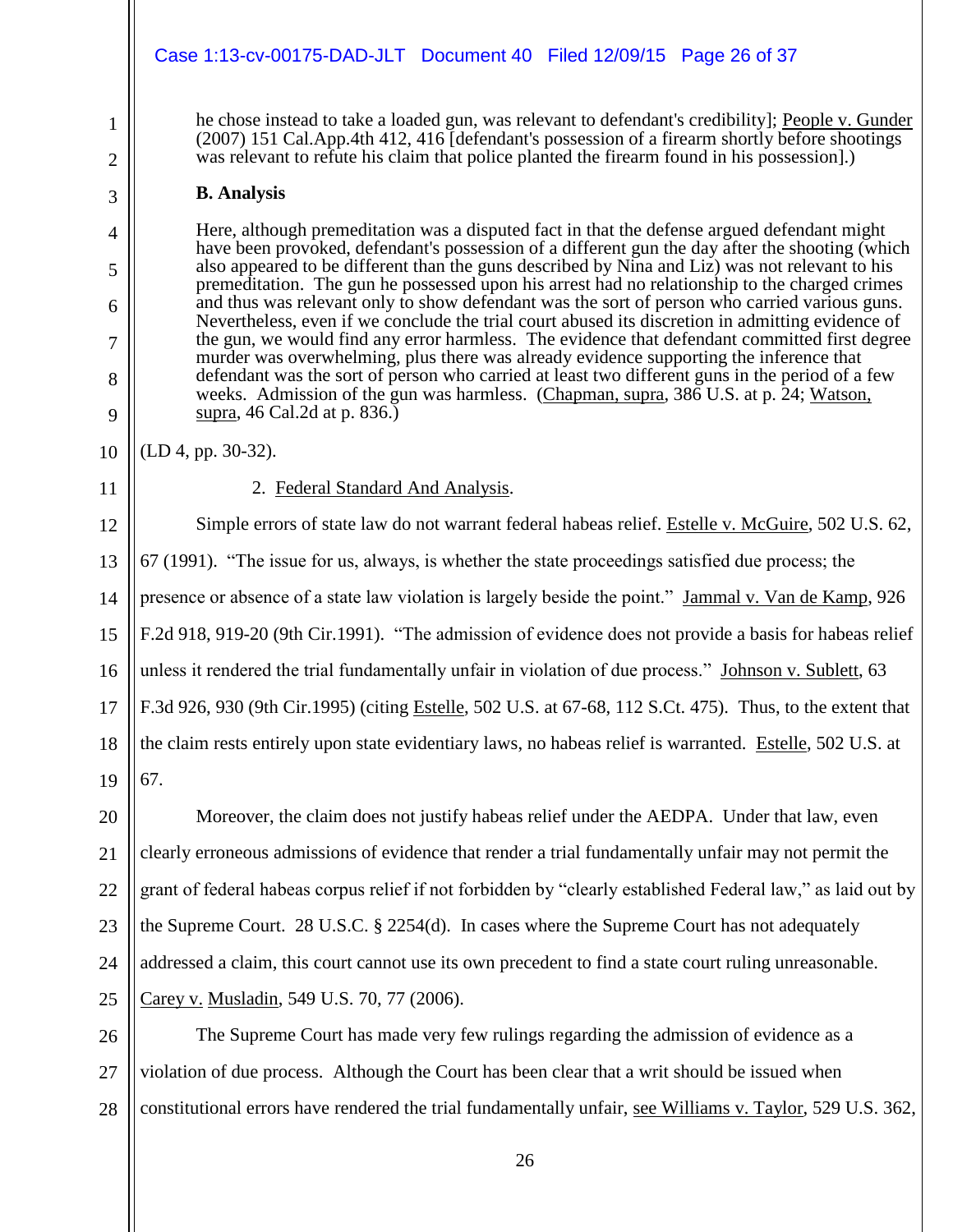## Case 1:13-cv-00175-DAD-JLT Document 40 Filed 12/09/15 Page 27 of 37

| $\mathbf{1}$   | 375 (2000), it has not yet made a clear ruling that admission of irrelevant or overtly prejudicial                                                                                                                                                                                                       |
|----------------|----------------------------------------------------------------------------------------------------------------------------------------------------------------------------------------------------------------------------------------------------------------------------------------------------------|
| $\overline{2}$ | evidence constitutes a due process violation sufficient to warrant issuance of the writ. Absent such                                                                                                                                                                                                     |
| 3              | "clearly established Federal law," we cannot conclude that the state court's ruling was an "unreasonable"                                                                                                                                                                                                |
| 4              | application." Musladin, 549 U.S. at 77. Under the strict standards of AEDPA, this Court is therefore                                                                                                                                                                                                     |
| 5              | without power to issue the writ on the basis of Petitioner's claim that admission of the gun found at                                                                                                                                                                                                    |
| 6              | Petitioner's residence violated his right to due process. This conclusion is bolstered by the fact that, as                                                                                                                                                                                              |
| 7              | mentioned previously, the evidence against Petitioner was overwhelming, and, hence, the introduction                                                                                                                                                                                                     |
| 8              | of this weapon into evidence could not have had a substantial and injurious effect upon the outcome of                                                                                                                                                                                                   |
| 9              | the trial. Brecht, 507 U.S. at 623.                                                                                                                                                                                                                                                                      |
| 10             | E. Admission of Involuntary Witness Statement                                                                                                                                                                                                                                                            |
| 11             | Petitioner next argues that the admission of Deidra's pretrial statement to Benson was                                                                                                                                                                                                                   |
| 12             | involuntary and thus inadmissible. This contention is without merit.                                                                                                                                                                                                                                     |
| 13             | 1. The $5^{th}$ DCA's Opinion.                                                                                                                                                                                                                                                                           |
| 14             | The appellate court denied Petitioner's claim with the following explanation:                                                                                                                                                                                                                            |
| 15             | Defendant argues that Deidra's pretrial statement to Benson was involuntary because it was the                                                                                                                                                                                                           |
| 16             | product of a custodial interrogation conducted without Miranda advisements. Defendant claims<br>his failure to object below was not a forfeiture because the then-current law would have made<br>the objection futile. The change in law to which he refers is the recent case of <b>J.D.B.</b> v. North |
| 17             | Court ruled that police must consider age when deciding whether a juvenile suspect is in                                                                                                                                                                                                                 |
| 18             | custody for Miranda purposes. Defendant asserts that before J.D.B. was decided, "the question<br>of whether Deidra  was in custody was still a 'one-size-fits-all' question that depended on the                                                                                                         |
| 19             | objective circumstances of the interrogation, not the subjective view of either party. [Citation.]<br>[1] Had the defense objected to the voluntariness of [Deidra's] statement, the trial court would                                                                                                   |
| 20             | have analyzed the custodial issue under the old rule—from the perspective of a reasonable adult.<br>The state of the law at trial rendered objection futile."                                                                                                                                            |
| 21             |                                                                                                                                                                                                                                                                                                          |
| 22             | We agree with the People that the state of the law at the time of trial did not render defendant's<br>objection futile. J.D.B. requires that a juvenile's age be considered as one of many relevant                                                                                                      |
| 23             | factors in the totality of circumstances. $(\underline{J.D.B., supra, \_\_\_\_\_U.S. at p. \_\_\_\_I131 S.Ct. at p. 2406].})$<br>But nothing prohibited defendant from arguing at the time of trial that Deidra's age was a factor                                                                       |
| 24             | in determining the voluntariness of her statement to Benson. Even before J.D.B., no single<br>factor was dispositive in determining voluntariness; rather, courts considered the totality of                                                                                                             |
| 25             | circumstances. (People v. Williams (1997) 16 Cal.4th 635, 660–661.) In considering the totality<br>of the circumstances, relevant elements included the existence of police coercion; the length of                                                                                                      |
| 26             | the interrogation; the location of the interrogation; the continuity of the interrogation; and the<br>subject's maturity, education, physical condition, and mental health. (Id. at p. 660; People v.                                                                                                    |
| 27             | <u>Massie</u> (1998) 19 Cal.4th 550, 576.) Other characteristics to be considered were the subject's<br>age, sophistication, prior experience with the criminal justice system, and emotional state. (In                                                                                                 |
| 28             | re Shawn D. (1993) 20 Cal.App.4th 200, 209.)                                                                                                                                                                                                                                                             |
|                |                                                                                                                                                                                                                                                                                                          |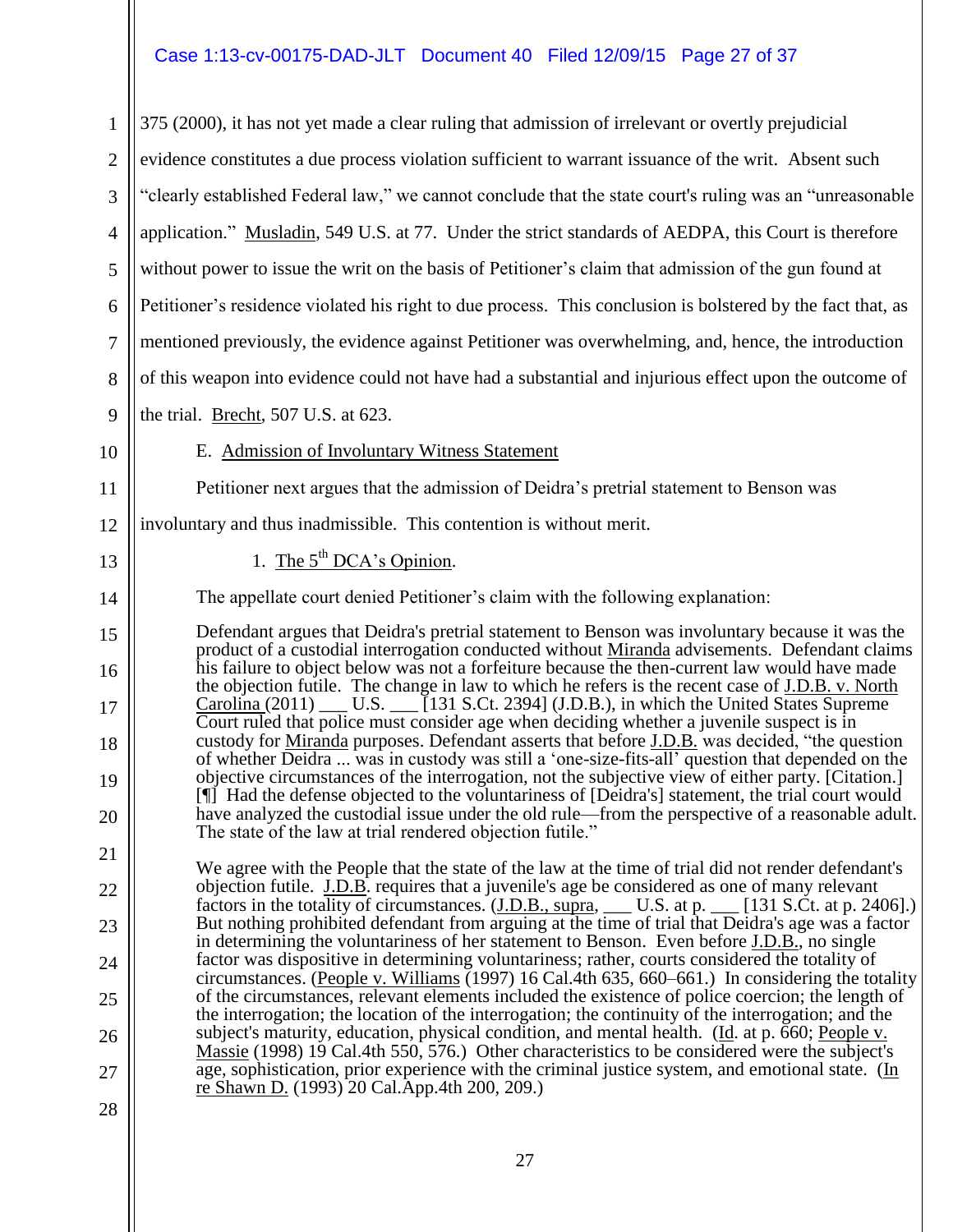|                                                                                      | Case 1:13-cv-00175-DAD-JLT Document 40 Filed 12/09/15 Page 28 of 37                                                                                                                                                                                                                                                                                                                                                                                                                                                                                                                                                                                                                                                                                                                                                                                                                                                                                                                                                                                                                                                                                                                                                                                                                                                                                                                                                                                                                                                                                                                                                                                                                                                               |
|--------------------------------------------------------------------------------------|-----------------------------------------------------------------------------------------------------------------------------------------------------------------------------------------------------------------------------------------------------------------------------------------------------------------------------------------------------------------------------------------------------------------------------------------------------------------------------------------------------------------------------------------------------------------------------------------------------------------------------------------------------------------------------------------------------------------------------------------------------------------------------------------------------------------------------------------------------------------------------------------------------------------------------------------------------------------------------------------------------------------------------------------------------------------------------------------------------------------------------------------------------------------------------------------------------------------------------------------------------------------------------------------------------------------------------------------------------------------------------------------------------------------------------------------------------------------------------------------------------------------------------------------------------------------------------------------------------------------------------------------------------------------------------------------------------------------------------------|
| $\mathbf{1}$<br>$\overline{2}$<br>3<br>$\overline{4}$<br>5<br>6<br>7<br>8<br>9<br>10 | Because defendant could have objected under the then-current law, and he did not do so, he<br>forfeited the issue of voluntariness. Defendant's failure to object below further prevents us from<br>reviewing the issues because "the parties had no incentive to fully litigate this theory below, and<br>the trial court had no opportunity to resolve material factual disputes and make necessary<br>factual findings. Under such circumstances, a claim of involuntariness generally will not be<br>addressed for the first time on appeal. [Citations.]" (People v. Ray (1996) 13 Cal.4th 313, 339;<br>People v. Gurule (2002) 28 Cal. 4th 557, 602 [same; objection not preserved for appeal, citing<br>Ray ].) Contrary to defendant's position, there were factual discrepancies between Deidra's and<br>Benson's version of the events that were relevant to a voluntariness determination.<br>Lastly, even if the issue had not been forfeited, we would find any error in the admission of<br>Deidra's statement harmless. (Arizona v. Fulminante (1991) 499 U.S. 279, 310 [admission of<br>an involuntary statement at trial is subject to harmless error review, citing Chapman, supra, 386<br>U.S. 18]; People v. Cahill (1993) 5 Cal. 4th 478, 482.) In anticipation of this argument by<br>defendant, our review of the evidence—which we have described as overwhelming evidence of<br>first degree murder—included only Deidra's trial testimony and not any evidence provided by<br>her statement to Benson. Thus, we can say that any error in the admission of Deidra's statement<br>to Benson was harmless under any standard. (Chapman, supra, 386 U.S. at p. 24; Watson,<br>supra, 46 Cal.2d at p. 836.) |
| 11                                                                                   | (LD 4, pp. 32-34).                                                                                                                                                                                                                                                                                                                                                                                                                                                                                                                                                                                                                                                                                                                                                                                                                                                                                                                                                                                                                                                                                                                                                                                                                                                                                                                                                                                                                                                                                                                                                                                                                                                                                                                |
| 12                                                                                   | 2. Federal Standard And Analysis.                                                                                                                                                                                                                                                                                                                                                                                                                                                                                                                                                                                                                                                                                                                                                                                                                                                                                                                                                                                                                                                                                                                                                                                                                                                                                                                                                                                                                                                                                                                                                                                                                                                                                                 |
| 13                                                                                   | Respondent first argues that the claim is procedurally barred. The Court agrees.                                                                                                                                                                                                                                                                                                                                                                                                                                                                                                                                                                                                                                                                                                                                                                                                                                                                                                                                                                                                                                                                                                                                                                                                                                                                                                                                                                                                                                                                                                                                                                                                                                                  |
| 14                                                                                   | State courts may decline to review a claim based on a procedural default. Wainwright v. Sykes,                                                                                                                                                                                                                                                                                                                                                                                                                                                                                                                                                                                                                                                                                                                                                                                                                                                                                                                                                                                                                                                                                                                                                                                                                                                                                                                                                                                                                                                                                                                                                                                                                                    |
| 15                                                                                   | 433 U.S. 72, 86–87 (1977). Federal courts "will not review a question of federal law decided by a state                                                                                                                                                                                                                                                                                                                                                                                                                                                                                                                                                                                                                                                                                                                                                                                                                                                                                                                                                                                                                                                                                                                                                                                                                                                                                                                                                                                                                                                                                                                                                                                                                           |
| 16                                                                                   | court if the decision of that court rests on a state law ground that is independent of the federal question                                                                                                                                                                                                                                                                                                                                                                                                                                                                                                                                                                                                                                                                                                                                                                                                                                                                                                                                                                                                                                                                                                                                                                                                                                                                                                                                                                                                                                                                                                                                                                                                                       |
| 17                                                                                   | and adequate to support the judgment." Coleman v. Thompson, 501 U.S. 722, 729 (1991); LaCrosse v.                                                                                                                                                                                                                                                                                                                                                                                                                                                                                                                                                                                                                                                                                                                                                                                                                                                                                                                                                                                                                                                                                                                                                                                                                                                                                                                                                                                                                                                                                                                                                                                                                                 |
| 18                                                                                   | Kernan, 244 F.3d 702, 704 (9th Cir. 2001); see Ylst v. Nunnemaker, 501 U.S. 797, 801 (1991); Park v.                                                                                                                                                                                                                                                                                                                                                                                                                                                                                                                                                                                                                                                                                                                                                                                                                                                                                                                                                                                                                                                                                                                                                                                                                                                                                                                                                                                                                                                                                                                                                                                                                              |
| 19                                                                                   | California, 202 F.3d 1146, 1150 (2000) ("A district court properly refuses to reach the merits of a                                                                                                                                                                                                                                                                                                                                                                                                                                                                                                                                                                                                                                                                                                                                                                                                                                                                                                                                                                                                                                                                                                                                                                                                                                                                                                                                                                                                                                                                                                                                                                                                                               |
| 20                                                                                   | habeas petition if the petitioner has defaulted on the particular state's procedural requirements");                                                                                                                                                                                                                                                                                                                                                                                                                                                                                                                                                                                                                                                                                                                                                                                                                                                                                                                                                                                                                                                                                                                                                                                                                                                                                                                                                                                                                                                                                                                                                                                                                              |
| 21                                                                                   | see also Fox Film Corp. v. Muller, 296 U.S. 207, 210 (1935). This concept has been commonly                                                                                                                                                                                                                                                                                                                                                                                                                                                                                                                                                                                                                                                                                                                                                                                                                                                                                                                                                                                                                                                                                                                                                                                                                                                                                                                                                                                                                                                                                                                                                                                                                                       |
| 22                                                                                   | referred to as the procedural default doctrine. This doctrine of procedural default is based on concerns                                                                                                                                                                                                                                                                                                                                                                                                                                                                                                                                                                                                                                                                                                                                                                                                                                                                                                                                                                                                                                                                                                                                                                                                                                                                                                                                                                                                                                                                                                                                                                                                                          |
| 23                                                                                   | of comity and federalism. Coleman, 501 U.S. at 730-32. If the court finds an independent and                                                                                                                                                                                                                                                                                                                                                                                                                                                                                                                                                                                                                                                                                                                                                                                                                                                                                                                                                                                                                                                                                                                                                                                                                                                                                                                                                                                                                                                                                                                                                                                                                                      |
| 24                                                                                   | adequate state procedural ground, "federal habeas review is barred unless the prisoner can demonstrate                                                                                                                                                                                                                                                                                                                                                                                                                                                                                                                                                                                                                                                                                                                                                                                                                                                                                                                                                                                                                                                                                                                                                                                                                                                                                                                                                                                                                                                                                                                                                                                                                            |
| 25                                                                                   | cause for the procedural default and actual prejudice, or demonstrate that the failure to consider the                                                                                                                                                                                                                                                                                                                                                                                                                                                                                                                                                                                                                                                                                                                                                                                                                                                                                                                                                                                                                                                                                                                                                                                                                                                                                                                                                                                                                                                                                                                                                                                                                            |
| 26                                                                                   | claims will result in a fundamental miscarriage of justice." Noltie v. Peterson, 9 F.3d 802, 804-805 (9th                                                                                                                                                                                                                                                                                                                                                                                                                                                                                                                                                                                                                                                                                                                                                                                                                                                                                                                                                                                                                                                                                                                                                                                                                                                                                                                                                                                                                                                                                                                                                                                                                         |
| 27                                                                                   | Cir. 1993); Coleman, 501 U.S. at 750; Park v. California, 202 F.3d 1146, 1150 (9th Cir. 2000).                                                                                                                                                                                                                                                                                                                                                                                                                                                                                                                                                                                                                                                                                                                                                                                                                                                                                                                                                                                                                                                                                                                                                                                                                                                                                                                                                                                                                                                                                                                                                                                                                                    |
| 28                                                                                   | The mere occurrence, however, of a procedural default will not necessarily bar a federal court                                                                                                                                                                                                                                                                                                                                                                                                                                                                                                                                                                                                                                                                                                                                                                                                                                                                                                                                                                                                                                                                                                                                                                                                                                                                                                                                                                                                                                                                                                                                                                                                                                    |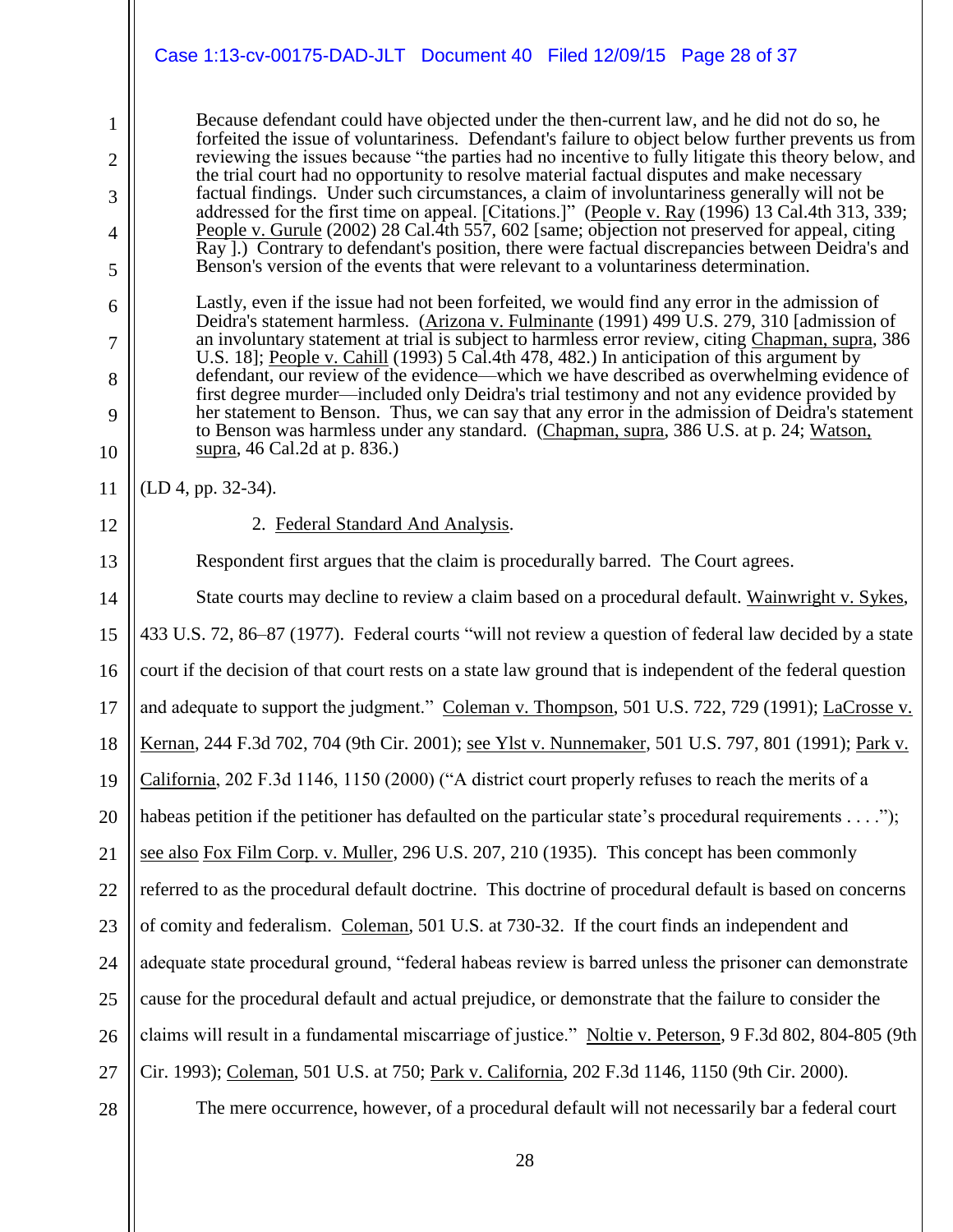### Case 1:13-cv-00175-DAD-JLT Document 40 Filed 12/09/15 Page 29 of 37

1

2

3

4

5

6

7

8

9

10

11

12

13

14

15

from reviewing claims in a petition for writ of habeas corpus. In order for the procedural default doctrine to apply and thereby bar federal review, the state court determination of default must be grounded in state law that is both *adequate* to support the judgment and *independent* of federal law. Ylst, 501 U.S. at 801; Coleman, 501 U.S. at 729-30; see also Fox Film Corp., 296 U.S. at 210. Put another way, the procedural default doctrine will apply only if the application of the state procedural rule provides "an adequate and independent state law basis" on which the state court can deny relief. Park, 202 F.3d at 1151, *quoting*, Coleman, 501 U.S. at 729-30.

"For a state procedural rule to be 'independent,' the state law basis for the decision must not be interwoven with federal law." LaCrosse v. Kernan, 244 F.3d 702, 704 (9th Cir. 2001) (*citing* Michigan v. Long, 463 U.S. 1032, 1040-41 (1983)); Morales v. Calderon, 85 F.3d 1387, 1393 (9th Cir. 1996) ("Federal habeas review is not barred if the state decision 'fairly appears to rest primarily on federal law, or to be interwoven with federal law.'" (*quoting* Coleman, 501 U.S. at 735). "A state law is so interwoven if 'the state has made application of the procedural bar depend on an antecedent ruling on federal law [such as] the determination of whether federal constitutional error has been committed.'" Park, 202 F.3d at 1152 (*quoting* Ake v. Oklahoma, 470 U.S. 68, 75 (1985)).

16 17 18 19 20 21 22 23 To be deemed adequate, the state law ground for decision must be well-established and consistently applied. Poland v. Stewart, 169 F.3d 573, 577 (9th Cir. 1999) ("A state procedural rule constitutes an adequate bar to federal court review if it was 'firmly established and regularly followed' at the time it was applied by the state court.")(*quoting* Ford v. Georgia, 498 U.S. 411, 424, 111 S.Ct. 850 (1991)). Although a state court's exercise of judicial discretion will not necessarily render a rule inadequate, the discretion must entail "'the exercise of judgment according to standards that, at least over time, can become known and understood within reasonable operating limits.'" Id. at 377 (*quoting* Morales, 85 F.3d at 1392).

24 25 26 27 28 California law requires that, with certain exceptions, appellate courts will not consider claims of error that could have been raised, but were not, in the trial court. Peole v. Vera, 15 Cal.4<sup>th</sup> 269, 275 (1997). That rule has been deemed both independent of federal law, People v. Williams, 16 Cal.4<sup>th</sup> 153, 208 (1997), and consistently applied. Melendez v. Pliler, 288 F.3d 1120, 1125 ( $9<sup>th</sup>$  Cir. 2002). Here, the record clearly establishes that defense counsel failed to tender a timely objection regarding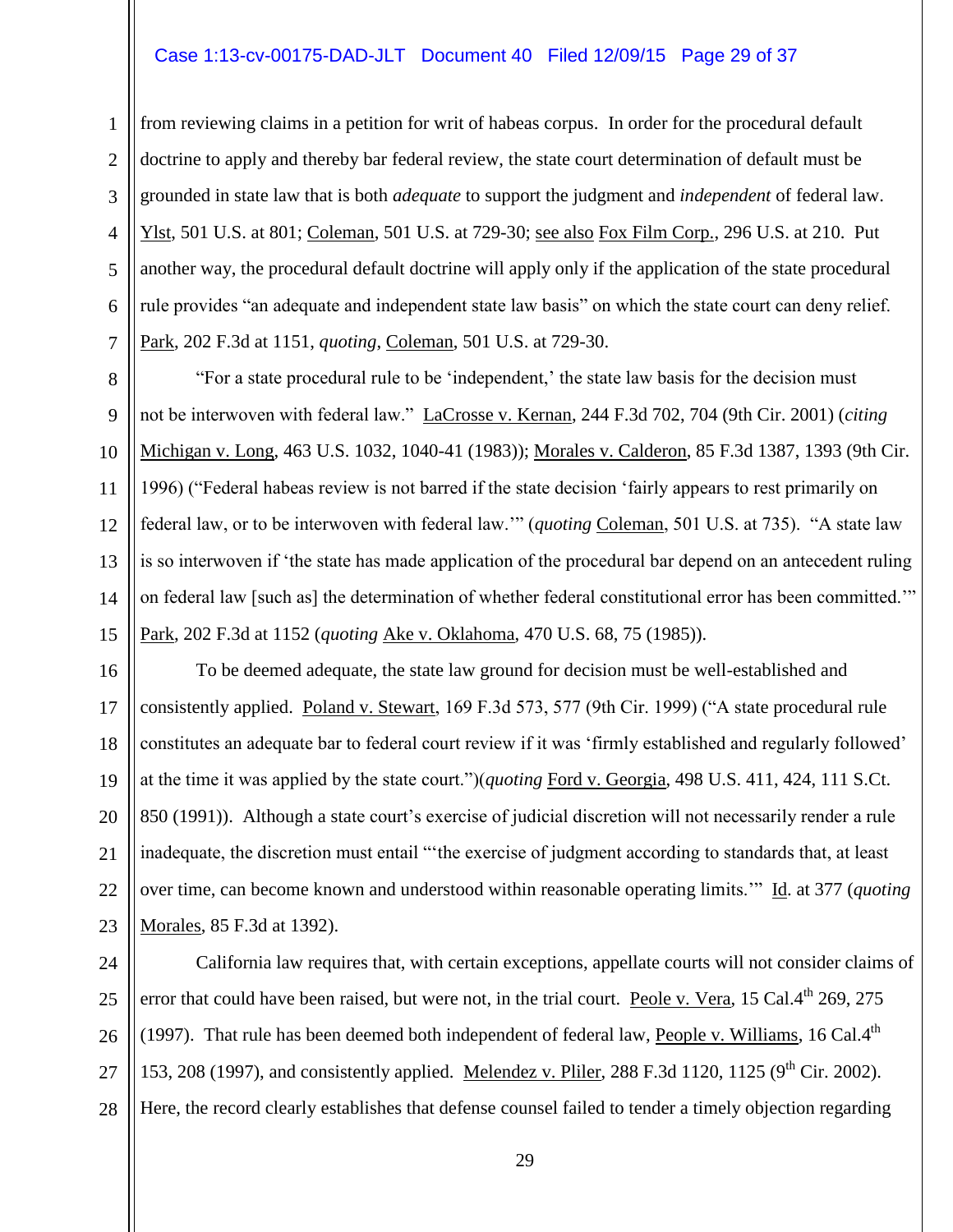### Case 1:13-cv-00175-DAD-JLT Document 40 Filed 12/09/15 Page 30 of 37

1

2 voluntariness. (LD 4, pp. 33-34). Hence, the state court's determination that the claim has been procedurally defaulted bars federal review in this case.

3 4 5 6 7 8 9 10 11 12 13 14 15 16 17 18 19 20 21 22 23 24 25 26 27 28 Second, as with the previous claim, there is no clearly established federal law by the United States Supreme Court on the issue of whether the admission of coerced testimony of a third party at a criminal trial violates the defendant's Due Process rights. Although various federal circuit courts of appeal have staked out positions on this issue, the Supreme Court has not. Accordingly, under the AEDPA, which limits relief to violations of clearly established U.S. Supreme Court law, no relief can be given. E.g., Holley v. Yarborough, 568 F.3d 1091, 1101 (9<sup>th</sup> Cir. 2009)(even if erroneous admission of evidence renders trial fundamentally unfair, no relief permitted unless forbidden by clearly established federal law). Finally, even if the foregoing were not true, the claim fails on its merits because the error would be harmless under Brecht. The state courts correctly observed that the evidence against Petitioner was overwhelming. Thus, even assuming, arguendo, that Deidra's involuntary pre-trail statement was erroneously admitted, it could not have had a "substantial and injurious" effect on the verdict. Brecht, 407 U.S. at 637-639. For all of these reasons, the claim should be rejected. F. Ineffective Assistance Of Counsel. Petitioner contends that he was denied his Sixth Amendment right to the effective assistance of trial and appellate counsel. The Court disagrees. 1. The  $5<sup>th</sup> DCA's Opinion.$ The 5<sup>th</sup> DCA denied Petitioner contention as follows: Defendant contends defense counsel was ineffective for failing to redact a gang reference in Nina's statement to Benson. Defendant argues that the reference was not harmless because it supported the theory that he killed Mario so people on the street would not think he was a "punk," and it undermined the defense theory that he was provoked. He claims it is reasonably probable that the jury would have convicted him of second degree murder rather than first degree murder had they not heard the reference to a gang. We conclude the error was harmless. Nina's recorded interview with Benson was played for the jury, including the following portion: "[Defendant's] real hot headed because I done kicked him outta my house and, you know ... [¶] ... my brother ... [¶] ... come get his little ass outta my house 'cause, you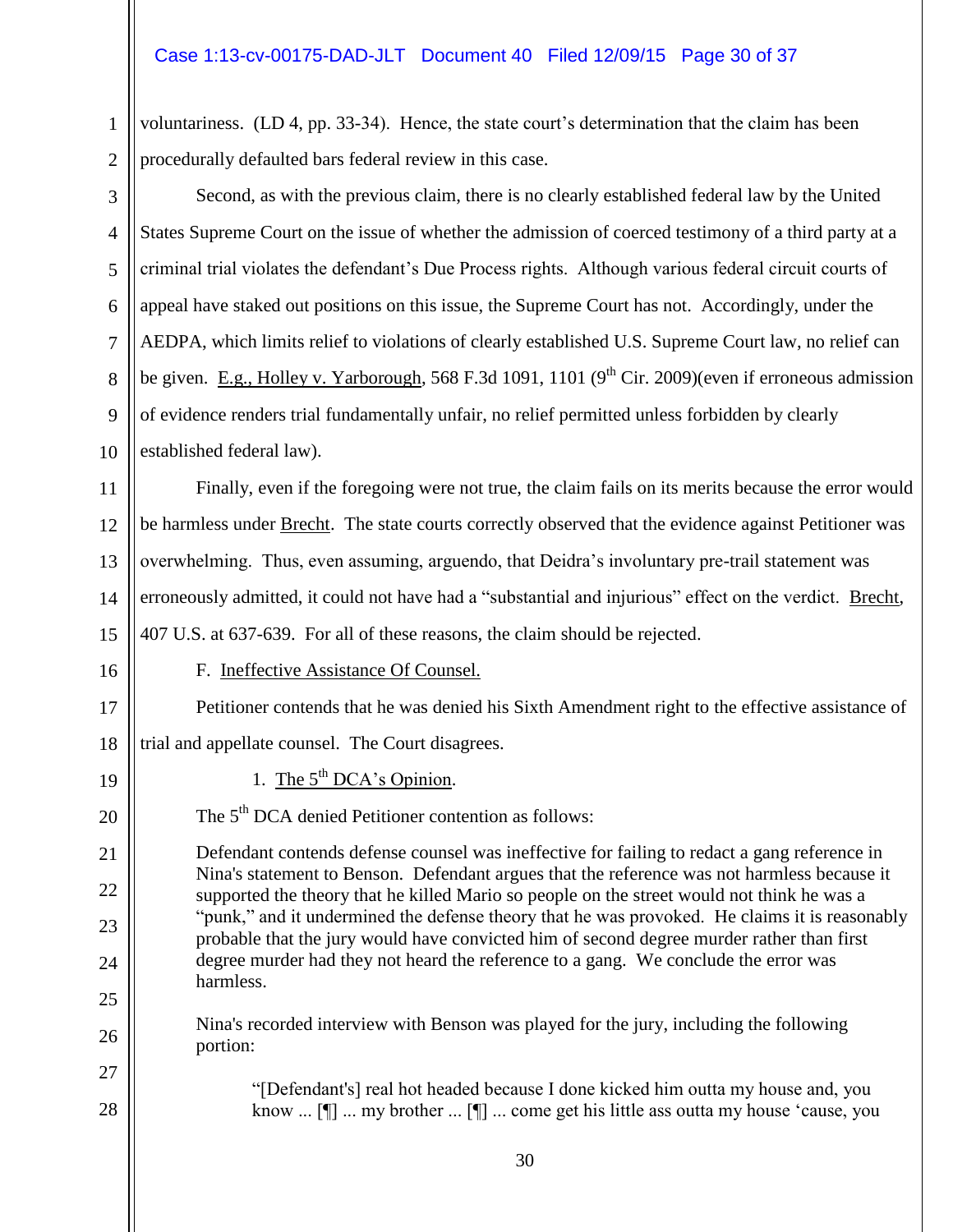1 2 3 4 5 6 7 8 9 10 11 12 13 14 15 16 17 18 19 20 21 22 23 24 25 26 27 28 know, I told him I ain't deal with 'em. I don't deal with—that gang stuff stays outta my house. Keep that outta my house. Comes in here bouncing around, like he could whip anybody, control thing. Talkin' about shut things down and ..." (Italics added.) Later, outside the presence of the jury, defense counsel stated for the record: "... I did have a problem come up that I wanted to put on the record, which is, that in attempting to redact Nina['s] ... statement, I redacted the two gang references, but there was a third gang reference very close to the end that slipped through that I missed.... I don't think it would be helpful to me now to—to go back and attempt to redact the third gang reference, because the jury might then assume correctly that the other two redactions were gang references as well, and then they might wonder about a case in which there are three gang references. So I think I have to leave the gang references alone." The court responded: "Well, in any event, we're at this point in light of the playing of the tape and the CD and the transcript, and obviously there won't be any reference in closing argument to those points. And I think Counsel's concern is perhaps somewhat unduly heightened, but I understand Counsel's concern. But I think at the end of the day those items aren't going to be determinative of the jury's verdict." We recognize the potentially prejudicial effect of gang membership evidence, especially in a case devoid of gang evidence. (People v. Carter (2003) 30 Cal.4th 1166, 1194 ["evidence of a defendant's gang membership creates a risk the jury will improperly infer the defendant has a criminal disposition and is therefore guilty of the offense charged"]; People v. Albarran (2007) 149 Cal.App.4th 214, 223 ["California courts have long recognized the potentially prejudicial effect of gang membership"; "'The word gang ... connotes opprobrious implications' "].) But even assuming the passing reference to "gang stuff" was error, we conclude it was harmless in light of the overwhelming evidence of first degree murder. (Chapman, supra, 386 U.S. at p. 24; Watson, supra, 46 Cal.2d at p. 836.) Having found no resulting prejudice, we need not address whether the performance of counsel was deficient. (Strickland v. Washington (1984) 466 U.S. 668, 697; People v. Hester (2000) 22 Cal.4th 290, 296–297 [if on review court finds that alleged incompetence of counsel was not prejudicial, court need not address whether counsel's actions were deficient].) (LD 4, pp. 34-36). 2. Federal Standard. Effective assistance of counsel is guaranteed by the Due Process Clause of the Fourteenth Amendment. Evitts v. Lucey, 469 U.S. 387, 391-405 (1985). Claims of ineffective assistance of counsel are reviewed according to Strickland 's two-pronged test. Miller v. Keeney, 882 F.2d 1428, 1433 (9th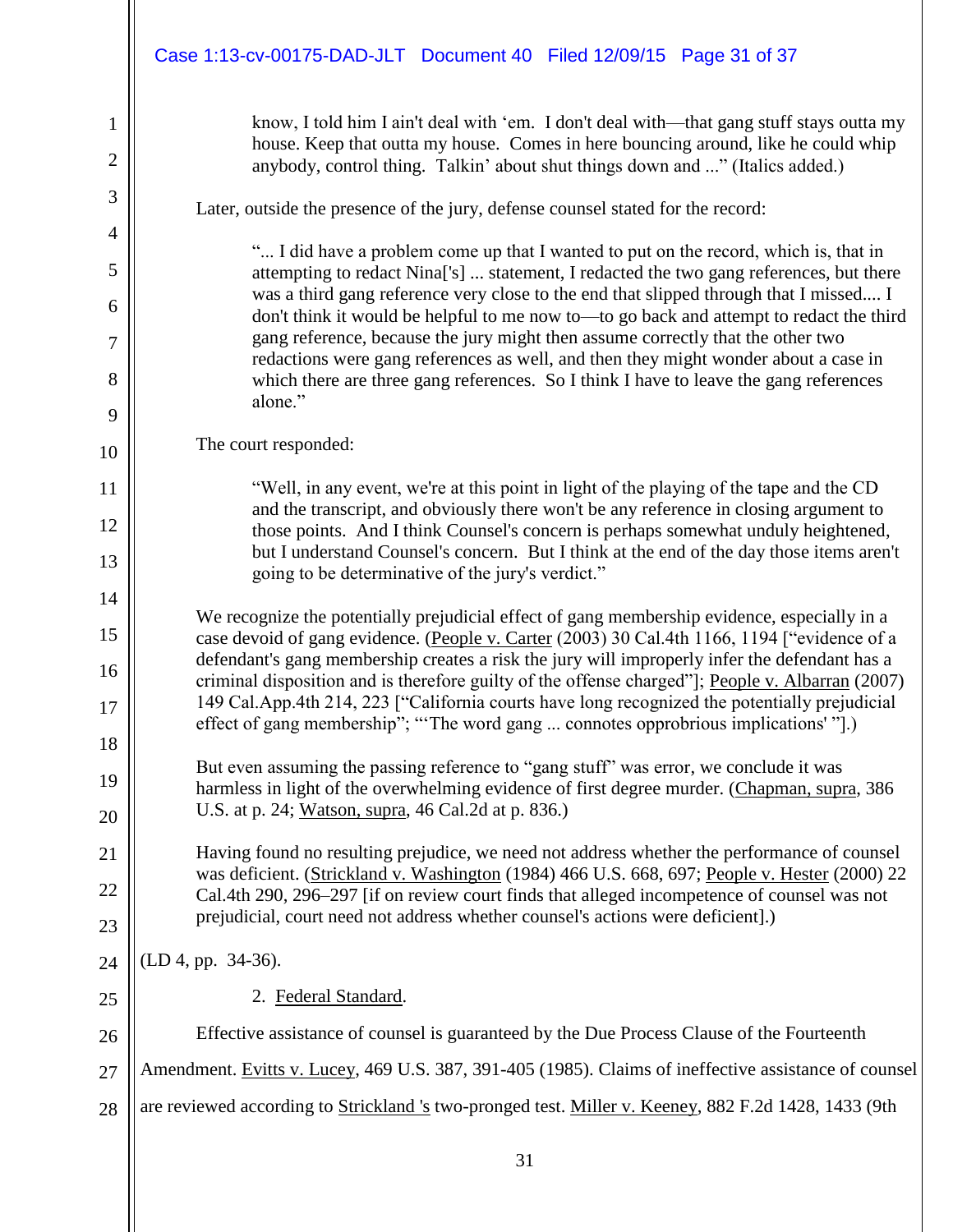### Case 1:13-cv-00175-DAD-JLT Document 40 Filed 12/09/15 Page 32 of 37

1

2

3

4

5

6

7

8

 $\mathbf{Q}$ 

10

11

12

Cir.1989); United States v. Birtle, 792 F.2d 846, 847 (9th Cir.1986); see also Penson v. Ohio, 488 U.S. 75(1988) (holding that where a defendant has been actually or constructively denied the assistance of counsel altogether, the Strickland standard does not apply and prejudice is presumed; the implication is that Strickland does apply where counsel is present but ineffective).

To prevail, Petitioner must show two things. First, he must establish that counsel's deficient performance fell below an objective standard of reasonableness under prevailing professional norms. Strickland v. Washington, 466 U.S. 668, 687-88 (1984). Second, Petitioner must establish that he suffered prejudice in that there was a reasonable probability that, but for counsel's unprofessional errors, he would have prevailed on appeal. Id. at 694. A "reasonable probability" is a probability sufficient to undermine confidence in the outcome of the trial. Id. The relevant inquiry is not what counsel could have done; rather, it is whether the choices made by counsel were reasonable. Babbitt v. Calderon, 151 F.3d 1170, 1173 (9th Cir.1998).

13 14 15 16 17 18 19 20 21 22 23 24 25 With the passage of the AEDPA, habeas relief may only be granted if the state-court decision unreasonably applied this general Strickland standard for ineffective assistance. Knowles v. Mirzayance, 556 U.S. \_\_\_, 129 S.Ct. 1411, 1419 (2009). Accordingly, the question "is not whether a federal court believes the state court's determination under the Strickland standard "was incorrect but whether that determination was unreasonable–a substantially higher threshold." Schriro v. Landrigan, 550 U.S. 465, 473 (2007); Knowles, 129 S.Ct. at 1420. In effect, the AEDPA standard is "doubly deferential" because it requires that it be shown not only that the state court determination was erroneous, but also that it was objectively unreasonable. Yarborough v. Gentry, 540 U.S. 1, 5 (2003). Moreover, because the Strickland standard is a general standard, a state court has even more latitude to reasonably determine that a defendant has not satisfied that standard. See Yarborough v. Alvarado, 541 U.S. 652, 664 (2004)("[E]valuating whether a rule application was unreasonable requires considering the rule's specificity. The more general the rule, the more leeway courts have in reaching outcomes in case-by-case determinations").

26 27 28 Here, the state court identified the appropriate federal standard by applying Strickland. Thus, the only issue is whether the state court's adjudication, i.e., that defense counsel's representation was neither deficient nor prejudicial, was not contrary to or an unreasonable application of Strickland. For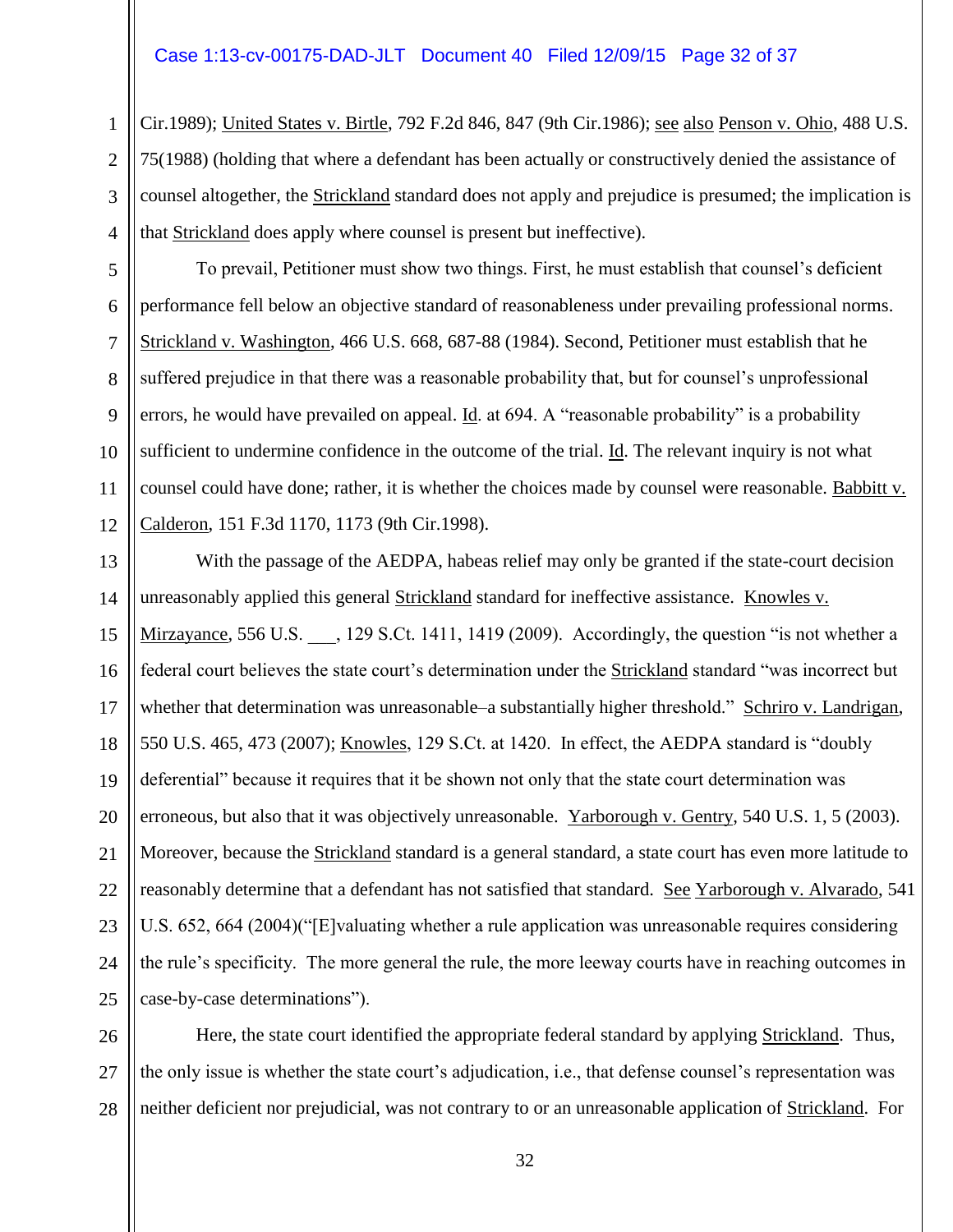the reasons discussed below, the Court concludes that it was not.

3. Analysis.

### a. Direct Appeal

Respondent argues that defense counsel's failure to redact the third gang reference in Nina's pre-trial statement was ineffective assistance. The 5<sup>th</sup> DCA, as referenced above, concluded that no prejudice inured to Petitioner as a result of the error. The Court agrees.

9 10 First, it is undisputed that defense counsel reviewed Nina's statement prior to its admission and proactively redacted two other gang references. By his own admission, counsel inadvertently let the third reference "slip" through. In camera, counsel acknowledged that attempting to redact the third reference to gangs at that point would only serve to highlight the other two redactions and lead the jury to speculate that those involved gang references also.

12 13 14 15 16 17 18 19 20 21 22 23 24 25 "Surmounting Strickland's high bar is never an easy task." Padilla v. Kentucky, 559 U.S. 356, 371 (2010). An ineffective-assistance claim can function as a way to escape rules of waiver and forfeiture and raise issues not presented at trial, and so the Strickland standard must be applied with scrupulous care, lest "intrusive post-trial inquiry" threaten the integrity of the very adversary process the right to counsel is meant to serve. Strickland, 466 U.S., at 689-690. Even under *de novo* review, the standard for judging counsel's representation is a most deferential one. Unlike a later reviewing court, the attorney observed the relevant proceedings, knew of materials outside the record, and interacted with the client, with opposing counsel, and with the judge. It is "all too tempting" to "second-guess counsel's assistance after conviction or adverse sentence." Id., at 689; see also Bell v. Cone, 535 U.S. 685, 702 (2002); Lockhart v. Fretwell, 506 U.S. 364, 372 (1993). The question is whether an attorney's representation amounted to incompetence under "prevailing professional norms," not whether it deviated from best practices or most common custom. Strickland, 466 U.S., at 690. Although the state court did not address the deficient performance prong of Strickland, the Court, reviewing the issue de novo, $2$  concludes that counsel's inadvertent error was not sufficiently

26 27

 $\overline{a}$ 

28

1

2

3

4

5

6

7

8

11

 $2$  Where the state court reaches a decision on the merits but provides no reasoning to support its conclusion, a federal habeas court independently reviews the record to determine whether habeas corpus relief is available under § 2254(d). Stanley v. Cullen, 633 F.3d 852, 860 (9<sup>th</sup> Cir. 2011); Himes v. Thompson, 336 F.3d 848, 853 (9th Cir.2003); Greene v. Lambert, 288  $\overline{F.3d}$  1081, 1089 (9th Cir.2002) (when there is an adjudication on the merits but no reason for the decision, the court must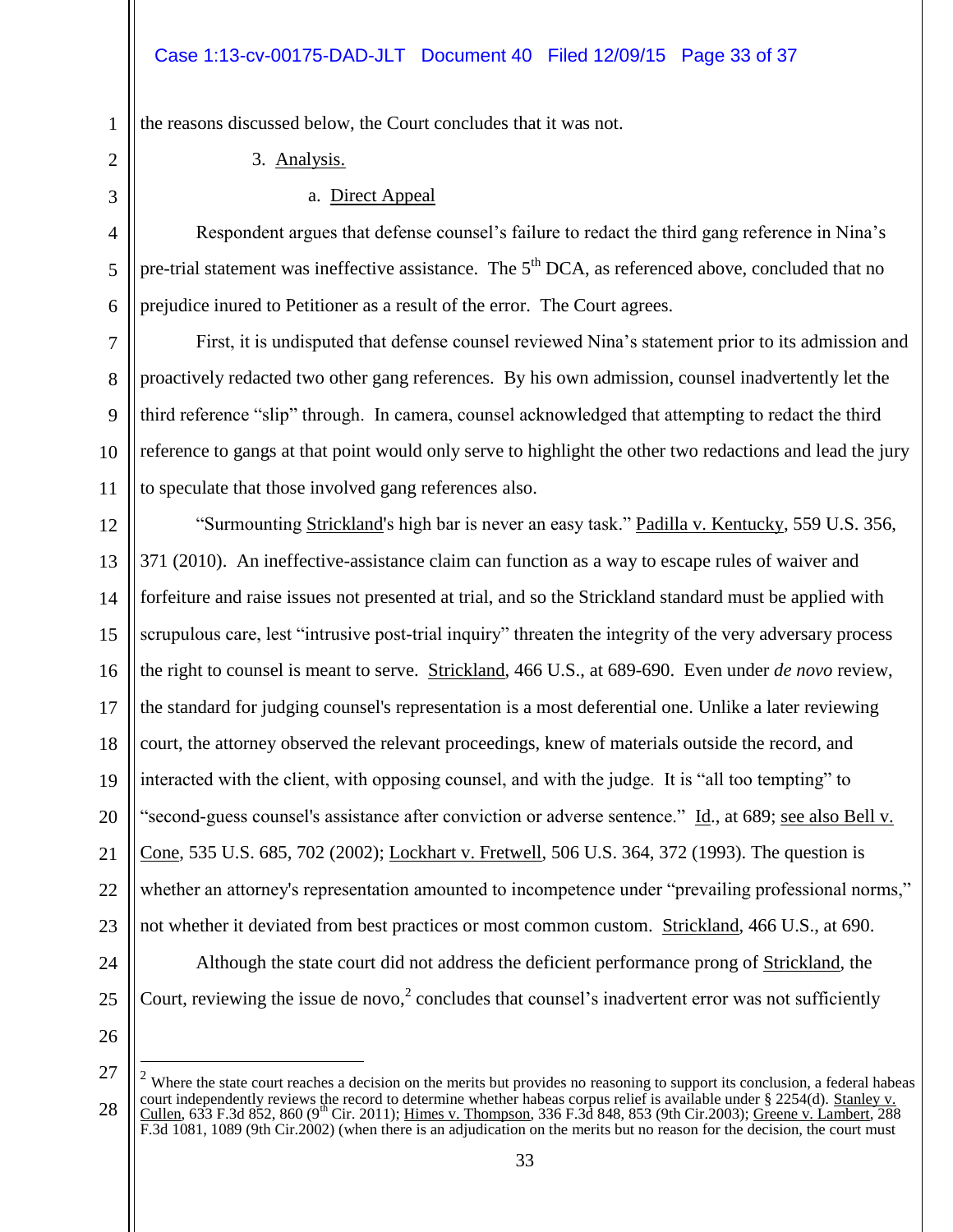### Case 1:13-cv-00175-DAD-JLT Document 40 Filed 12/09/15 Page 34 of 37

1 2 3 4 5 6 7 8 9 egregious to constitute ineffective assistance. The Supreme Court indicated the "most deferential" standard for evaluating counsel's performance governs here, that "Strickland does not guarantee perfect representation, only a reasonably competent attorney," and there "is no expectation that competent counsel will be a flawless strategist or tactician." Harrington v. Richter, 562 U.S. 86, 110 (2011) (emphasis supplied). Applying those liberal principles, the Court concludes the state court reasonably could have determined, had it chosen to do so, the deficient performance prong of Strickland was not met based on counsel's inadvertent failure to redact the third gang reference from Nina's pre-trial statement. Put otherwise, the Court concludes, at a minimum, fair-minded jurists could disagree on this issue.

10 11 12 13 As to the prejudice prong, the Court agrees with the  $5<sup>th</sup>$  DCA that, given the overwhelming evidence of first-degree murder, any error was harmless under Brecht. The brief and passing reference to "gang stuff" could hardly have had a substantial and injurious impact on the jury's verdict in light of all of the evidence.

14

### b. Collateral Review

15 16 17 Respondent first contends that review of this aspect of Petitioner's ineffective assistance claim is procedurally barred because the California Supreme Court summarily denied the claim with a citation to In re Clark, 5 Cal.  $4<sup>th</sup>$  750, 767-769 (1993). The Court agrees.

18 19 20 21 22 23 Clark provides that a state habeas petitioner cannot present "the reasons against the validity of the judgment... piecemeal by successive proceedings for the same general purpose." Clark, 5 Cal.5<sup>th</sup> at 769-770. The Clark court went on to hold that California courts will not consider "newly presented grounds for relief which were known to the petitioner at the time of a prior collateral attack on the judgment." Id., at 767-768. The Clark timeliness bar is both adequate and independent of federal law. Walker v. Martin, 562 U.S. , 131 S.Ct. 1120, 1126 (2011).

24

25

 $\overline{a}$ 

Here, Petitioner's first state habeas petition in the California Supreme Court failed to raise this

26 27 28 review the complete record to determine whether resolution of the case constitutes an unreasonable application of clearly established federal law); Delgado, 223 F.3d at 982 ("Federal habeas review is not de novo when the state court does not supply reasoning for its decision, but an independent review of the record is required to determine whether the state court clearly erred in its application of controlling federal law."). "Independent review of the record is not de novo review of the constitutional issue, but rather, the only method by which we can determine whether a silent state court decision is objectively unreasonable." Himes, 336 F.3d at 853. Where no reasoned decision is available, the habeas petitioner still has the burden of "showing there was no reasonable basis for the state court to deny relief." Harrington, 131 S.Ct. at 784.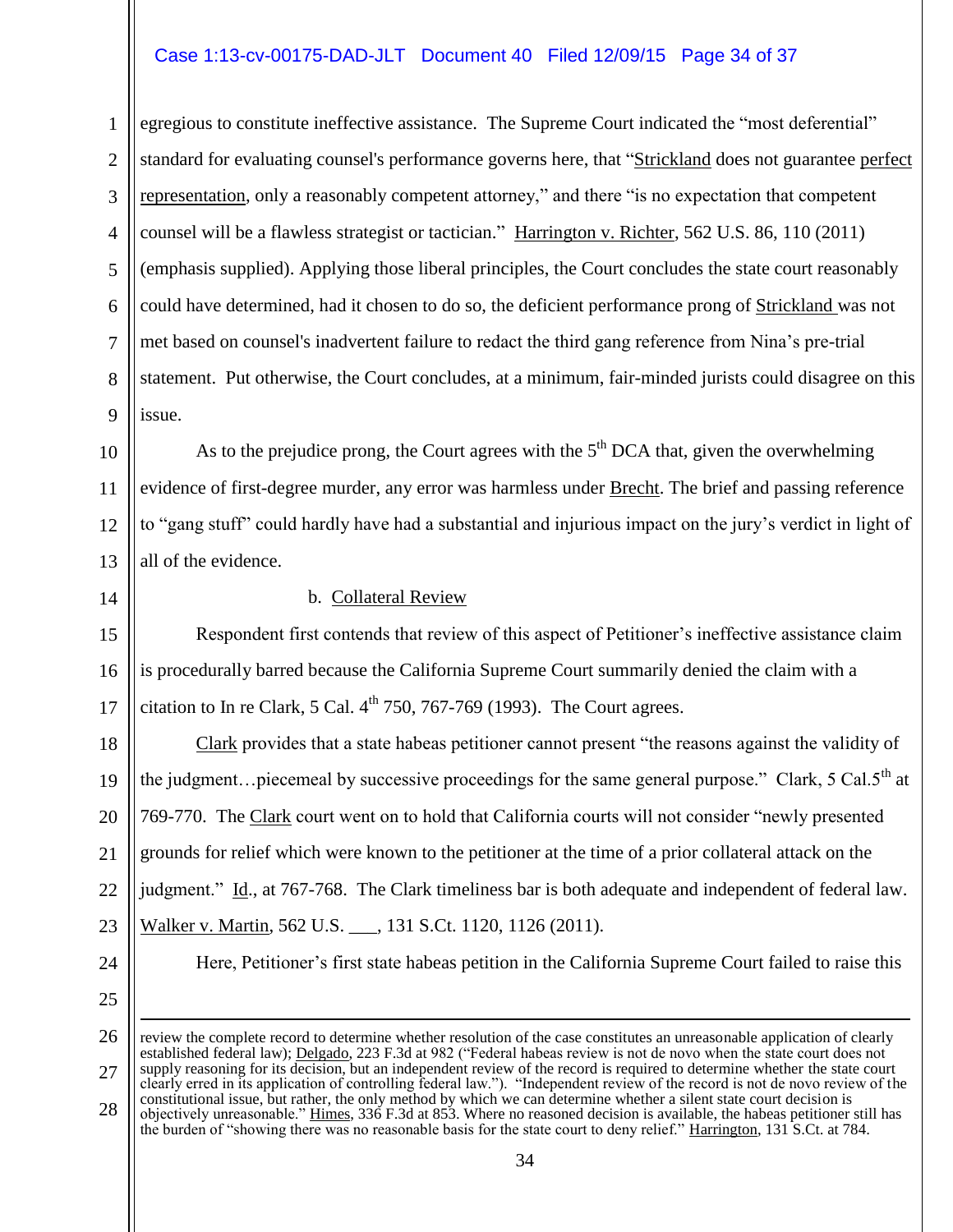### Case 1:13-cv-00175-DAD-JLT Document 40 Filed 12/09/15 Page 35 of 37

ineffective assistance claim; it was first raised in a subsequent habeas petition. Petitioner presented no cause and prejudice for failing to raise the claim in his first petition before the state high court, nor did he establish a fundamental miscarriage of justice. Harris v. Reed, 489 U.S. 255, 262 (1989). Accordingly, the California Supreme Court was entirely justified in rejecting the second petition via

Clark. Accordingly, the claim is procedurally barred in these proceedings.

1

2

3

4

5

6

7

8

9

10

11

12

13

However, even were that not the case, the claim fails on its merits. In challenges to the effective assistance of appellate counsel, the same standards apply as with the claims of ineffective assistance of trial counsel. Smith v. Robbins, 528 U.S. 259, 285 (2000); Smith v. Murray, 477 U.S. 527 (1986). In Smith, the United States Supreme Court indicated that an appellate attorney filing a merits brief need not and should not raise every non-frivolous claim. Robbins, 528 U.S. at 288. Rather, an attorney may select from among them in order to maximize the likelihood of success on appeal. Id. As a result, there is no requirement that an appellate attorney raise issues that are clearly untenable. Gustave v. United States, 627 F.2d 901, 906 (9<sup>th</sup> Cir. 1980); see also Gillhan v. Rodriguez, 551 F.2d 1182 (10<sup>th</sup> Cir. 1977).

14 15 16 17 18 19 20 21 22 As discussed previously, the 5<sup>th</sup> DCA concluded that any error in admitting Deidra's statement was harmless in light of the overwhelming evidence of Petitioner's guilt. Specifically, the Court notes that the evidence established that Petitioner fired the weapon, that, shortly before the shots were fired, witnesses saw Petitioner talking to the victim, and shortly after the shots witnesses saw Petitioner running away, that Petitioner had the intent to kill in that he was angry with the victim about the unpaid debt, and that the shooting was premeditated and deliberate in that Petitioner had told numerous witnesses that he had a gun and was looking for the victim. After the shooting, Deidra, who admitted she was with Petitioner at the time of the shooting, told her mother that the shooting was about drugs and the victim's debt to Petitioner.

23 24 25 26 27 28 As Respondent points out, Deidra's pre-trial statement contained information about which she later testified at trial or about which other witnesses testified. As such, it contained no new or different information than what was already before the jury. In sum, the evidence was overwhelming and therefore, under Strickland, no prejudice had been established for defense counsel's failure to exclude Deidra's testimony or for appellate counsel's failure to raise the issue in the context of trial counsel's ineffectiveness.

35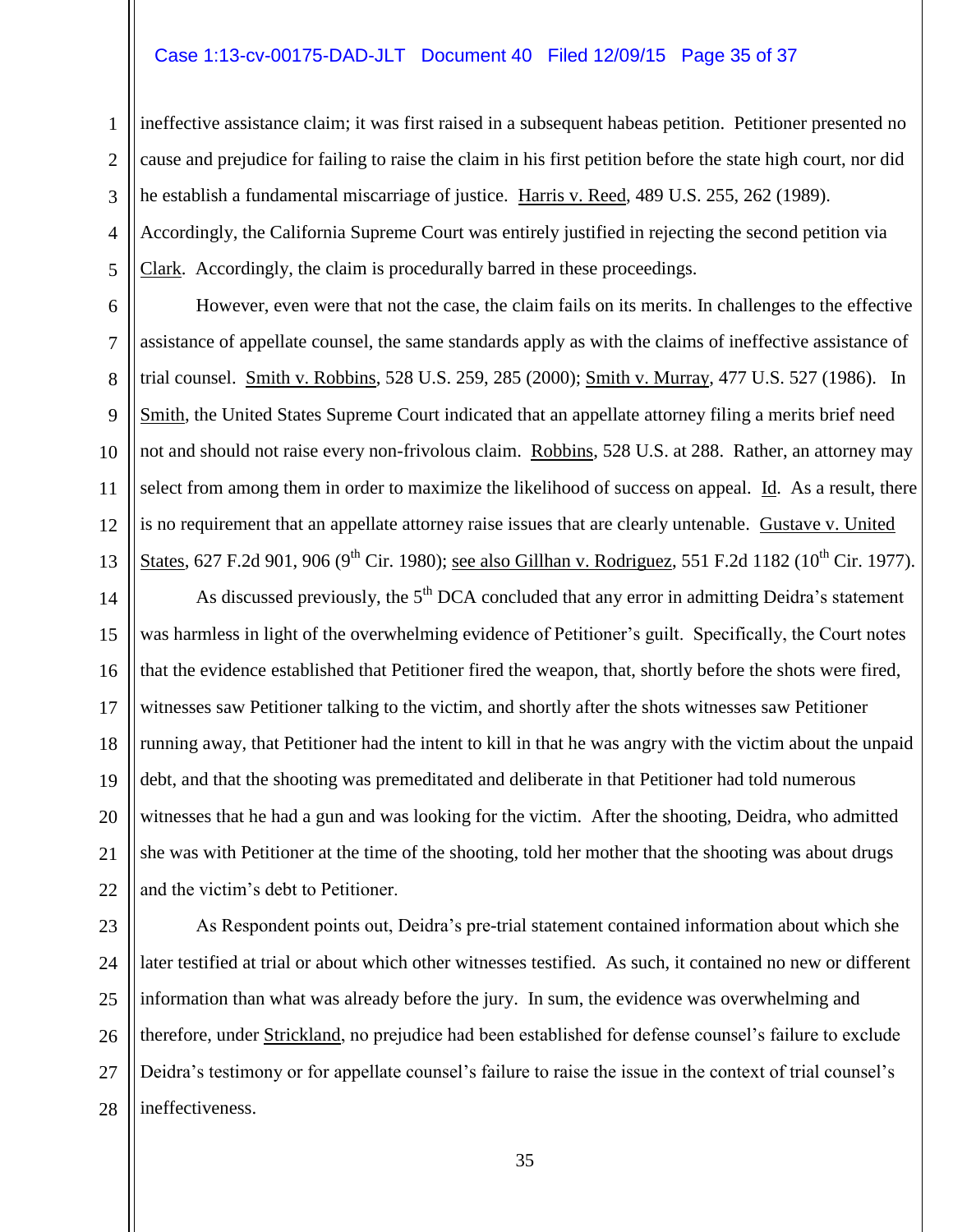|                | Case 1:13-cv-00175-DAD-JLT Document 40 Filed 12/09/15 Page 36 of 37                                                                                                                            |  |
|----------------|------------------------------------------------------------------------------------------------------------------------------------------------------------------------------------------------|--|
| $\mathbf{1}$   | G. Cumulative Error                                                                                                                                                                            |  |
| $\overline{2}$ | Last, Petitioner argues that the preceding errors cumulatively deprived him of a fair trial.                                                                                                   |  |
| 3              | Again, this contention is without merit.                                                                                                                                                       |  |
| 4              | 1. The $5^{th}$ DCA's Opinion.                                                                                                                                                                 |  |
| 5              | The 5 <sup>th</sup> DCA rejected Petitioner's claim of cumulative error as follows:                                                                                                            |  |
| 6              | Lastly, defendant asserts that even if the foregoing claims of error do not amount to reversible<br>error individually, their cumulative effect does. Because we have found either no error or |  |
| 7              | harmless error in each instance, defendant's contention that he prejudicially suffered from the<br>cumulative effect of errors must fail.                                                      |  |
| 8              |                                                                                                                                                                                                |  |
| 9              | (LD 4, p. 38).                                                                                                                                                                                 |  |
| 10             | 2. Federal Standard And Analysis.                                                                                                                                                              |  |
| 11             | The cumulative prejudicial effect of multiple trial errors must be considered in determining                                                                                                   |  |
| 12             | whether habeas relief is warranted. 28 U.S.C. § 2254. Phillips v. Woodford, 267 F.3d 966, 985 (9 <sup>th</sup>                                                                                 |  |
| 13             | Cir. 2001). Here, however, as discussed above, there are no constitutional errors to accumulate. See                                                                                           |  |
| 14             | Villafurerte v. Stewart, 111 F.3d 616, 632 ( $9th$ Cir. 1997)(per curiam). In analyzing prejudice in a case                                                                                    |  |
| 15             | in which it is questionable whether any "single trial error examined in isolation is sufficiently                                                                                              |  |
| 16             | prejudicial to warrant reversal," the Ninth Circuit has recognized the important of considering the                                                                                            |  |
| 17             | "cumulative effect of multiple errors" and not simply conducting a "balkanized, issue-by-issue                                                                                                 |  |
| 18             | harmless error review." United States v. Frederick, 78 F.3d 1370, 1381 (9 <sup>th</sup> Cir. 1996); see also                                                                                   |  |
| 19             | Whelchel v. Washington, 232 F.3d 1197, 1124 ( $9th$ Cir. 2000)(noting that cumulative error applies on                                                                                         |  |
| 20             | habeas review); Matlock v. Rose, 731 F.2d 1236, 1244 (6 <sup>th</sup> Cir. 1984)("Errors that might not be so                                                                                  |  |
| 21             | prejudicial as to amount to a deprivation of due process when considered alone, may cumulatively                                                                                               |  |
| 22             | produce a trial setting that is fundamentally unfair.").                                                                                                                                       |  |
| 23             | "Multiple errors, even if harmless individually, may entitle a petitioner to habeas relief if their                                                                                            |  |
| 24             | cumulative effect prejudiced the defendant." Ceja v. Stewart, 97 F. 3d 1246, 1254 (9 <sup>th</sup> Cir. 1996),                                                                                 |  |
| 25             | citing <u>Mak v. Blodgett</u> , 970 F.2d 614, 622 (9 <sup>th</sup> Cir. 1992). "Although no single alleged error may                                                                           |  |
| 26             | warrant habeas corpus relief, the cumulative effect of errors may deprive a petitioner of the due process                                                                                      |  |
| 27             | right to a fair trial." Karis v. Calderon, 283 F.3d 1117, 1132 ( $9th$ Cir. 2002). However, the Ninth                                                                                          |  |
| 28             |                                                                                                                                                                                                |  |
|                |                                                                                                                                                                                                |  |